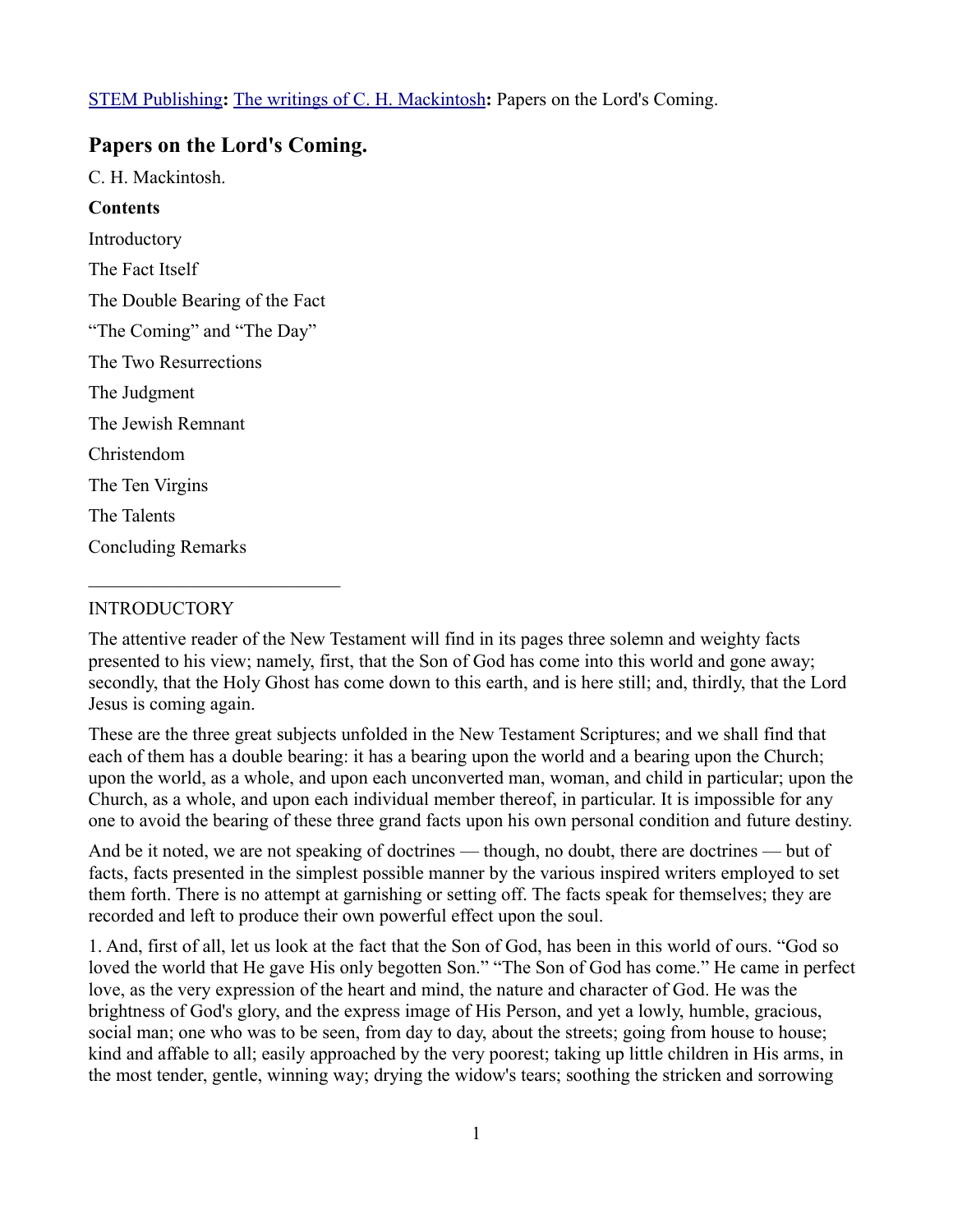heart; feeding the hungry; healing the sick; cleansing the poor leper; meeting every form of human need and misery; at the bidding of all who stood in need of succour and sympathy. "He went about doing good." He was the unwearied servant of man's necessities. He never thought of Himself, or sought His own interest in any one thing. He lived for others. It was His meat and His drink to do the will of God, and gladden the sad and weary hearts of the sons and daughters of men. His loving heart was ever flowing out in streams of blessing to all who felt the pressure of this sin-stricken, sorrowful world.

Here, then, we have a marvellous fact before our eyes. This world has been visited — this world has been trodden by that blessed One of whom we have spoken — the Son of God — the Creator and Sustainer of the universe — the lowly, self-emptied and loving, gracious Son of Man — Jesus of Nazareth — God over all blessed for ever, and yet a spotless, holy, absolutely perfect man. He came in love to men — came into this world as the expression of perfect love to those who had sinned against God, and deserved nothing but eternal perdition because of their sins. He came not to crush, but to heal — not to judge, but to save and to bless.

What has become of this blessed One? How has the world treated Him? It has cast Him out! It would not have Him! It preferred a robber and a murderer to this holy, gracious, perfect Man. The world got its choice. Jesus and a robber were placed before the world, and the question was put, "Which will you have?" What was the answer? "Not this man, but Barabbas." "The chief priests and elders persuaded the multitude that they should ask Barabbas and destroy Jesus. The governor answered and said unto them, Whether of the twain will ye that I release unto you? They said, Barabbas" (Matt. 27: 20-21). The religious leaders and guides of the people — the men who ought to have led them in the right way persuaded the poor ignorant multitude to reject the Son of God, and accept a robber and a murderer instead!

Reader, remember, you are in a world that has been guilty of this terrible act. And not only so, but unless you have truly repented and believed on the Lord Jesus Christ, you are part and parcel of that world, and you lie under the full guilt of that act. This is most solemn. The whole world stands charged with the deliberate rejection and murder of the Son of God. We have the testimony of no less than four inspired witnesses to this fact. Matthew, Mark, Luke, and John all bear record that the whole world the Jeg and the Gentile — kings and governors, priests, and people — all classes, sects, and parties, agreed to crucify the Son of God — all agreed to murder the only perfect man that ever appeared on this earth — the perfect expression of God — God over all blessed for ever. We must either pronounce the four evangelists to be false witnesses, or admit that the world as a whole, and each constituent part thereof, is stained with the awful crime of crucifying the Lord of glory.

This is the true standard by which to measure the world, and by which to measure the condition of every unconverted man, woman, and child in the world. If I want to know what the world is I have only to reflect that the world is that which stands charged before God with the deliberate murder of His Son. Tremendous fact! A fact which stamps the world, in the most solemn manner, and places it before us in characters of appalling blackness. God has a controversy with this world. He has a question to settle with it — an awful question — the mere mention of which should make men's ears to tingle and their hearts to quake. A righteous God has to avenge the death of His Son. It is not merely that the world accepted a vile robber and murdered an innocent man; this, in itself, would have been a dreadful act. But no; that innocent man was none other than the Son of God, the beloved of the Father's heart.

What a thought! The world will have to account to God for the death of His Son — for having nailed Him to a cross between two thieves! What a reckoning it will be! How red will be the day of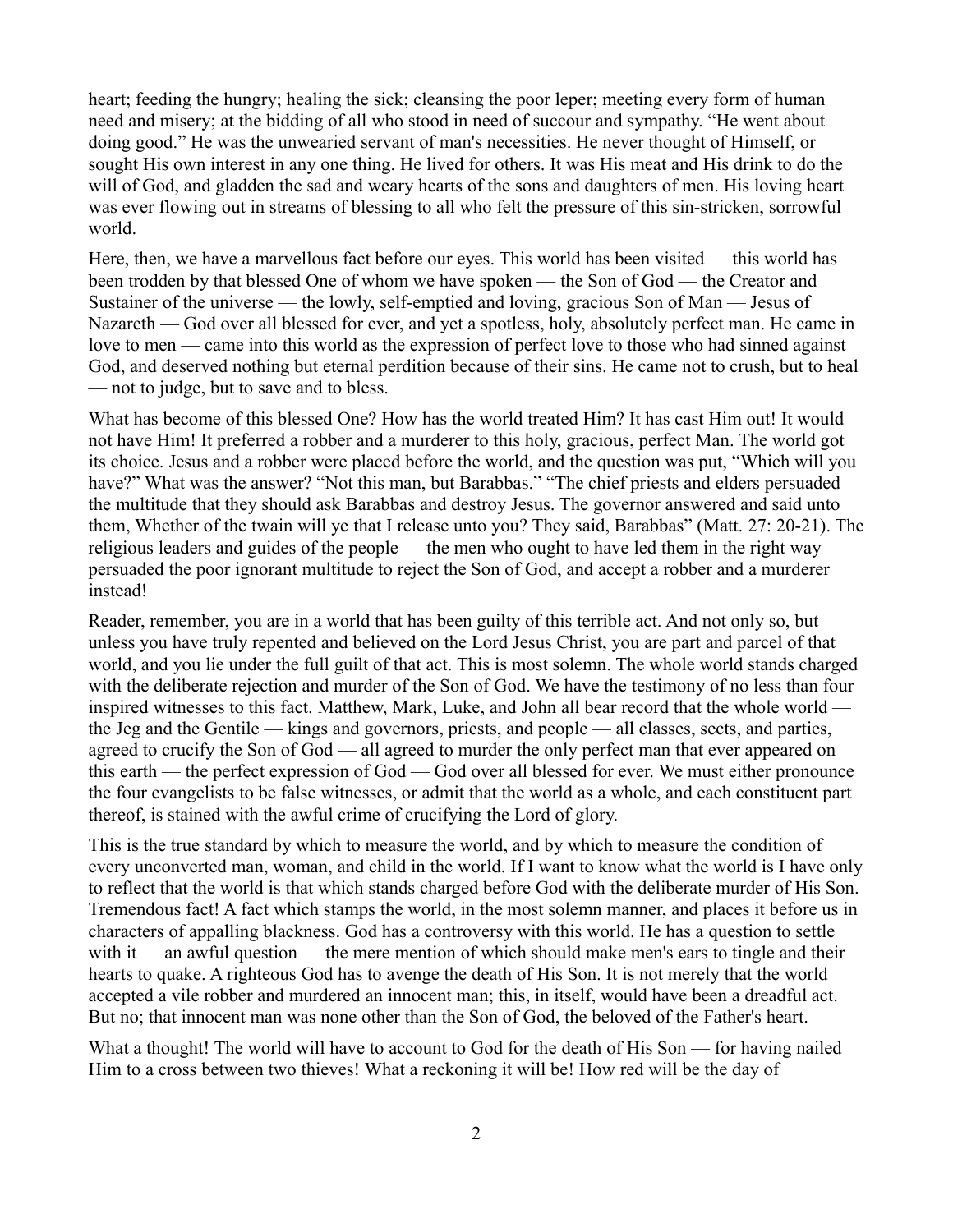vengeance! How awfully crushing the moment in the which God will draw the sword of judgment to avenge the death of His Son! How utterly vain the notion that the world is improving! Improving! though stained with the blood of Jesus. Improving! — though under the judgment of God for that act. Improving! — though having to account to a righteous God for its treatment of the beloved of His soul, sent in love to bless and save. What blind fatuity! What wild folly! Ah, no! improvement there can be none till the besom of destruction and the sword of judgment have done their terrible work in avenging the murder — the deliberately planned and determinedly executed murder of the blessed Son of God. We cannot conceive any delusion more fatally false than to imagine that the world can ever be improved while it lies beneath the awful curse of the death of Jesus. That world which preferred Barabbas to Christ can know no improvement. There is naught before it save the overwhelming judgment of God.

Thus much as to the weighty fact of the absence of Jesus, in its bearing upon the present condition and future destiny of the world. But this fact has another bearing. It bears upon the Church of God as a whole, and upon the individual believer. If the world has cast Christ out, the heavens have received Him. If man has rejected Him, God has exalted Him. If man has crucified Him, God has crowned Him. We must carefully distinguish these two things. The death of Christ, viewed as the act of the world the act of man — involves naught but unmitigated wrath and judgment. On the other hand, the death of Christ, viewed as the act of God, involves naught but full and everlasting blessedness to all who repent and believe. A passage or two from the divine Word will prove this.

Let us turn for a moment to Psalm 69, which so vividly presents our blessed and adorable Lord suffering from the hand of man, and appealing to God for vengeance. "Hear Me, O Lord; for Thy loving kindness is good: turn unto Me according to the multitude of Thy tender mercies. And hide not Thy face from Thy servant; for I am in trouble: hear Me speedily: draw nigh unto My soul, and redeem it: deliver Me, because of Mine enemies. Thou hast known My reproach, and My shame, and My dishonour: *Mine adversaries are all before Thee.* Reproach hath broken My heart, and I am full of heaviness: and I looked for some to take pity, but there was none; and for comforters, but I found none. They gave Me also gall for My meat, and in My thirst they gave Me vinegar to drink. Let their table become a snare before them: and that which should have been for their welfare, let it become a trap. Let their eyes be darkened, that they see not; and make their loins continually to shake. Pour out Thine indignation upon them, and let Thy wrathful anger take hold of them" (verses 16-28).

All this is deeply and impressively solemn. Every word of this appeal will have its answer. Not a syllable of it shall fall to the ground. God will assuredly avenge the death of His Son. He will reckon with the world — with men for the treatment which His only begotten Son has received at their hands. We deem it right to press this home upon the heart and conscience of the reader. How awful the thought of Christ making intercession against people! How appalling to hear Him calling upon God for vengeance upon His enemies! How terrible will be the divine response to the cry of the injured Son!

But let us look at the other side of the picture. Turn to Psalm 22, which presents the blessed One suffering under the hand of God. Here the result is wholly different. Instead of judgment and vengeance, it is universal and everlasting blessedness and glory. "I will declare Thy name unto My brethren; in the midst of the congregation will I praise Thee. Ye that fear the Lord, praise Him; all ye the seed of Jacob, glorify Him; and fear Him, all ye the seed of Israel. . . . My praise shall be of Thee in the great congregation; I will pay My vows before them that fear Him. The meek shall eat and be satisfied; they shall praise the Lord that seek Him; your heart shall live for ever. All the ends of the world shall remember and turn unto the Lord; and all the kindreds of the nations shall worship before Thee. For the kingdom is the Lord's; and He is the governor among the nations. . . . A seed shall serve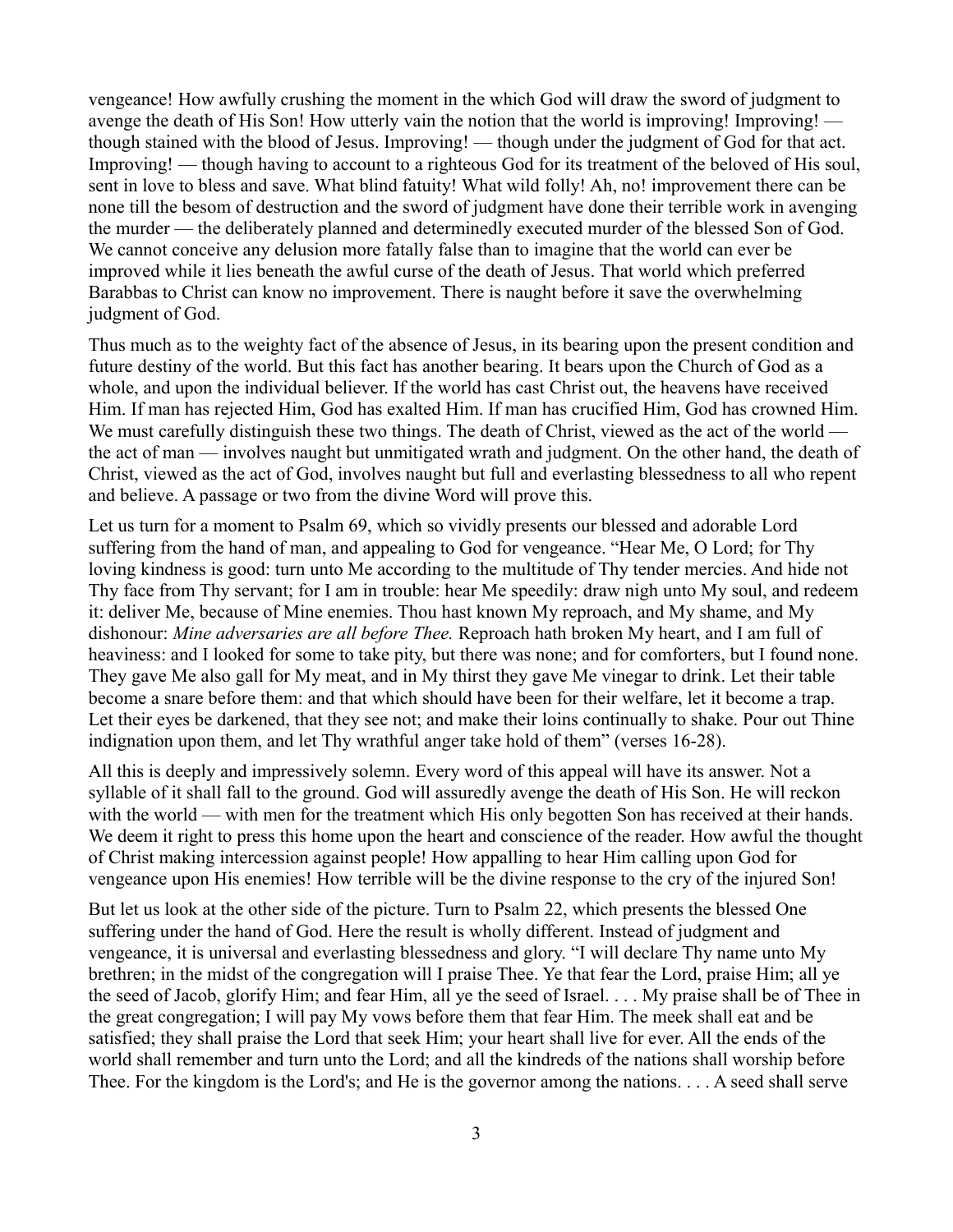Him; it shall be accounted to the Lord for a generation. They shall come, and shall declare His righteousness unto a people that shall be born, that He hath done this" (verses 22-31).

These two quotations present, with great distinctness, the two aspects of the death of Christ. He died, as a martyr, for righteousness, under the hand of man. For this, man will have to account to God. But He died, as a victim, for sin, under the hand of God. This is the foundation of all blessing to those that believe in His name. His martyr-sufferings bring down wrath and judgment upon a godless world: His atoning sufferings open up the everlasting wellsprings of life and salvation to the Church, to Israel, and to the whole creation. The death of Jesus consummates the world's guilt; but secures the Church's acceptance. The world is stained*,* and the Church *purged,* by the blood of the cross.

Such is the double bearing of the first of our three great New Testament facts. Jesus has come and gone — come, because God loved the world — gone, because the world hated God. If God were to ask the question — and He will ask it — "What have you done with My Son?" What is the answer? "We hated Him, cast Him out, and crucified Him. We preferred a robber to Him."

But, blessed for ever be the God of all grace, the Christian, the true believer, can look up to Heaven and say, "My absent Lord is there, and there for me. He is gone from this wretched world, and His absence makes the entire scene around me a moral wilderness — a desolate waste."

*He is not here.* This stamps the world with a character unmistakable in the judgment of every loyal heart. The world would not have Jesus. This is enough. We need not marvel at any tale of horror now. Police reports, grand jury calendars, the statistics of our cities and towns need not surprise us. The world that could reject the divine personification of all human goodness, and accept a robber and a murderer instead, has proved its moral turpitude to a degree not to be exceeded. Do we wonder when we discover the hollowness and heartlessness of the world? Are we surprised when we find out that it is not to be trusted? If so, it is plain we have not interpreted aright the absence of our beloved Lord. What does the cross of Christ prove? That God is love? No doubt. That Christ gave His precious life to save us from the flames of an everlasting hell? Blessedly true, all praise to His peerless name! But what does the cross prove as regards the world? That its guilt is consummated, and its judgment sealed. The world, in nailing to the cross the One who was perfectly good, proved, in the most unanswerable manner, that it was perfectly bad. "If I had not come and spoken unto them, they had not had sin: but now they have no cloak for their sin. He that hateth Me hateth My Father also. If I had not done among them the works which none other man did, they had not had sin; but now have they both seen and hated both Me and My Father. But this cometh to pass, that the word might be fulfilled that is written in their law, They hated Me without a cause" (John 15: 22-26).

2. But we must now glance for a moment at our second weighty fact. God the Holy Ghost has come down to this earth. It is now over nineteen long centuries since the blessed Spirit descended from Heaven; and He has been here ever since. This is a stupendous fact. There is a divine Person on this earth; and His presence — like the absence of Jesus — has a double bearing: it has a bearing upon the world, and a bearing upon the Church — upon the world as a whole, and upon every man, woman and child therein; upon the Church as a whole, and upon every individual member thereof in particular. As regards the world, this august witness descended from Heaven to convict it of the terrible crime of rejecting and crucifying the Son of God. As regards the Church, He came as the blessed Comforter, to take the place of the absent Jesus, and comfort by His presence and ministry the hearts of His people. Thus, to the world, the Holy Ghost is a powerful *Convicter;* to the Church He is a precious *Comforter.*

A passage or two of holy Scripture will establish these points in the heart and mind of the pious reader who bows in lowly reverence to the authority of the divine Word. Let us turn to chapter 16 of John's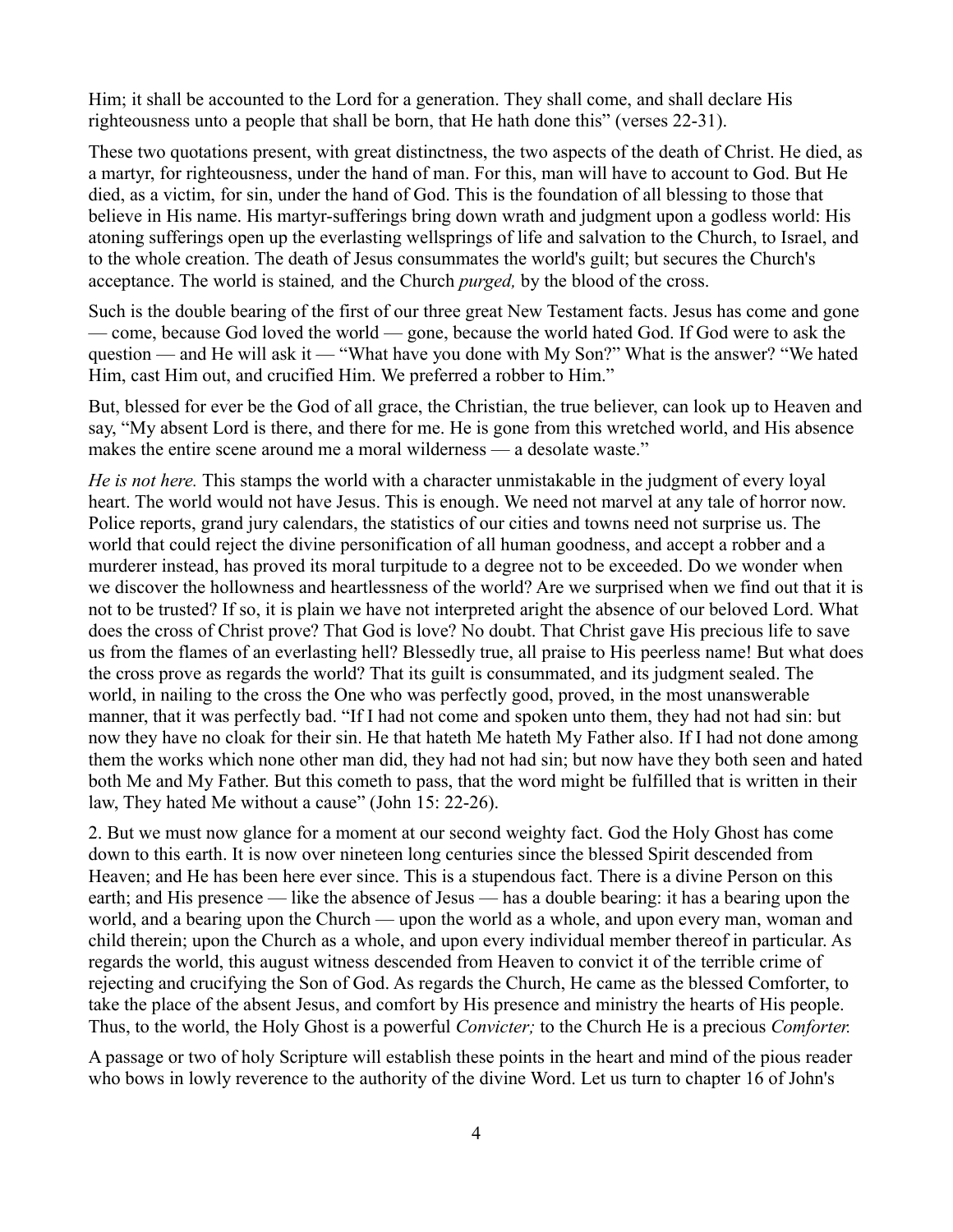Gospel. "But now I go My way to Him that sent Me; and none of you asketh Me, Whither goest Thou? But because I have said these things unto you, sorrow hath filled your heart. Nevertheless I tell you the truth; it is expedient for you that I go away: for if I go not away, the Comforter will not come unto you; but if I depart, I will send Him unto you. And when He is come, He will *convict* (*elegxei*) the world of sin, and of righteousness, and of judgment. Of sin, because they believe not on Me; of righteousness, because I go to My Father, and ye see Me no more; of judgment, because the prince of this world is judged" (verses 5-11).

Again in John 14 we read, "If ye love Me, keep My commandments. And I will pray the Father, and He shall give you another Comforter, that He may abide with you for ever; even the Spirit of truth; whom the world cannot receive because it seeth Him not, neither knoweth Him: but ye know Him for He dwelleth with you, and shall be in you" (verses 15-19).

These quotations prove the double bearing of the presence of the Holy Ghost. We cannot attempt to dwell upon this subject in this brief introduction; but we trust the reader may be led to study it for himself, in the light of holy Scripture; and we are persuaded that the more he thus studies it, the more deeply he will feel its interest and immense practical importance. Alas! that it should be so little understood; that Christians should so little see what is involved in the personal presence of the eternal Spirit, God the Holy Ghost, on this earth — its solemn consequences as regards the world, and its precious results as regards the assembly as a whole, and each individual member in particular.

Oh! that God's people everywhere may be led into a deeper understanding of these things; that they may consider what is due to that divine Person who dwells in them and with them; that they may have a jealous care not to "grieve" Him in their private walk, or "quench" Him in their public assemblies!

## THE FACT ITSELF

 $\frac{1}{2}$ 

In approaching this most glorious subject, we feel that we cannot do better than to lay before the reader the distinct testimony of holy Scripture to the broad fact itself, that our Lord Jesus Christ will come again — that He will leave the place which He now occupies on His Father's throne, and come in the clouds of heaven, to receive His people to Himself; to execute judgment upon the wicked; and set up His own everlasting and universal kingdom.

This fact is as clearly and fully set forth in the New Testament as either of the other two facts to which we have already referred. It is as true that the Son of God is coming from Heaven, as that He is gone to Heaven, or that the Holy Ghost is still on this earth. If we admit one fact, we must admit all: and if we deny one, we must deny all; inasmuch as all rest upon precisely the same authority. They stand or fall together. Is it true that the Son of God was refused, cast out, crucified? Is it true that He has gone away into Heaven? Is it true that He is now seated at the right hand of God, crowned with glory and honour? Is it true that God the Holy Ghost came down to this earth, fifty days after the resurrection of our Lord; and that He is still here?

Are these things true? As true as Scripture can make them. Then just as true is it that our blessed Lord will come again, and set up His kingdom upon this earth — that He will literally, and actually, and personally come from Heaven, take to Himself His great power and reign from pole to pole, and from the river to the ends of the earth.

It may perhaps seem strange to some of our readers that we should deem it needful to undertake the proof of such a plain truth as this; but be it remembered that we are writing on this subject as though it were perfectly new to the reader; as if he had never heard of such a thing as the Lord's second coming;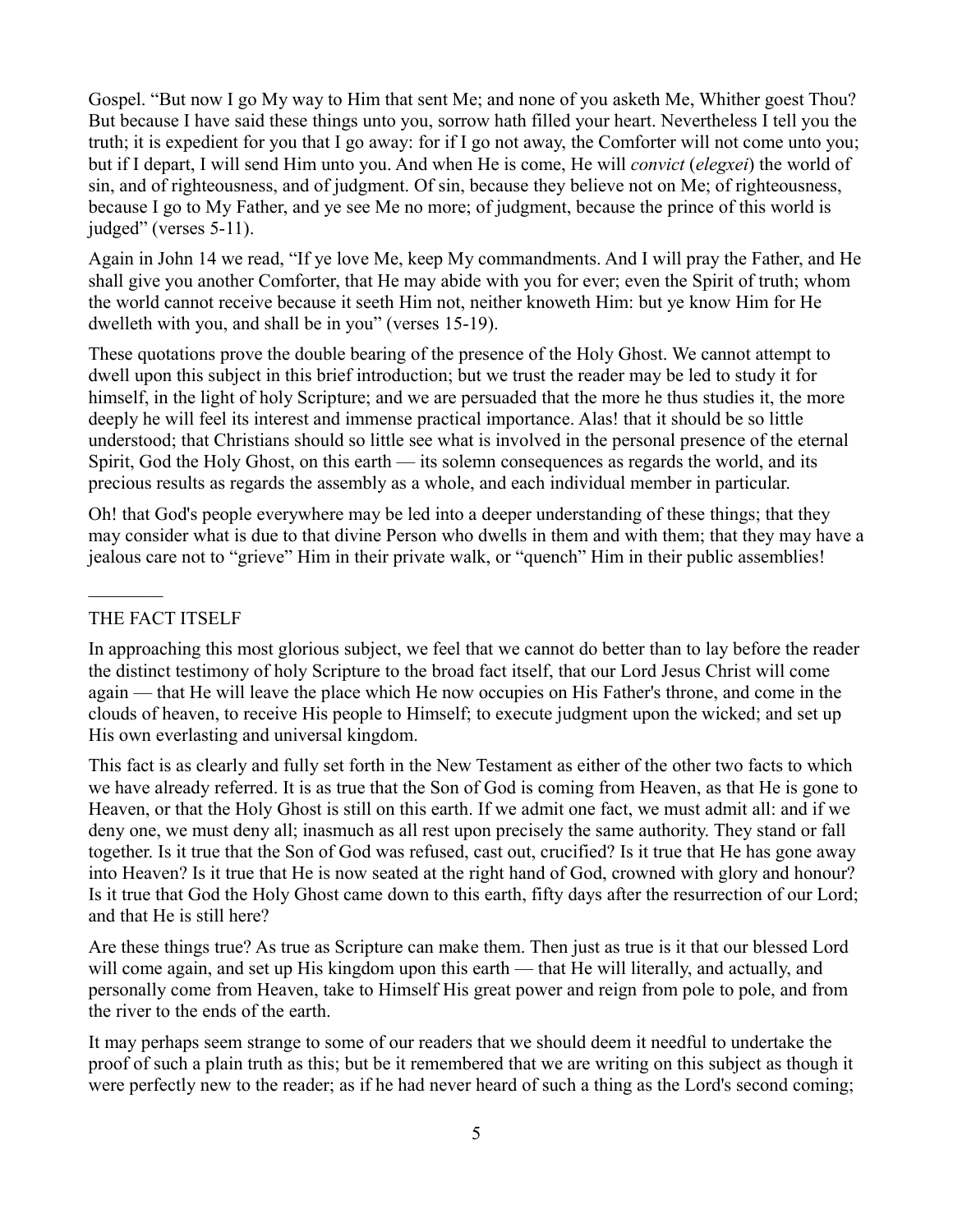or as if, having heard of it, he still calls it in question. This must be our apology for handling this precious theme in so elementary a manner.

Now for our proofs.

When our adorable Lord was about to take leave of His disciples, He sought, in His infinite grace, to comfort their sorrowing hearts by words of sweetest tenderness. "Let not your heart be troubled; ye believe in God, believe also in Me. In My Father's house are many mansions; if it were not so I would have told you. I go to prepare a place for you. And if I go and prepare a place for you, I *will come again*, and receive you unto Myself; that where I am, there ye may be also" (John 14: 1-3).

Here we may have something most definite. Indeed it is as definite as it is cheering and consolatory. "I will come again." He does not say, I will send for you. Still less does He say, "You will come to me when you die." He says nothing of the kind. To send an angel, or a legion of angels, would not be the same thing as coming Himself. No doubt it would be very gracious of Him, and very glorious for us, if a multitude of the heavenly host were sent, with horses of fire and chariots of fire, to convey us triumphantly to Heaven. But it would not be the fulfilment of His own sweet promise. And most surely He will do what He promised to do. He will not say one thing and do another. He cannot lie or alter His Word. And not only this, but it would not satisfy the love of His heart to send an angel or a host of angels to fetch us. He will come Himself.

What touching grace shines in all this! If I am expecting a very dear and valued friend by train, I shall not be satisfied with sending a servant or an empty cab to meet him; I shall go myself. This is precisely what our loving Lord means to do. He is gone to Heaven; and His entrance there prepares and defines His people's place. Amid the many mansions of the Father's house, there would be no place for us if our Jesus had not gone before; and then, lest there should be in the heart any feeling of strangeness at the thought of our entrance into that place, He says, with such sweetness, "I will come again, and receive you unto Myself, that where I am there ye may be also." Nothing short of this can fulfil the gracious promise of our Lord, or satisfy the love of His heart.

And be it carefully noted that this promise has no reference whatever to the death of the individual believer. Who can imagine that, when our Lord said, "I will come again," He really meant that we should go to Him through death? How can we presume to take such liberties with the plain and precious words of our Lord? Surely if He meant to speak of our going to Him, through death, He could and would have said so. But He has not said so, because He did not mean so; nor is it possible that He could say one thing and mean another. His coming for us, and our going to Him, are totally different things; and being different ideas, they would have been clothed in different language.

Thus, for example, in the case of the penitent thief on the cross, our Lord does not speak of coming to fetch him; but He says, "Today shalt thou be with Me in paradise." We really must remember that Scripture is as divinely definite as it is divinely inspired, and hence it never could and it never does confound two things so totally different as the Lord's coming and the Christian's falling asleep.

It may be well, at this point, to remark that there are but four passages in the entire New Testament in which allusion is made to the subject of the Christian passing through the article of death. The first is that passage in Luke 23 already referred to: "Today shalt thou be with Me in paradise." The second occurs in Acts 7, "Lord Jesus, receive my spirit." The third is that most familiar and lovely utterance in 2 Corinthians 5, "Absent from the body, present with the Lord." The fourth occurs in that charming first of Philippians, "Having a desire to depart, and to be with Christ; which is far better."

These most precious passages make up the sum of Scripture testimony on the interesting question of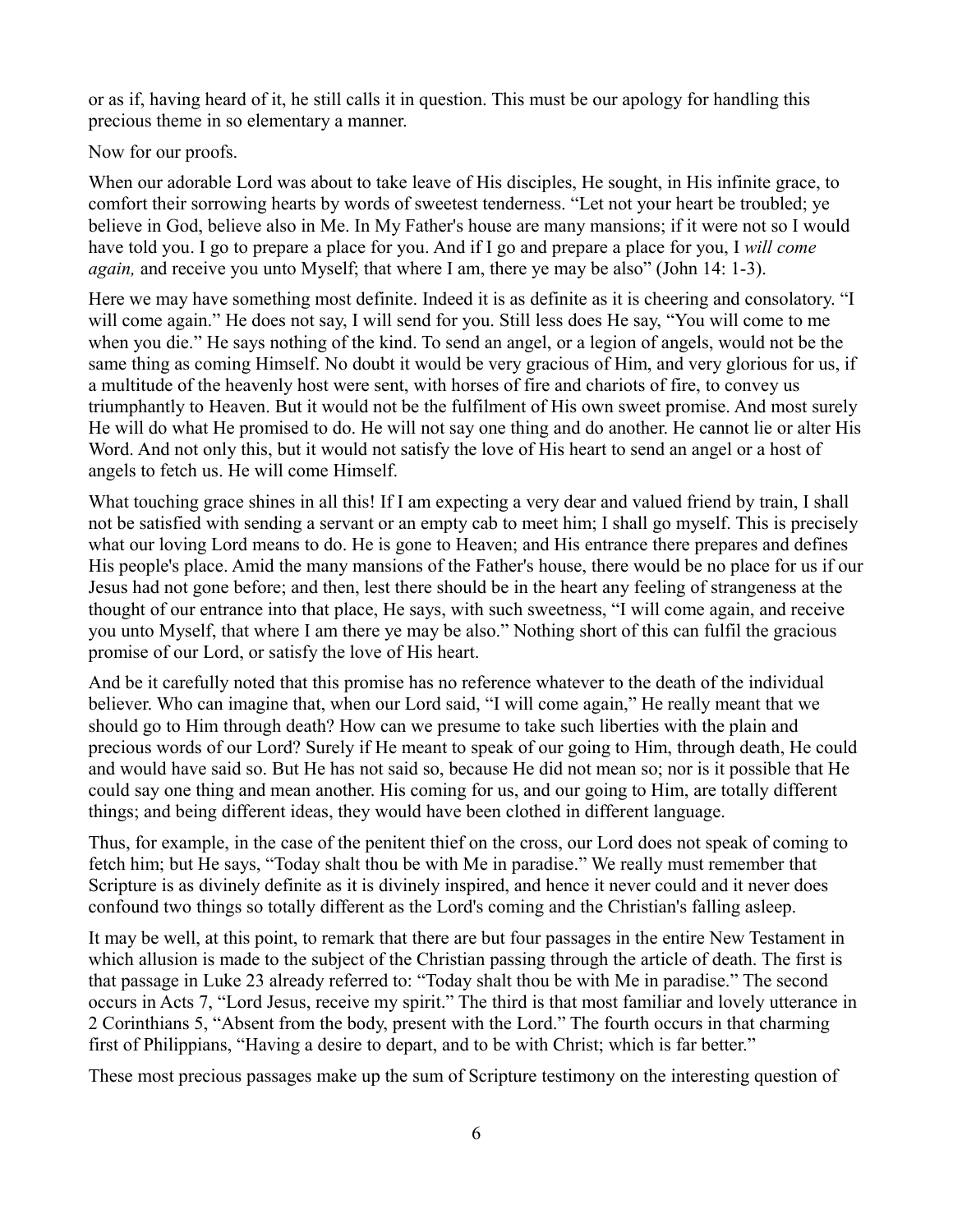the disembodied state. There is a passage in Revelation 14 often misapplied to this subject: "Blessed are the dead which die in the Lord *from henceforth:* Yea, saith the Spirit, that they may rest from their labours; and their works do follow them." But this has no application to Christians now, though no doubt all such who die in the Lord are blessed, and their works do follow them. The reference, however, is to a time yet future, when the Church shall have left this scene altogether, and other witnesses make their appearance. In a word, Revelation 14: 13 bears upon apocalyptic times, and must be so viewed if we would avoid confusion.

We must now resume our subject, and proceed with our proofs, and in so doing we shall ask the reader to turn to the first chapter of the Acts of the Apostles. The blessed Lord had just gone up from this earth, in the presence of His holy apostles. "And while they looked steadfastly toward heaven as He went up, behold, two men stood by Him in white apparel; which also said, Ye men of Galilee, why stand ye gazing up into heaven? This same Jesus, which is taken up from you into heaven, shall so come in like manner as ye have seen Him go into heaven" (verses 10, 11).

This is intensely interesting, and furnishes a most striking proof of our present thesis. Indeed it is impossible to avoid its force. Alas! that any should seek or desire to avoid it! From the manner in which the angelic witnesses speak to the men of Galilee it would seem like tautology; but, as we well know, there is — there can be — no such thing in the volume of God. It is, therefore, lovely fulness, divine completeness, that we see in this testimony. From it we learn that the selfsame Jesus who left this earth, and ascended into Heaven, in the presence of a number of witnesses, shall *so* come *in like manner as* they had seen Him go into Heaven. How did He go? He went up personally, literally, actually, the very same person who had just been conversing familiarly with them — whom they had seen with their eyes, heard with their ears, handled with their hands — who had eaten in their presence, and "showed Himself alive after His passion by many infallible proofs." Well then, "He shall so come in like manner."

"He who with hands uplifted,

Went from this earth below,

Shall come again all gifted,

His blessing to bestow."

And here we may ask — though it be rather anticipating what may come before us in a future paper — Who saw the blessed Lord as He went up? Did the world? Nay; not one unconverted, unbelieving person ever laid his eyes upon our precious Lord from the moment that He was laid in the tomb. The last sight the world got of Jesus was as He hung on the cross, a spectacle to angels, men, and devils. The next sight they will get of Him will be when, like the lightning flash, He shall come forth to execute judgment, and tread, in terrible vengeance, the winepress of the wrath of Almighty God. Tremendous thought!

None, therefore, but His own saw the ascending Saviour, as none but they had seen Him from the moment of His resurrection. He showed Himself, blessed be His holy name! to those who were dear to His heart. He assured and comforted, strengthened and encouraged their souls by these "many infallible proofs" of which the inspired narrator speaks to us. He led them to the very confines of the unseen world, just so far as men could go while still in the body; and there He allowed them to see Him ascending into Heaven; and while they gazed upon this glorious sight He sent the precious testimony home to their very hearts. "This same Jesus" — no other, no stranger, but the same loving, sympathizing, gracious, unchanging friend — "whom ye have seen go into heaven, shall so come in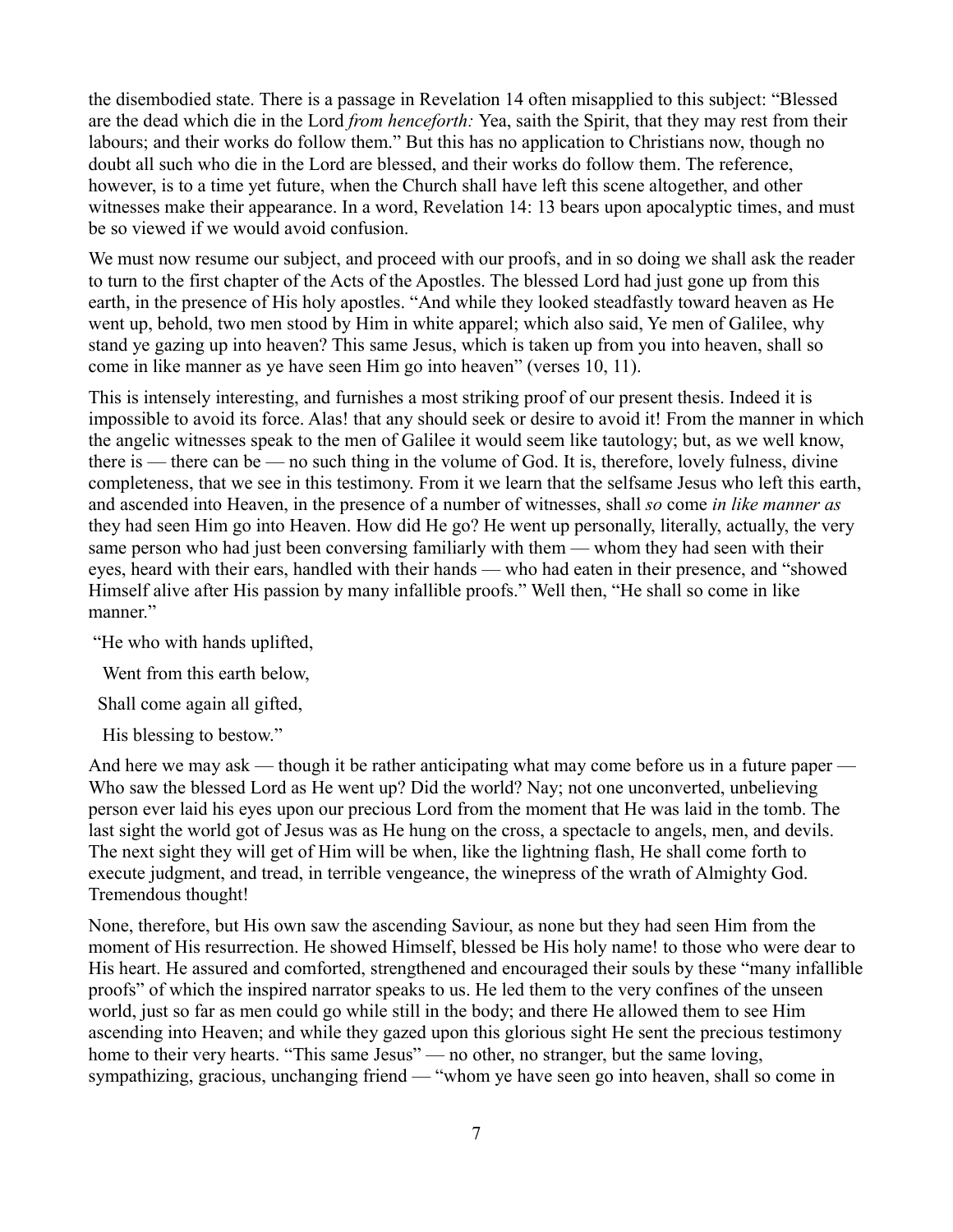like manner as ye have seen Him go into heaven."

Is it possible for testimony to be more distinct or satisfactory? Could proof be more clear or conclusive? How can any counter argument stand for a moment, or any objection be raised? Either those two men in white apparel were false witnesses, or our Jesus shall come again in the exact manner in which He went away. There is no middle ground between those two conclusions. We read in Scripture that, "in the mouth of two or three witnesses shall every word be established;" and therefore in the mouth of two heavenly messengers — two heralds from the region of light and truth, we have the word established that our Lord Jesus Christ shall come again in actual bodily form, to be seen by His own first of all, apart from all others, in the holy intimacy and profound retirement which characterized His departure from this world. All this, blessed be God, is wrapped up in the two little words, "*as"* and "*so."*

We cannot attempt, in a brief paper like the present, to adduce all the proofs which are to be found in the pages of the New Testament. We have given one from the Gospels and one from the Acts, and we shall now ask the reader to turn with us to the Epistles. Let us take, for example, the First Epistle to the Thessalonians. We select this Epistle because it is acknowledged to have been the earliest of Paul's writings; and further, because it was written to a company of very young converts. This latter point is valuable, inasmuch as we sometimes hear it stated that the truth of the Lord's coming is not suitable to bring before the minds of young believers. That the Apostle Paul did not think it unsuitable is evident from the fact that of all the Epistles which he wrote not one contains so much about the Lord's coming as that which he penned for the newly converted Thessalonians. The fact is, when a soul is converted and brought into the full light and liberty of the gospel of Christ, it becomes divinely natural for such a one to look for the Lord's coming. That most precious truth is an integral part of the gospel. The first coming and the second coming are most blessedly bound up together by the divine link of the personal presence of the Holy Ghost in the Church.

On the other hand, where the soul is not established in grace; where peace and liberty are not enjoyed; where a defective gospel has been received, there it will be found that the hope of the Lord's coming will not be cherished, for the simple reason that the soul is, of necessity, occupied with the question of its own state and prospects. If I am not certain of my salvation — if I do not know that I have eternal life — that I am a child of God — I cannot be looking out for the Lord's return. It is only when we know what Jesus has done for us at His first coming that we can with bright and holy intelligence look out for His second coming.

But let us turn to our Epistle. Take the following sentences from the first chapter: "For our gospel came not unto you in word only, but also in power, and in the Holy Ghost, and in much assurance. . . . So that ye were ensamples to all that believe in Macedonia and Achaia. For from you sounded out the word of the Lord, not only in Macedonia and Achaia, but also in every place your faith to Godward is spread abroad; so that we need not to speak anything. For they themselves show of us what manner of entering in we had unto you, and how ye turned to God from idols to serve the living and true God; and *to wait for His Son from heaven,* whom He raised from the dead, even Jesus, which delivered us from the wrath to come" (verses 5-10).

Here we have a fine illustration of the effect of a full clear gospel, received in simple earnest faith. They turned from idols, to serve the living and true God, and to wait for His Son. They were actually converted to the blessed hope of the Lord's coming. It was an integral part of the gospel which Paul preached; and an integral part of their faith. Was it a reality to turn from idols? Doubtless. Was it a reality to serve the living God? Unquestionably. Well then it was just as real, just as positive, just as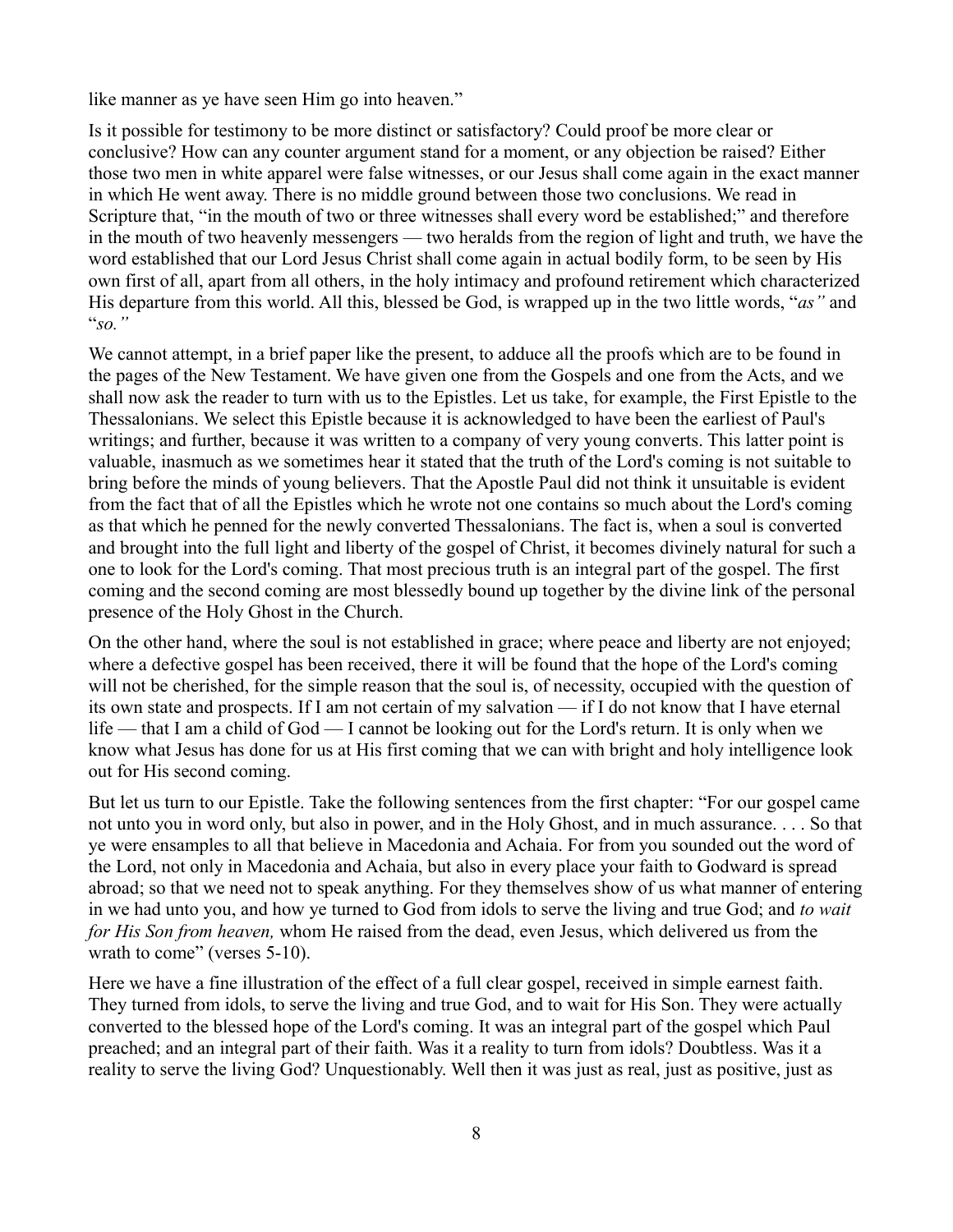simple, their waiting for God's Son from Heaven. If we question the reality of one, we must question the reality of all, inasmuch as all are bound up together and form a beauteous cluster of practical Christian truth. If you had asked a Thessalonian Christian what he was waiting for, what would have been his reply? Would he have said, "I am waiting for the world to improve by means of the gospel which I myself have received? or, I am waiting for the moment of my death when I shall go to be with Jesus?" No. His reply would have been simply this, "I am waiting for the Son of God from heaven." This, and nothing else, is the proper hope of the Christian, the proper hope of the Church. To wait for the improvement of the world is not Christian hope at all. You might as well wait for the improvement of the flesh, for there is just as much hope of the one as the other. And as to the article of death though no doubt it may intervene — it is never once presented as the true and proper hope of the Christian. It may, with the fullest confidence, be asserted that there is not so much as a single passage in the entire New Testament in which death is spoken of as the hope of the believer; whereas, on the other hand, the hope of the Lord's coming is bound up, in the most intimate manner, with all the concerns and associations and relationships of life, as we may see in the Epistle before us. Thus, if the apostle would refer to the interesting question of his own personal connection with the beloved saints at Thessalonica, he says, "For what is our hope, or joy, or crown of rejoicing? Are not even ye in the presence of our Lord Jesus Christ at His coming? For ye are our glory and joy."

Again, if he thinks of their progress in holiness and love, he adds, "And the Lord make you to increase and abound in love one toward another, and toward all men, even as we do toward you; to the end He may stablish your hearts unblamable in holiness before God, even our Father, *at the coming of our Lord Jesus Christ* with all His saints" (1 Thess. 3: 12-13).

Finally, if the apostle would seek to comfort the hearts of his brethren in reference to those who had fallen asleep, how does he do it? Does he tell them that they should soon follow them? Nay; this would have been in full keeping with Old Testament times, as David says of his departed child, "I shall go to him, but he shall not return to me" (2 Sam. 12: 23). But it is not thus that the Holy Ghost instructs us in 1 Thessalonians — quite the reverse. "I would not," he says, "have you to be ignorant, brethren, concerning them which are asleep, that ye sorrow not, even as others which have no hope. For if we believe that Jesus died and rose again, even so them also which sleep in Jesus will God bring with Him. For this we say unto you by the word of the Lord, that [not they which shall be, but] *we* which are alive and remain unto the coming of the Lord shall not prevent [come before or take precedence of] them which are asleep. For the Lord Himself shall descend from heaven with a shout, with the voice of the archangel, and with the trump of God: and the dead in Christ shall rise first. Then *we* which are alive and remain shall be caught up together with them in clouds, to meet the Lord in the air; and so shall we ever be with the Lord. Wherefore comfort one another with these words" (1 Thess. 4: 13-18).

It is impossible for any proof to be more simple, direct, and conclusive than this. The Thessalonian Christians, as we have already remarked, were converted to the hope of the Lord's return. They were taught to look out for it daily. It was as much a part of their Christianity to believe that He *would* come, as to believe that He *had* come and gone. Hence it came to pass that when some of their number were called to pass through death, they were taken aback; they had not anticipated this; and they feared lest the departed should miss the joy of that blissful and longed-for moment of the Lord's return. The apostle therefore writes to correct their mistake; and, in so doing, he pours a fresh flood of light upon the whole subject, and assures them that the dead in Christ — which includes all who had or shall have fallen asleep; in short, those of Old Testament times as well as those of the New — should rise first, that is, before the living are changed, and all shall ascend together to meet their descending Lord.

We shall have occasion to refer to this remarkable passage again, when handling other branches of this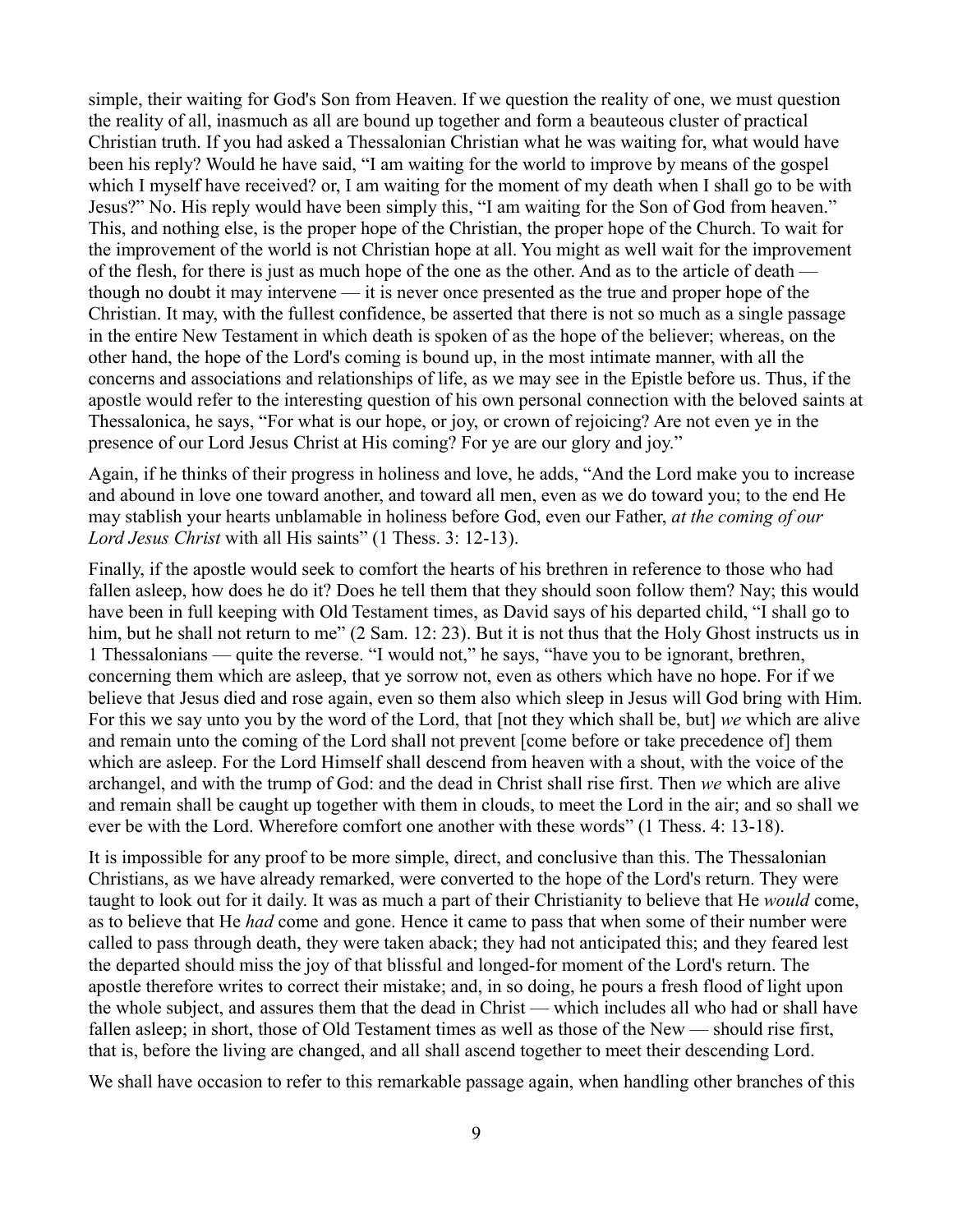glorious subject. We merely quote it here as one of the almost innumerable proofs of the fact that our Lord will come again, personally, really, and actually; and that His personal coming is the true and proper hope of the Church of God collectively, and of the believer individually.

We shall close this paper by reminding the Christian reader that he can never sit down to the table of his Lord without being reminded of this glorious hope, so long as those words shine on the page of inspiration, "For as often as ye eat this bread, and drink this cup, ye do show the Lord's death till" when? Till ye die? Nay; but — "*till He come"* (1 Cor. 11: 26). How precious is this! The table of the Lord stands between those two marvellous epochs, the cross and the advent — the death and the glory. The believer can look up from the table and see the beams of the glory gilding the horizon. It is our privilege, as we gather, on each Lord's day, round the Lord's table, to show forth the Lord's death, to be able to say, "This may be the last occasion of celebrating this precious feast; ere another Lord's day dawn upon us, He Himself may come." Again we say, How precious is this!

## THE DOUBLE BEARING OF THE FACT

 $\mathcal{L}_\text{max}$ 

Having, as we trust, fully established the fact of the Lord's coming, we have now to place before the reader the double bearing of that fact — its bearing upon the Lord's people, and its bearing upon the world. The former is presented, in the New Testament, as the coming of Christ to receive His people to Himself; the latter is spoken of as "the day of the Lord" — a term of frequent use also in Old Testament Scriptures.

These things are never confounded in Scripture, as we shall see when we come to look at the various passages. Christians do confound them, and hence it is that we often find "that blessed hope" overcast with heavy clouds, and associated in the mind with circumstances of terror, wrath, and judgment, which have nothing whatever to do with the *coming* of Christ for His people, but are intimately bound up with "the *day* of the Lord."

Let the Christian reader, then, have it settled in his heart, on the clear authority of holy Scripture, that the grand and specific hope for him ever to cherish is the coming of Christ for His people. This hope may be realized this very night. There is nothing whatever to wait for — no events to transpire amongst the nations — nothing to occur in the history of Israel — nothing in God's government of the world nothing, in short, in any shape or form whatsoever, to intervene between the heart of the true believer and his heavenly hope. Christ may come for His people tonight. There is actually nothing to hinder. No one can tell when He *will* come; but we can joyfully say that, at any moment, He *may* come. And, blessed be His name, when He does come for us, it will not be with the accompanying circumstances of terror, wrath, and judgment. It will not be with blackness and darkness and tempest. These things will accompany "the day of the Lord," as the Apostle Peter plainly tells the Jews in his first great sermon, on the day of Pentecost, in which he quotes the following words from the solemn prophecy of Joel, "And I will show wonders in heaven above, and signs in the earth beneath: blood and fire and vapour of smoke: the sun shall be turned into darkness, and the moon into blood, before" — what? the coming of the Lord for His people? Nay; but before "*that great and notable day of the Lord* come."

When our Lord shall come to receive His people to Himself no eye shall see Him, no ear shall hear His voice, save His own redeemed and beloved people. Let us remember the words of the angelic witnesses in the first of Acts. Who saw the blessed One ascending into the heavens? None but His own. Well, "He shall so come in like manner as ye have seen Him go into heaven." *As* was the going, *so* shall be the coming, if we are to bow to Scripture. To confound the day of the Lord with His coming for His Church is to overlook the plainest teachings of Scripture, and to rob the believer of his own true and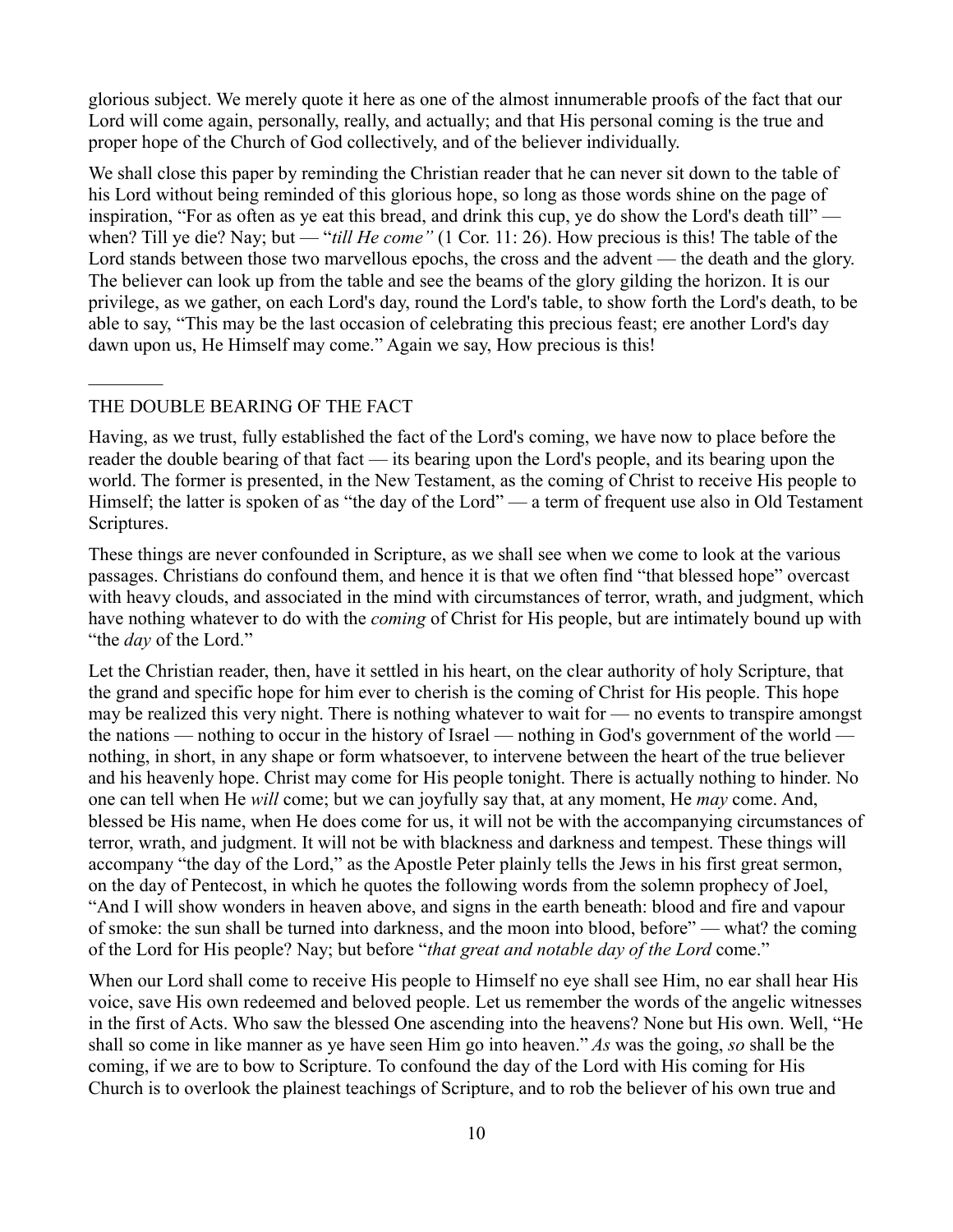proper hope.

And here perhaps we cannot do better than to call attention to a very important and interesting passage in the Second Epistle of Peter: "For we have not followed cunningly devised fables when we made known unto you the power and coming of our Lord Jesus Christ, but were eyewitnesses of His majesty. For He received from God the Father honour and glory, when there came such a voice to Him from the excellent glory, This is My beloved Son, in whom I am well pleased. And this voice which came from heaven we heard when we were with Him in the holy mount. We have also the word of prophecy more sure [or confirmed], whereunto ye do well that ye take heed, as unto a light that shineth in a dark place, until the day dawn, and the day-star arise in your hearts" (2 Peter 1: 16-19).

This passage demands the reader's most attentive consideration. It sets forth, in the clearest possible manner, the distinction between "the word of prophecy" and the proper hope of the Christian, namely, "the morning star." We must remember that the great subject of prophecy is God's government of the world in connection with the seed of Abraham. "When the Most High divided to the nations their inheritance, when He separated the sons of Adam, He set the bounds of the people according to the number of children of Israel. For the Lord's portion is His people; Jacob is the lot of His inheritance" (Deut. 32: 8, 9).

Here then is the scope and theme of prophecy — Israel and the nations. A child can understand this. If we range through the prophets, from the opening of Isaiah to the close of Malachi, we shall not find so much as a single line about the Church of God — its position, its portion, or its prospects. No doubt the word of prophecy is deeply interesting, and most profitable for the Christian to study; but it will be all this just in proportion as he understands its proper scope and object, and sees how it stands in contrast with his own special hope. We may fearlessly assert that it is as utterly impossible for any one to study the Old Testament prophecies aright who does not clearly see the true place of the Church.

We cannot attempt to enter upon the subject of the Church in this brief paper. It has been repeatedly referred to and unfolded elsewhere, and we can now merely ask the reader to weigh and examine the statement which we here deliberately make, namely, that there is not so much as a single syllable about the Church of God, the body of Christ, from cover to cover of the Old Testament. Types, shadows, illustrations, there are, which, now that we have the full-orbed light of the New Testament, we can see, understand, and appreciate. But it was not possible for any Old Testament believer to see the great mystery of Christ and the Church, inasmuch as it was not revealed. The inspired apostle expressly tells us that it was "*hid,"* not in the Old Testament Scriptures, but "in God," as we read in Ephesians 3: 9, "And to make all men see what is the fellowship [or rather the administration] of the mystery, which from the beginning of the world hath been *hid in God,* who created all things by Jesus Christ". So also in Colossians we read, "Even the mystery which *hath been hid* from ages and from generations, but now is made manifest to His saints" (Col. 1: 26).

These two passages establish the truth of our statement beyond all question, for those who are willing to be governed absolutely by the authority of holy Scripture; they teach us that the great mystery — Christ and the Church — is not to be found in the Old Testament. Where have we in the Old Testament a word about Jews and Gentiles forming one body, and being united by the Holy Ghost to a living Head in Heaven? How could such a thing possibly be, so long as "the middle wall of partition" stood as an insuperable barrier between the circumcised and the uncircumcised? If one were asked to name a special feature of the old economy he would at once reply, "The rigid separation of Jew and Gentile." On the other hand, if he were asked to name a special feature of the Church, or Christianity, he would as readily reply, "The intimate union of Jew and Gentile in one body." In short, the two conditions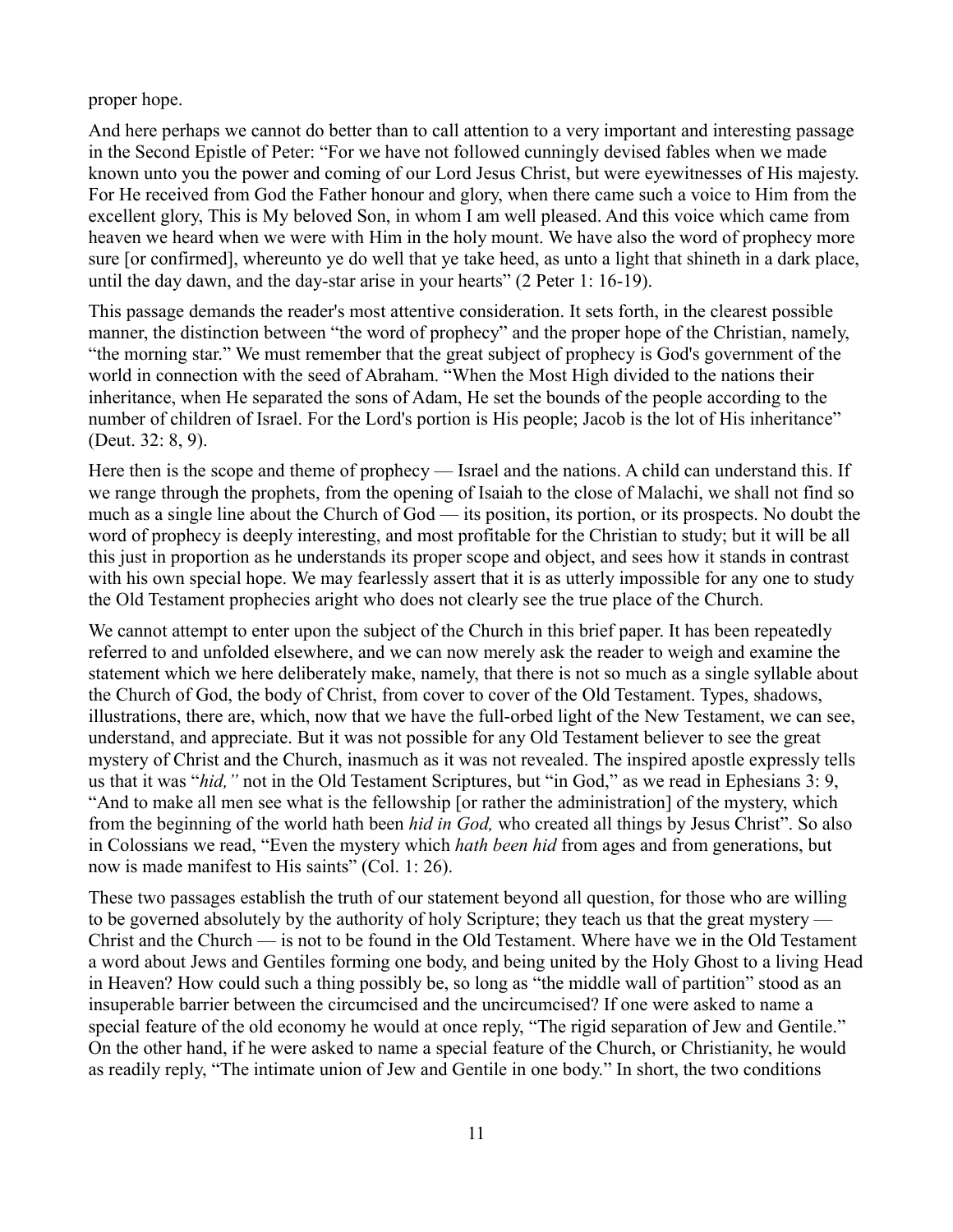stand in vivid contrast, and it was wholly impossible that both could hold good at the same time. So long as the middle wall of partition stood, the truth of the Church could not be revealed; but the death of Christ having thrown down that wall, the Holy Ghost descended from Heaven to form the one body, and link it, by His presence and indwelling, to the risen and glorified Head in the heavens. Such is the great mystery of Christ and the Church, for which there could be no less a basis than accomplished redemption.

Now we entreat the reader to examine this matter for himself. Let him search the Scriptures to see if these things be indeed true. This is the only way to get at the truth. We must lay aside all our own thoughts and reasonings, our prejudices and predilections, and come like a little child, to the holy Scriptures. In this way we shall learn the mind of God on this most precious and interesting subject. We shall find that the Church of God, the body of Christ, did not exist, as a fact, until after the resurrection and ascension of Christ, and the consequent descent of the Holy Ghost on the day of Pentecost. And further, we shall find that the full and glorious doctrine of the Church was not brought out until the days of the apostle Paul. (Compare Rom. 16: 25, 26; Eph. 1-3; Col. 1: 25-29.) Finally, we shall see that the actual and unmistakable boundary lines of the Church's earthly history are Pentecost (Acts 2) and the rapture or taking up of the saints (1 Thessalonians 4: 13-17).

Thus we reach a position from which we can get a view of the Church's proper hope; and that hope is, most assuredly, "the bright and morning star." Of this hope the Old Testament prophets utter not a syllable. They speak largely and clearly of "the day of the Lord" — a day of judgment upon the world and its ways (see Isaiah 2: 12-22 and parallel Scriptures). But "the day of the Lord," with all its attendant circumstances of wrath, judgment, and terror, must never be confounded with His coming for His people. When our blessed Lord comes *for* His people there will be nothing to terrify. He will come in all the sweetness and tenderness of His love to receive His loved and redeemed people to Himself. He will come to finish up the precious story of His grace. "To them that look for Him shall He appear (*ophthesetai*) the second time, without [that is, apart from all question of] sin, unto salvation" (Heb. 9).\* He will come as a bridegroom to receive the bride; and when He thus comes none but His own shall hear His voice or see His face. If He were to come this very night for His people — and He may, for aught we know — if the voice of the archangel and the trump of God were to be heard tonight, then all the dead in Christ — all who have been laid to sleep by Jesus — all the saints of God, both those of Old Testament and New Testament times, who lie sleeping in our cemeteries and graveyards, or in the ocean's depths — all these would rise from their temporary sleep. All the living saints would be changed in a moment, and all would be caught up to meet their descending Lord, and return with Him to the Father's house. (John 14: 3; 1 Thess. 4: 16, 17; 1 Cor. 15: 51-52.)

{\*The clause, "them that look for Him," refers to all believers. It does not mean, as some suppose, those only who hold the truth of the Lord's second coming. This would make our place with Christ at His coming dependent upon knowledge, instead of upon our union with Him by the presence and power of the Holy Ghost. The Spirit of God, in the above passage, most graciously takes for granted that all God's people are looking, in some way or another, for the precious Saviour; and verily so they are. They may not see eye to eye as to all the details. They may not all enjoy equal clearness of view or depth and fulness of apprehension; but, most surely, they would all be glad at any moment to see the One who loved them and gave Himself for them.}

This is what is meant by the rapture or catching up of the saints, and has nothing to do directly with Israel or the nations. It is the distinct and only proper hope of the Church; and there is not so much as a single hint of it in the entire Old Testament. If any one asserts that there is, let him produce it. If there be such a thing, nothing is easier than to furnish it. We solemnly and deliberately declare there is no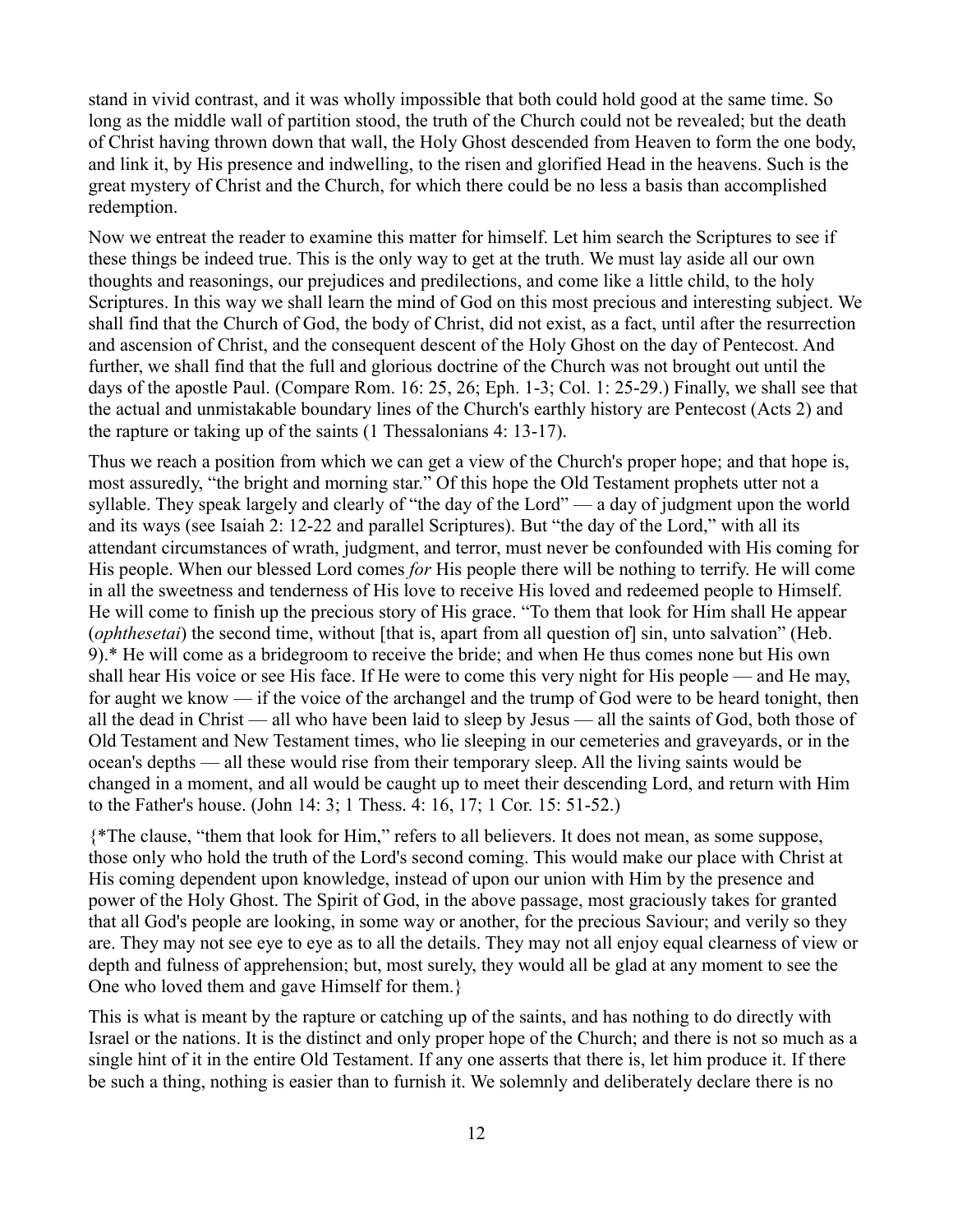such thing. For all that respects the Church — its standing, its calling, its portion, its prospects — we must turn to the pages of the New Testament, and, of those pages, mainly the Epistles of Paul. To confound "the word of prophecy" with the hope of the Church is to damage the truth of God, and mislead the souls of His people. That the enemy has succeeded in doing all this, throughout the length and breadth of the professing Church is, alas! too true. And hence it is that so very few Christians have really Scriptural thoughts about the coming of their Lord. They are looking into prophecy for the Church's hope — they confound "the Sun of righteousness" with "the morning Star" — they mix up the coming of Christ *for* His people, and His coming *with* them — they make His "coming" or "state of presence" to be identical with His "appearing" or "manifestation."

All this is a most serious mistake, against which we desire to warn our readers. When Christ comes with His people, "every eye shall see Him." When He is manifested, His people will be manifested also. "When Christ our life shall appear [or be manifested], then shall ye also appear with Him in glory" (Col. 3: 4). When Christ comes to execute judgment, His saints come with Him. "Behold, the Lord cometh with ten thousand of His saints, to execute judgment upon all" (Jude 14, 15). So also in Revelation 19, the rider on the white horse is followed by the armies in Heaven upon white horses, clothed in fine linen, white and clean. These armies are not angels, but saints; for we do not read of angels being clothed in white linen, which is expressly declared, in this very chapter to be "the righteousness of saints" (ver. 8).

Now, it is most evident that, if the saints accompany their Lord when He comes in judgment, they must be with Him previously. The fact of their going to Him is not presented in the book of Revelation, unless it be involved — as we doubt not it is — in the catching up of the man child, in chapter 12. The man child is, most surely, Christ; and inasmuch as Christ and His people are indissolubly joined in one, they are most completely identified with Him; blessed for ever be His holy and precious name!

But, clearly, it does not at all lie within the scope of the book of Revelation to give us the coming of Christ *for* His people, or their being caught up to meet Him in the air, or their return to the Father's house. For these blessed events or facts, we must look elsewhere, as, for example, in John 14: 3; 1 Corinthians 15: 23, 51, 52; 1 Thessalonians 4: 14-17. Let the reader ponder these three passages. Let him drink into his very soul their clear and precious teaching. There is nothing difficult about them, no obscurity, no mist or vagueness whatever. A babe in Christ can understand them. They set forth in the clearest and simplest possible manner, the true Christian hope, which — we repeat it emphatically, and urge it upon the reader as the direct and positive teaching of holy Scripture — is the coming of Christ to receive His people, all His people, to Himself, to take them back with Him to His Father's house, there to remain with Him, while God deals governmentally with Israel and the nations, and prepares the way, by His judicial actings, for bringing in the First-begotten into the world.

Now, if it be asked, "Why have we not the coming of Christ for His people in the book of Revelation?" Because that book is pre-eminently a book of judgment — a governmental, judicial book, at least chapter 1 to 20. Hence even the Church is presented as under judgment. We do not see the Church in chapters 2 and 3 as the body or the bride of Christ; but as a responsible witness on the earth, whose condition is being carefully examined and rigidly judged by Him who walks amongst the candlesticks.

It would not, therefore, comport with the character or object of this book to introduce, directly, the rapture of the saints. It shows us the Church on the earth, in the place of responsibility. This it gives us, in Revelation 2 and 3, under the head of "the things that are." But from that to Revelation 19, there is not a single syllable about the Church on earth. The plain fact is, the Church will not be on earth during that solemn period. She will be with her Head and Lord, in the divine retirement of the Father's house.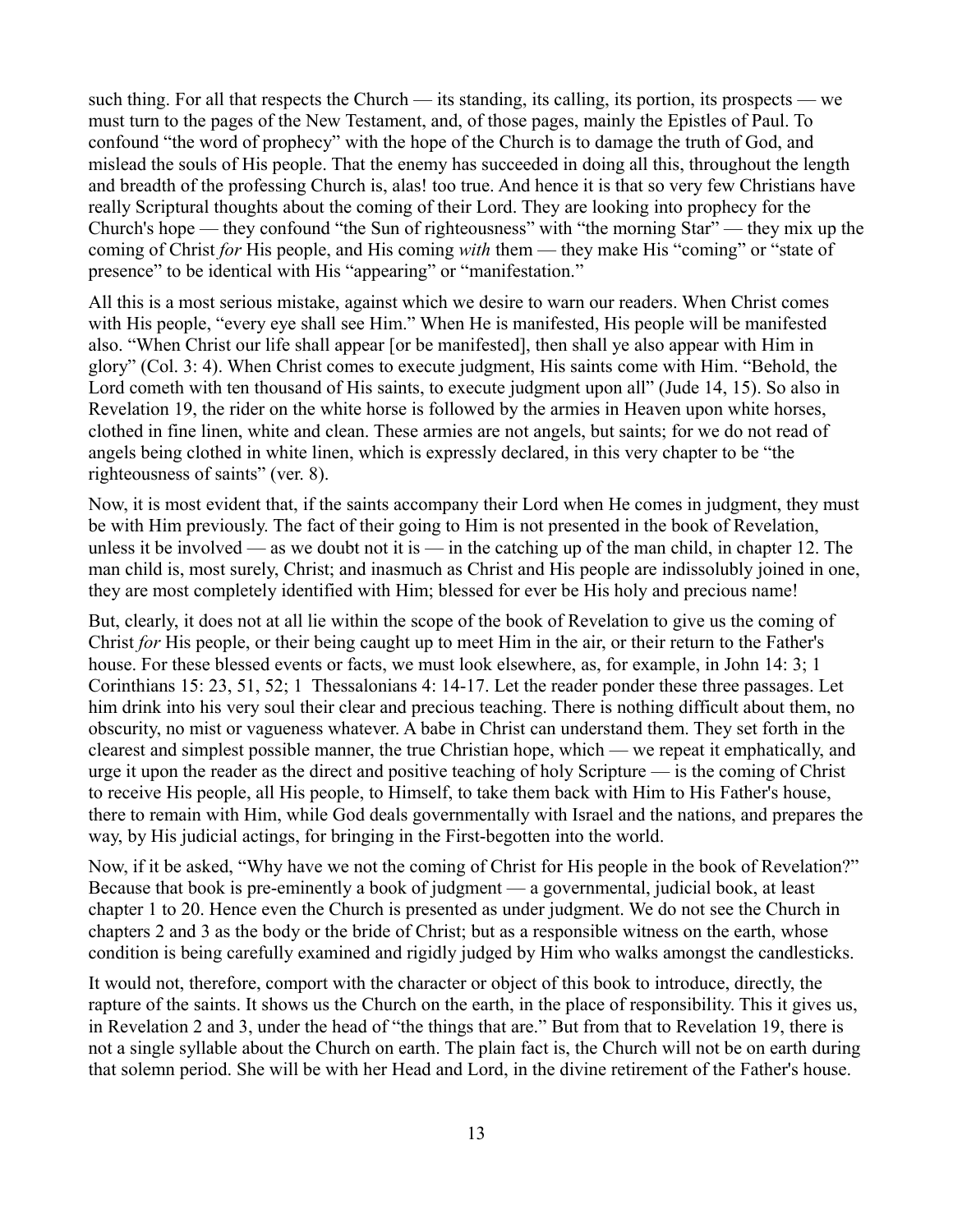The redeemed are seen in Heaven, under the title of the twenty-four crowned elders, in chapters 4 and 5. There, blessed be God, they will be, while the seals are being opened, the trumpets sounded, and the vials poured out. To think of the Church as being on the earth, from Revelation 6-18 — to place her amid the apocalyptic judgments — to pass her through "the great tribulation" — to subject her to "the hour of temptation which shall come upon all the world, to try them that dwell upon the earth" would be to falsify her position, to rob her of her chartered privileges, and to contradict the clear and positive promise of her Lord.\*

{\* We shall have occasion, in a future paper, to show that, after the Church has been removed to Heaven, the Spirit of God will act both among the Jews, and also among the Gentiles. See Revelation 7.}

No, no, beloved Christian reader; let no man deceive you, by any means. The Church is seen on earth in Revelation 2 and 3. She is seen in Heaven, together with the Old Testament saints, in Revelation 4 and 5. We are not told, in the Revelation, how she gets there; but we see her there, in high communion and holy worship; and then, in Revelation 19, the rider on the white horse comes forth, *with* His saints, to execute judgment upon the beast and the false prophet — to put down every enemy and every evil, and to reign over the whole earth for the blissful period of a thousand years.

Such is the plain teaching of the New Testament, to which we earnestly invite the attention of our readers. And let no one suppose that our object is to find an easy path for Christians in thus teaching, as we do most emphatically, that the Church will not be in "the great tribulation" — will not come into "the hour of temptation." Nothing of the kind. The fact is, the true and normal condition of the Church, and therefore of the individual Christian, in this world, is tribulation. So says our Lord: "In the world ye shall have tribulation." And again, "We glory in tribulation."

It cannot, therefore, be a question of avoiding that which is our appointed portion in this world, if only we are true to Christ. But the fact is, that the entire truth of the Church's position and prospect is involved in this question, and this is our reason for urging it so upon the prayerful attention of our readers.

The great object of the enemy is to drag down the Church of God to an earthly level — to set Christians entirely astray as to their divinely appointed hope — to lead them to confound things which God has made to differ, to occupy them with earthly things — to cause them to so mix up the *coming* of Christ for His people with His *appearing* in judgment upon the world, that they may not be able to cultivate those bridal affections and heavenly aspirations which become them as members of the body of Christ. He would fain have them looking out for various earthly events to come between them and their own proper hope, in order that they may not be — as God would have them — ever on the very tiptoe of expectation, looking out, with ardent desire, for the appearing of "the bright and morning Star."

Well does the enemy know what he is about; and surely we ought not to be ignorant of his devices, but rather give ourselves to the study of the Word of God, and thus learn, as we most surely shall, "the double bearing" of the glorious fact of the Lord's coming.

## "THE COMING" AND "THE DAY"

 $\mathcal{L}_\text{max}$ 

We must now ask the reader to turn with us for a little to the two Epistles to the Thessalonians. As we have already remarked, these Christians were converted to the blessed hope of the Lord's return. They were taught to look for Him day by day. It was not merely the doctrine of the advent received and held in the mind, but a divine Person constantly expected by hearts that had learnt to love Him and long for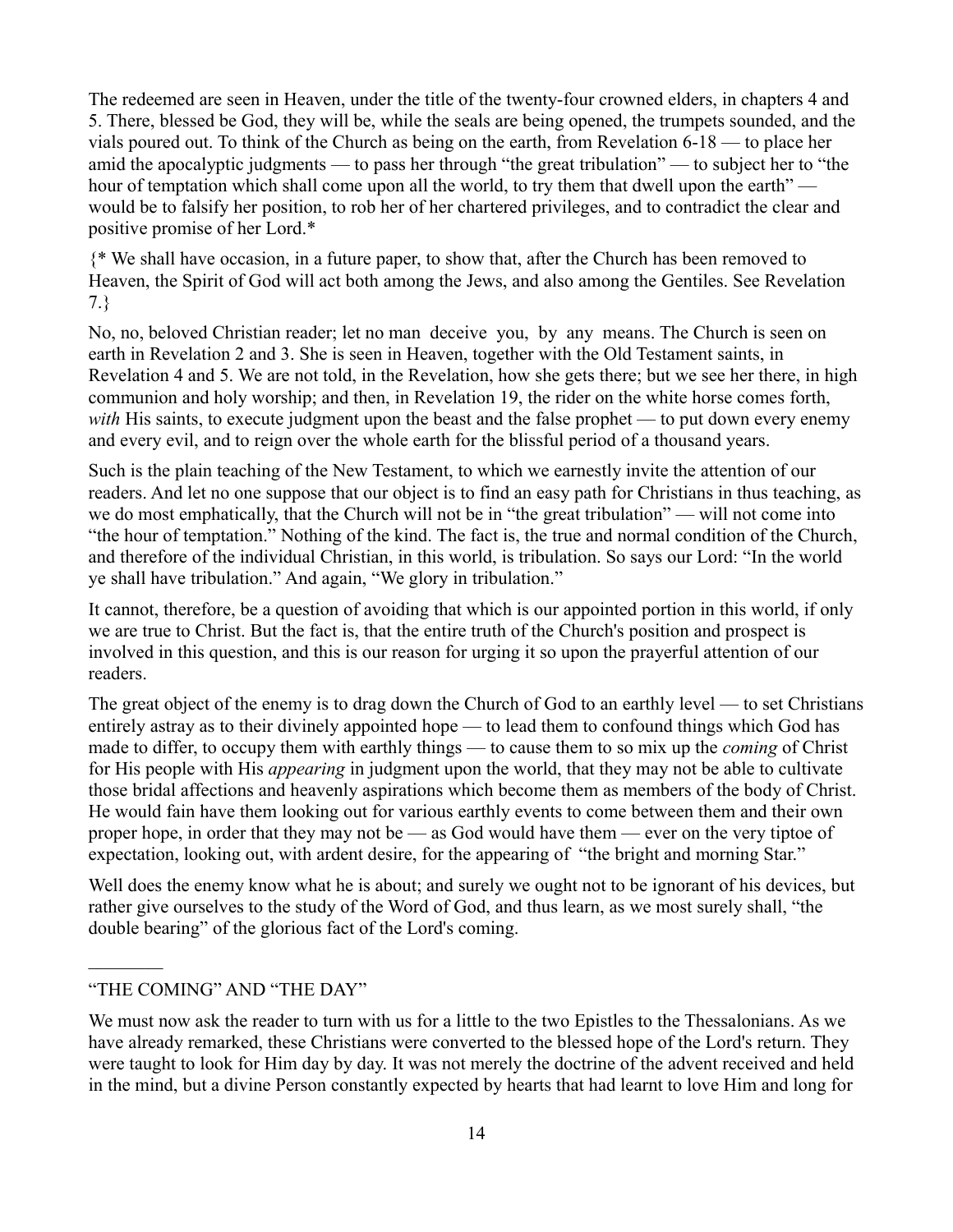## His coming.

But, as we can easily imagine, the Thessalonian Christians were ignorant of many things connected with this blessed hope. The apostle had been "*taken* from them for a short time, in presence, not in heart." He had not been allowed to remain long enough amongst them to instruct them in the details of the subject of their hope. They knew that Jesus was to return — that self-same blessed One who had graciously delivered them from the wrath to come. But as to any distinction between His coming *for* His people and coming *with* them — between His "state of presence" and His "appearing" His "coming" and His "day," they were, at first, wholly ignorant.

Hence, as might be expected, they fell into various errors and mistakes. It is amazing how speedily the human mind wanders away into the wildest and grossest confusion and error. We need to be guarded on all sides by the pure, solid, all-adjusting truth of God. We must have our souls evenly balanced by divine revelation, else we are sure to plunge into all manner of false and foolish notions. Thus some of the Thessalonians conceived the idea of giving up their honest callings. They ceased to labour with their hands, and went about idle.

This was a great mistake. Even though we were perfectly certain that our Lord would come this very night, it would be no reason why we should not, most diligently and faithfully, attend to our daily round of duty, and do all that devolved upon us in that particular sphere in which His good hand has placed us. So far from this, the very fact of expecting the blessed Master would strengthen our desire to have everything done as it ought to be up to the very moment of His return, so that not so much as a single righteous claim should be left neglected. In point of fact, the hope of the Lord's speedy return, when held in power in the soul, is most sanctifying, purifying, and adjusting in its influence upon Christian life, conduct, and character. We know, alas! that even this most glorious truth may be held in the region of the understanding, and flippantly professed with the lips, while the heart and the life, the course, conduct, and character, remain wholly unaffected by it. But we are expressly taught by the inspired Apostle John, that "every man that hath this hope in him purifieth himself, even as He is pure" (1 John 3: 3). And, most surely, this "purifying" embraces all that which goes to make up our whole practical life, from day to day.

But there was another grave mistake into which those dear Thessalonians fell, and out of which the blessed apostle, like a true and faithful pastor, sought to recover them. They imagined that their departed Christian friends would not have part in the joy of the Lord's return. They feared that they would fail to participate in that blissful and longed-for moment.

Now while it is quite true that this very mistake proves how vividly these Christians realized their blessed hope, still it was a mistake, and needed to be corrected. But let us carefully note the correction: "I would not have you to be ignorant, brethren, concerning them which are asleep, that ye sorrow not, even as others which have no hope. For if we believe that Jesus died and rose again, even so them also which sleep in Jesus [or are laid to sleep by Jesus] will God bring with Him."

Mark this. He does not seek to comfort these sorrowing friends by the assurance that they should, ere long, follow the departed. Quite the reverse. He assures them that Jesus would bring the departed back with Him. This is plain and distinct, and founded upon the great fact that "Jesus died for us and rose again."

But the apostle does not stop here, but goes on to pour a flood of fresh light upon the understanding of His dear children in the faith. "For this we say unto you by the word of the Lord, that we which are alive and remain unto the coming of the Lord, shall not prevent [or precede] them which are asleep. For the Lord Himself shall descend from heaven with a shout, with the voice of the archangel, and with the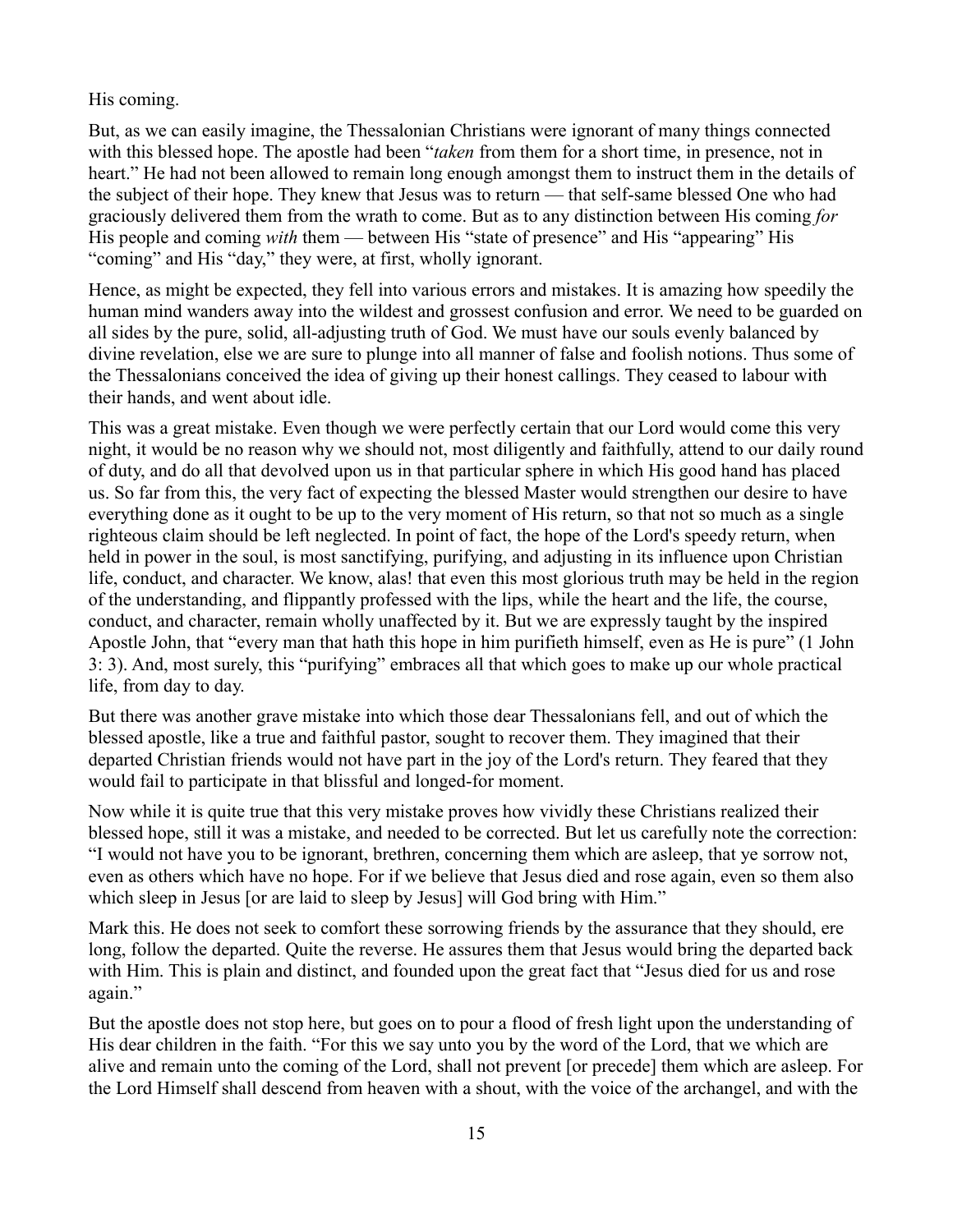trump of God: and the dead in Christ shall rise first [that is, before the living are changed]. Then we which are alive and remain shall be caught up together with them in [the] clouds, to meet the Lord in the air: and so shall we ever be with the Lord. Wherefore comfort one another with these words."

Here, then, we have presented to us what is commonly spoken of amongst us as the rapture of the saints — a most glorious, soul-stirring, and enrapturing theme — surely the brightest hope of the Church of God, and of the individual believer. The Lord *Himself* shall descend from Heaven with a summons designed only for the ears and the hearts of His own. Not one uncircumcised ear shall hear — not one un-renewed heart be moved by, that heavenly voice, that divine trumpet call. The dead in Christ, including, as we believe, the Old Testament saints, as well as those of the New, who shall have departed in the faith of Christ — all those shall hear the blessed sound, and come forth from their sleeping places. All the living saints shall hear it, and be changed in a moment. And oh! what a change! The poor crumbling tabernacle of clay exchanged for a glorified body, like unto the body of Jesus.

Look at yonder bent and withered frame — that body racked with pain, and worn out with years of acute suffering. It is the body of a saint. How humiliating to see it like that! Yes; but wait a little. Let but the trumpet sound, and in one moment that poor crushed and withered frame shall be changed, and made like to the glorified body of the descending Lord.

And there, in yonder mental hospital, is a poor patient. He has been there for years. He is a saint of God. How mysterious! True; we cannot fathom the mystery; it lies beyond our present narrow range. But so it is; that poor patient is a saint of God, an heir of glory. He too shall hear the voice of the archangel and the trump of God, and leave his illness behind him for ever, while he mounts into the heavens, in his glorified body, to meet his descending Lord.

Oh! what a brilliant moment! How many sick beds shall be vacant then! What marvellous changes shall then take place! How the heart bounds at the thought, and longs to sing, in full chorus, that lovely hymn,

"Christ, the Lord, will come again,

None shall wait for Him in vain:

I shall then His glory see:

Christ will come and call for me.

Then, when the archangel's voice

Calls the sleeping saints to rise,

Rising millions shall proclaim

Blessings on the Saviour's name.

'This is our redeeming God!'

Ransomed hosts will shout aloud:

Praise, eternal praise, be given

To the Lord of earth and Heaven!"

Amen and amen!

How glorious the thought of those "rising millions"! How truly delightful to be amongst them! How precious the hope of seeing that blessed One who loveth us and who gave Himself for us! Such is the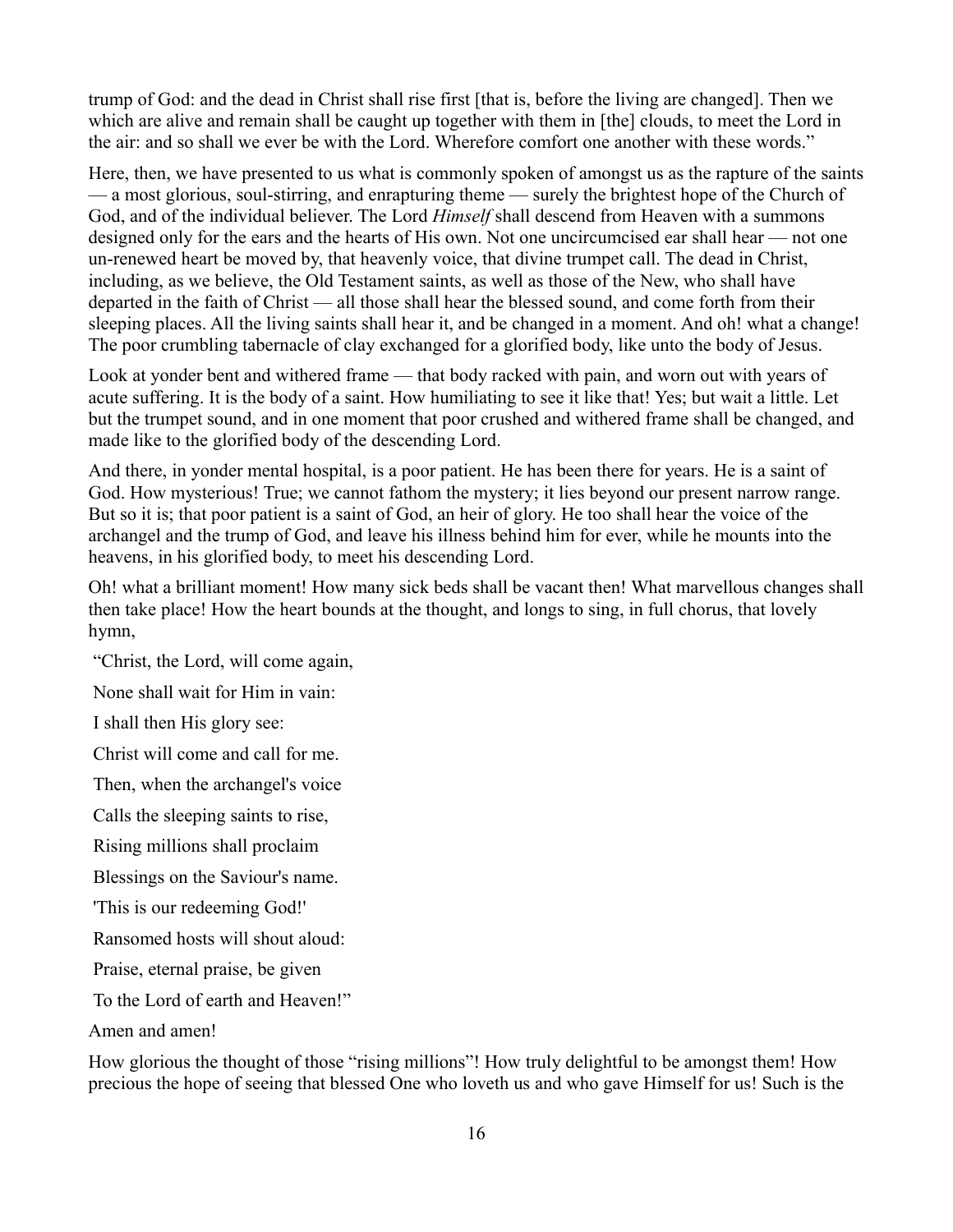hope of the Christian, a hope concerning which there is not a single line from cover to cover of the Old Testament. "The word of prophecy" is of all importance. We do well to take heed to it. It is an unspeakable mercy for those who find themselves in a dark place to have a bright lamp to cast its light athwart the gloom. But let the Christian bear in mind that what he wants is to have "the day star arising in his heart"; in other words, to have his whole heart governed by the hope of seeing Jesus as the bright and morning Star. When the heart is thus filled and ruled by the proper Christian hope, then the eye can intelligently scan the prophetic chart: it can take in the whole field of prophecy as our God has graciously opened it before us, and find interest and profit in every page and in every line. But, on the other hand, we may rest assured that the man who looks into prophecy in order to find the Church or its hope there has his face turned the wrong way. He will find "the Jew" there, and "Gentile" there, but not "the Church of God." We earnestly trust that not one of our readers will fail to lay hold of this fact — a fact, we may safely say, of the very deepest moment.

But it will perhaps be asked, "Of what use, then, is prophecy? If indeed it be true that we cannot find aught about the Church on the prophetic page, of what possible use can it be to Christians? Why should we be told to take heed to it if it does not immediately concern us?" We reply, Is nothing of any value to us save what immediately concerns ourselves? Shall we take no interest in anything unless we ourselves form the immediate subject thereof? Is it nothing to us to have the counsels and purposes and plans of God laid open before us? Do we lightly esteem the high favour of having the thoughts of God communicated to us in His holy Word of prophecy? Surely it was not thus that Abraham treated the divine communications made to him in Genesis 18: "Shall I hide from Abraham that thing which I do?" And what was that thing? Did it immediately concern Abraham? Not at all. It concerned Sodom and the neighbouring cities, and Abraham had no stake in them. But did that prevent his interest in the divine communication? Did it hinder his appreciation of the mark of special favour in his being made the honoured and trusted depository of the thoughts of God? Surely not. We may safely assert that the faithful patriarch highly esteemed the privilege conferred upon him.

And so should we. We should study prophecy with all the interest arising from the fact that therein we have unfolded to us, with divine precision, what God is about to do on this earth with Israel and with the nations. Prophecy is God's history of the future; and just in proportion as we love Him shall we delight to study His history; not indeed, as some have said, that we may know its truth by its fulfilment, but that we may possess all that absolute, that divine certainty as to the future which God's Word is capable of imparting. Nothing can be more absurd, in the judgment of faith, than to suppose that we must wait until the accomplishment of a prophecy to know that it is true. What an insult offered unwittingly, no doubt — to the peerless revelation of our God.

But we must now turn, for a moment, to the solemn subject of "the day of the Lord." This is a term of frequent occurrence in Old Testament Scriptures. We cannot attempt to quote all the passages; but we shall refer to one or two, and then the reader can follow up the subject for himself.

In Isaiah 2 we read, "For the day of the Lord of hosts shall be upon every one that is proud and lofty, and upon every one that is lifted up, and he shall be brought low. . . . And the loftiness of man shall be bowed down, and the haughtiness of men shall be made low: and the Lord alone shall be exalted *in that day.* And the idols he shall utterly abolish. And they shall go into the holes of the rocks, and into the caves of the earth, for fear of the Lord, and for the glory of His majesty, when He ariseth to shake terribly the earth."

So also in Joel 2. "Blow ye the trumpet in Zion, and sound an alarm in My holy mountain: let all the inhabitants of the land tremble; for the day of the Lord cometh, for it is nigh at hand. A day of darkness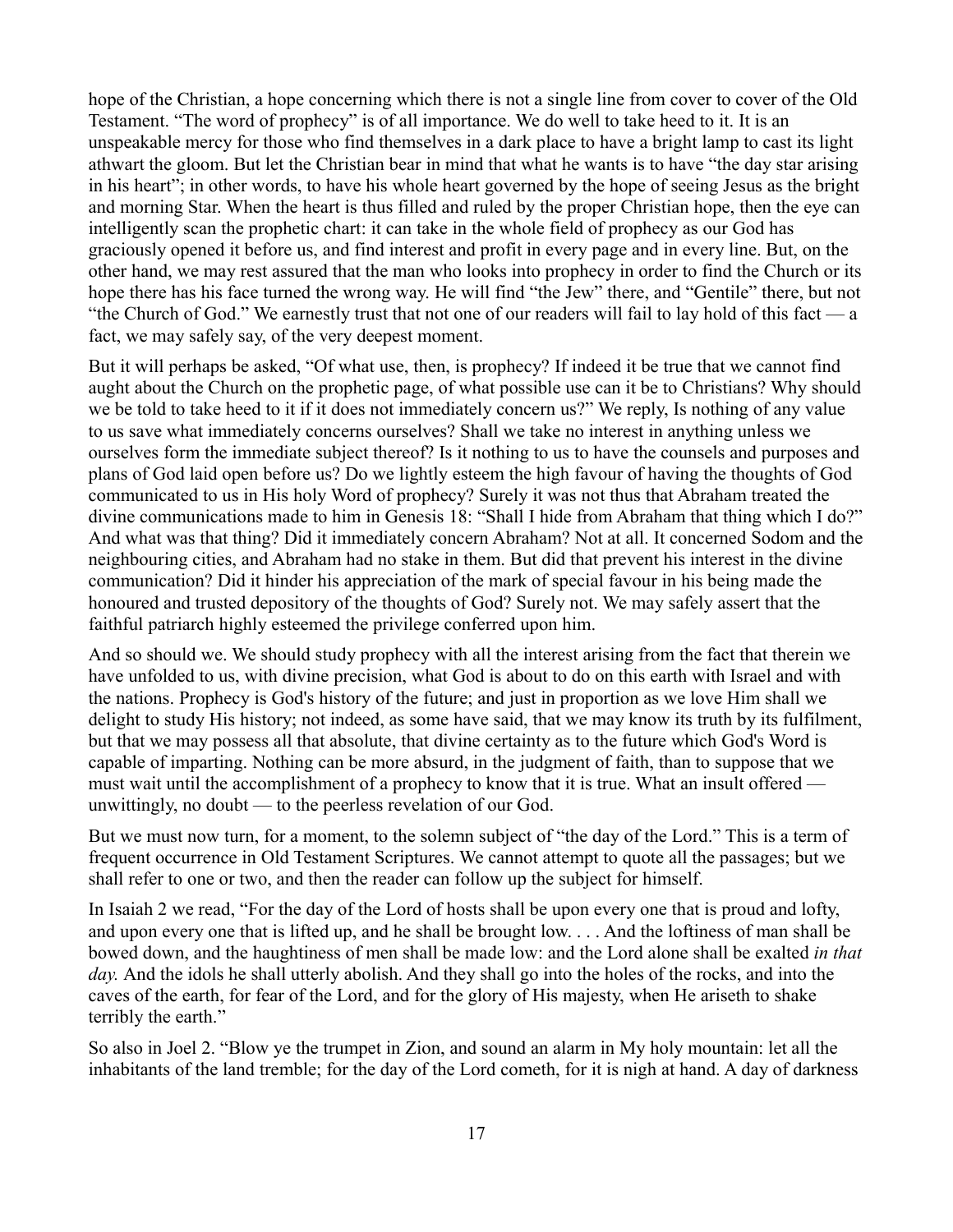and of gloominess, a day of clouds and of thick darkness, as the morning spread upon the mountains; a great people and a strong; there has not been ever the like, neither shall be any more after it, even to the years of many generations . . . the earth shall quake before them; the heavens shall tremble; the sun and the moon shall be dark, and the stars shall withdraw their shining . . . for the day of the Lord is great and very terrible; and who can abide it?"

From these and similar passages, we learn that "the day of the Lord" stands associated with the deeply solemn thought of judgment upon the world — upon apostate Israel — upon man and his ways — upon all that which the human heart prizes and longs after. In short, the day of the Lord stands in striking contrast with man's day. Man has the upper hand now, the Lord will have the upper hand then.

Now, while it is perfectly true that all the Lord's people can rejoice in the prospect of that day, which, though it will open in judgment upon the world, shall, nevertheless, be marked by the universal reign of righteousness; yet we must remember that the peculiar hope of the Christian is not that day with its awful accompaniments of judgment, wrath, and terror; but the coming or presence of Jesus, with its precious accompaniments of peace and joy, love and glory. The Church shall have met her Lord, and returned with Him to the Father's house, before that terrible day bursts upon the world. It will be her blissful portion to taste the sublime communion of that heavenly home, for an indefinite period previous to the opening of the day of the Lord. Her eyes shall be gladdened by the sight of "the bright and morning Star," long before even "the Sun of righteousness" shall arise, in healing virtue, upon the pious portion of the nation of Israel — the God-fearing remnant of the seed of Abraham.

We are intensely anxious that the Christian reader should thoroughly enter into this grand and important distinction. We feel persuaded that it will have an immense effect upon all his thoughts and views and hopes of the future. It will enable him to see, without a single intervening cloud, his true prospect as a Christian. It will deliver him from all mist, vagueness, and confusion; and further, it will divest his mind of all that feeling of dread with which so many even of the Lord's dear people contemplate the future. It will teach him to look for the Saviour — the blessed Bridegroom - the everlasting Lover of his soul, and not for judgments and terror, eclipses and earthquakes, convulsions and revolutions, it will keep his spirit tranquil and happy, in the sure and certain hope of being with Jesus, ere that great and terrible day of the Lord come.

See how the faithful apostle laboured to lead his dear Thessalonian converts into the clear understanding of the difference between "the coming" and "the day."

"But of the times and seasons, brethren, ye have no need that I write unto you. For yourselves know perfectly that the day of the Lord so cometh as a thief in the night. For when *they* [not ye] shall say, Peace and safety; then sudden destruction cometh upon them, as travail upon a woman with child; and they shall not escape. But ye, brethren, are not in darkness, that that day should overtake you as a thief. Ye are all the children of light, and the children of the day; we are not of the night, nor of darkness" — The Lord be praised! — "Therefore let us not sleep, as do others; but let us watch and be sober. For they that sleep, sleep in the night; and they that are drunken, are drunken in the night. But let us, who are of the day, be sober, putting on the breastplate of faith and love, and for an helmet, the hope of salvation. For God hath not appointed us to wrath, but to obtain salvation by our Lord Jesus Christ, who died for us, that, whether we wake or sleep [that is, are dead or alive] we should live together with Him. Wherefore comfort yourselves together and edify one another, even as also ye do" (1) Thessalonians 5: 1-11).

Here we have the distinction set forth with unmistakable clearness. The Lord Himself shall come for us as the Bridegroom. The day of the Lord shall come upon the world as a thief. Is it possible for contrast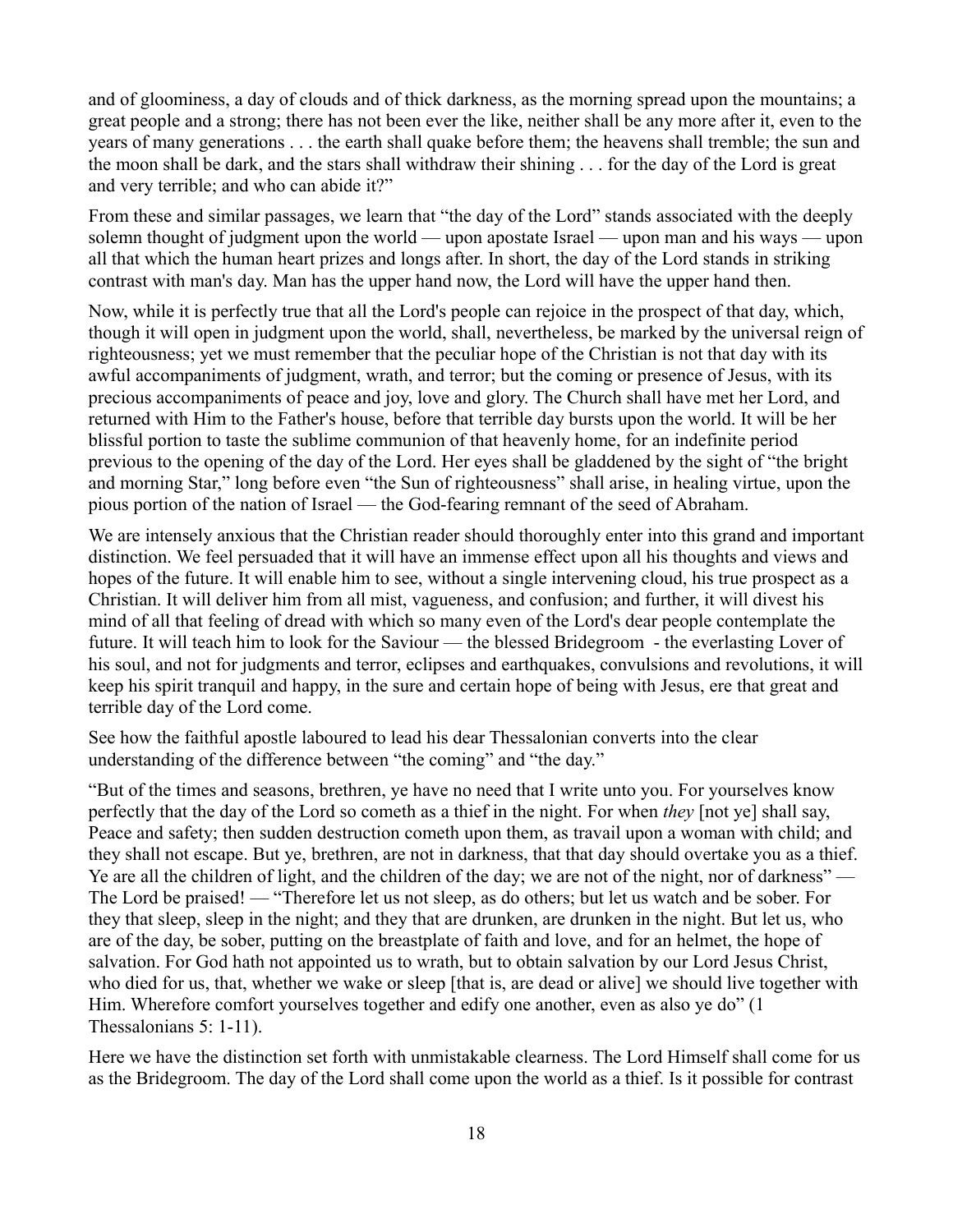to be more striking? How can any one confound these two things? They are as distinct as any two things can be. A bridegroom and a thief are surely two different things; and just as different are the coming of the Lord for His waiting people and the coming of His day upon a slumbering or intoxicated world.

Some perhaps may find a difficulty in the fact that the Church in Sardis is addressed in such solemn words as these, "If therefore thou shalt not watch, I will come on thee as a thief, and thou shalt not know what hour I will come upon thee" (Rev. 3: 3). The difficulty will vanish when we reflect that, in the case of Sardis, the professing body is looked upon as having a mere name to live while dead. It has sunk to the level of the world, and can only see things from the world's standpoint. The Church has failed utterly; it has fallen from its high and holy position; it is under judgment; it cannot therefore be cheered by the Church's proper hope; but is threatened by the world's terrible doom. We do not see the Church here as the body or bride of Christ, but as the responsible witness for God on the earth — the golden candlestick which ought to have held forth the divine light of testimony in this dark world, in the absence of her Lord. But alas! the professing Church has sunk lower and become darker than even the world itself. Hence the solemn threatening. The exception confirms the rule.

We shall proceed with this subject as presented in 2 Thessalonians.

It is a fact full of the richest comfort and consolation to the heart of a true believer, that our God, in His marvellous grace, ever makes the eater to yield meat, and the strong, sweetness. He brings light out of darkness, life out of death, and causes the bright beams of His glory to shine amid the most disastrous ruin caused by the enemy's hand. The truth of this is illustrated throughout the Scriptures, and it should fill our hearts with peace and our mouths with praise.

Hence it is that the varied doctrinal errors and practical evils, into which the early Christians were permitted to fall, have been overruled of God, and used for the instruction, guidance, and solid profit of the Church to the close of her earthly history.

Thus, for example, the error of the Thessalonian Christians in reference to their departed brethren was made the occasion of pouring such a flood of divine light upon the Lord's coming, and upon the rapture of the saints, that it is impossible for any simple mind that bows to Scripture ever to fall into a similar mistake. They looked for the Lord to come, and in that they were right. They expected Him to set up His kingdom on the earth, and in that they were right, as to the broad fact.

But they made a great mistake in leaving out the heavenly side of this glorious hope. Their intelligence was defective — their faith lacking. They did not see the two parts — the double bearing of the advent of Christ — His descent into the air to receive His people to Himself, and His appearing in glory to set up His kingdom in manifested power. Hence they feared that their departed brethren would necessarily be absent from the sphere of blessing — the circle of glory. This mistake is divinely corrected, as we have seen, in 1 Thess. 4. The heavenly side of the hope — the Christian's proper portion — is placed before the heart as the true corrective for the error in reference to the sleeping saints. Christ will gather all (and not merely part of) His people to Himself; and if there is to be any advantage — a shade of difference in the matter — it will be on the side of those very people about whom they were mourning. "The dead in Christ shall rise first."

But from the Second Epistle to the Thessalonians we learn that those dear young converts had been led into another grave error — an error, not as to the dead, but as to the living — a mistake, not respecting "the coming," but respecting "the day of the Lord." In the one case they feared that the dead would not participate in the blissful triumph of "the coming"; and in the other case they feared that the living were actually, at the very moment, involved in the terrors of the day.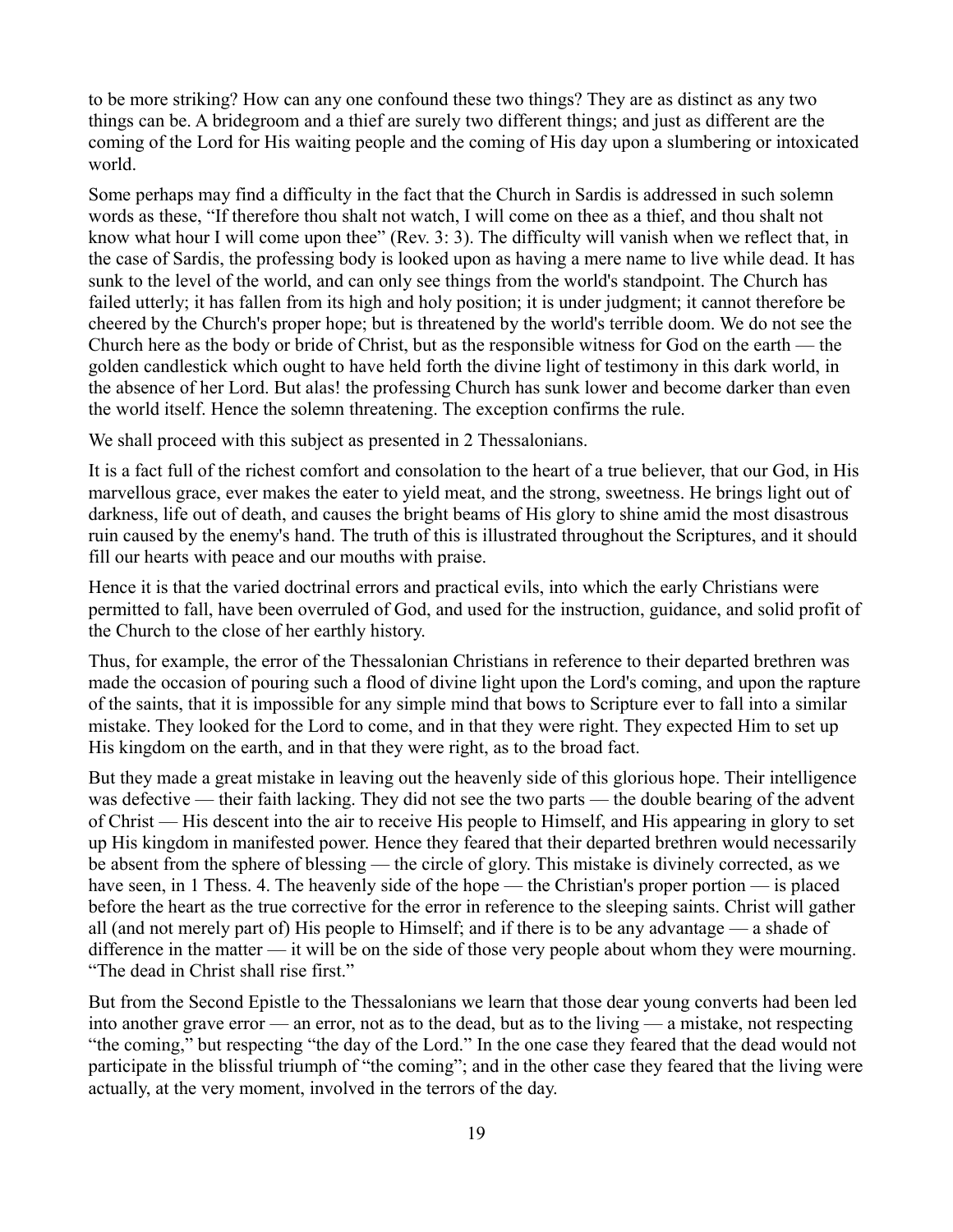Such is the mistake with which the inspired apostle deals in his second letter to the Thessalonian believers; and nothing can exceed the tenderness and delicacy, and yet withal the wisdom and faithfulness of his dealing.

The Christians at Thessalonica were passing through intense persecution and tribulation; and it is very evident that the enemy, by means of false teachers, sought to upset their minds, by leading them to think that "the great and terrible day of the Lord" had actually arrived, and that the troubles through which they were passing were the accompaniments of that day. If this were so the entire teaching of the apostle was proved false; for if there was one truth that shone forth more brightly and prominently in his teaching than another, it was the association and identification of believers with Christ — an association so intimate, an identification so close, that it was impossible for Christ to appear in glory without His people. "When Christ, who is our life, shall appear, then shall ye also appear with Him in glory." But He must appear in order to introduce "the day."

Furthermore, when the day of the Lord does actually arrive it will not be to trouble His people, but, on the contrary, to trouble their persecutors. Of this the apostle reminds them, in the most simple, forcible manner, in his very opening lines: "We are bound to thank God always for you, brethren, as it is meet, because that your faith groweth exceedingly, and the charity of every one of you all toward each other aboundeth, so that we ourselves glory in you in the churches of God for your patience and faith in all your persecutions and tribulations that ye endure; which is a manifest token of the righteous judgment of God, that ye may be counted worthy of the kingdom of God, for which ye also suffer: seeing *it is a righteous thing with God to recompense tribulation to them that trouble you; and to you who are troubled rest with us,* when the Lord Jesus shall be revealed from heaven and with His mighty angels, in flaming fire, taking vengeance on them that know not God [Gentiles], and that obey not the gospel of our Lord Jesus Christ [Jews]" (2 Thess. 1: 6).

Thus, not only was the Christian position involved in this matter, but the very glory of God — His actual righteousness. If, indeed, the day of the Lord brought tribulation to Christians, then was there no truth in the doctrine — the grand prominent doctrine of Paul's teaching — that Christ and His people are one; and moreover it would impugn the righteousness of God. In short, then, if Christians were in tribulation, it was morally impossible that the day of the Lord could have set in, for when that day comes, it will be rest for believers, as their public recompense, in the kingdom — not merely in the Father's house; which is not the point here. The tables will be completely turned. The Church will be in rest, the Church's troublers in tribulation. During man's day, the Church is called to tribulation; but in the day of the Lord all will be reversed.

Note this carefully. It is not the question of Christians suffering tribulation. They are actually called to it in this world, so long as wickedness has the upper hand. Christ suffered, and so must they. But the point we want to fasten upon the mind and heart of the Christian is that, when Christ comes to set up His kingdom, it is utterly impossible that His people can be in trouble. Thus the entire teaching of the enemy, by which he sought to upset the Thessalonian believers, was proved to be utterly fallacious. The apostle sweeps away the very foundation of the whole fabric by the simple statement of the precious truth of God. This is the divine way of delivering people from false notions and vain fears. Give them the truth, and error must flee before it. Let in the sunshine of God's eternal Word, and all the mists and clouds of false doctrine must be rolled away.

Let us, for a moment, examine the further teaching of our apostle, in this remarkable writing. In so doing, we shall see how thoroughly he establishes the distinction between "the coming" and "the day" — a distinction which the reader will do well to ponder.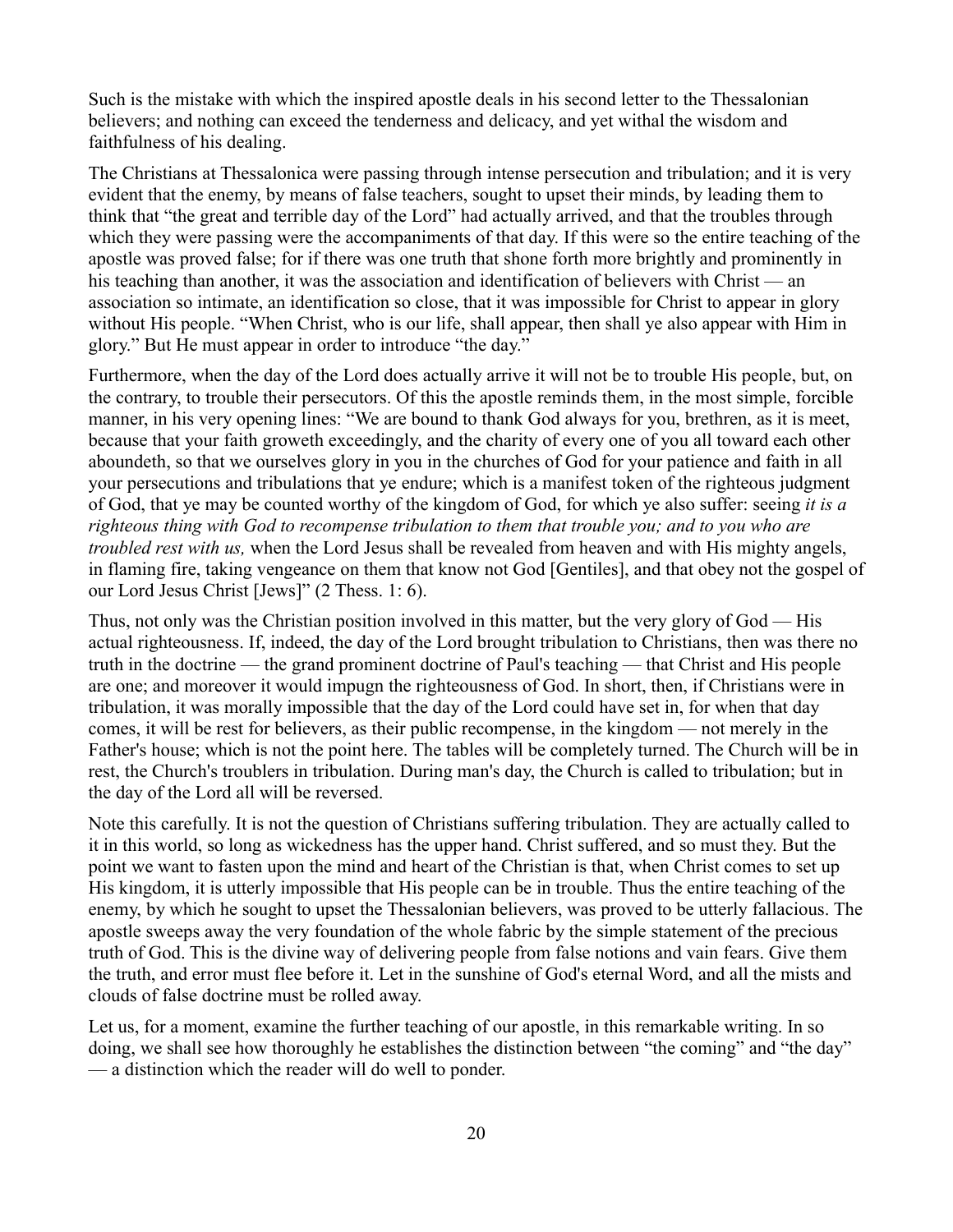"Now we beseech you, brethren, by [or on the ground of] the coming of our Lord Jesus Christ, and our gathering together unto Him, that ye be not soon shaken in mind, or be troubled, neither by spirit, nor by word, nor by letter, as from us, as that the day of the Lord is present."\*

{\*We have no pretensions whatever to scholarship; we are merely gleaners in the deeply interesting field of criticism in which others have reaped a golden harvest. We do not mean to occupy our readers with arguments in defence of readings given in the text; but we feel that there is no use in giving them what we consider to be erroneous. We believe there is no doubt whatever that the true reading of 2 Thessalonians 2 is as we have given it above, "as that the day of the Lord is present," the word *enesteken* can only be thus rendered. It occurs in Romans 3: 38, where it is translated "things *present.*" So also in 1 Corinthians 3: 22, "things *present";* 1 Corinthians 7: 25, "*present* distress"; Galatians 3: 4, "*present* evil world"; Hebrews 9: 9, "time then *present*."

Now apart altogether from the question of various readings, a moment's reflection will suffice to show the simple minded Christian that the apostle could not possibly mean to teach the Thessalonians that the day of the Lord was not, even then, at hand. Scripture can never contradict itself. No one sentence of divine revelation can possibly collide with another. But if the reading given in our excellent Authorized Version were correct, it would stand in direct opposition to Romans 13: 12, where we are plainly and expressly told that "the day is at hand." What "day"? The day of the Lord, most surely, which is always the term used in connection with our individual responsibility in walk and service.

This, we may remark in passing, is a point of much interest and practical value. If the reader will take the trouble to examine the various passages in which "the day" is spoken of, he will find that they have reference, more or less, to the question of work, service or responsibility. For instance, "That ye may be blameless [not at the *coming,* but] in the *day* of our Lord Jesus Christ" (1 Cor. 1: 8). Again, "Every man's work shall be made manifest, for the *day* shall declare it" (1 Cor. 3: 13). "Without offence till the day of Christ" (Phil. 1: 10). "Henceforth there is laid up for me a crown of righteousness, which the Lord, the righteous judge, shall give me at *that day*" (2 Timothy 4: 8).

From all these passages, and many more which might be adduced, we learn that "the day of the Lord" will be the grand time for reckoning with the workers; for the divine appraisal of service; for the setting of all questions of personal responsibility; for the distribution of rewards — the "ten cities" and the "five cities."

Thus, wherever we turn, in whatever way we look at the subject, we are more and more confirmed in the truth of the clear distinction between our Lord's "coming," or "state of presence," and His "appearing," or "day." The former is ever held up before the heart as the bright and blessed hope of the believer, which may be realized at any moment. The latter is pressed rather upon the conscience, in deep solemnity, as bearing upon the entire practical career of those who are set in this world to work and witness for an absent Lord. Scripture never confounds these things, however much we may do it; nor is there a single sentence from cover to cover of the holy volume which teaches that believers are not always to be looking out for the coming of the Lord, and eager to bear in mind that "the day is at hand." It is only "that evil servant" — referred to in our Lord's discourse in Matthew 24 — that "says in his heart, My Lord delayeth His coming"; and there we see the terrible results which must ever flow from the harbouring of such a thought in the heart.

We shall now return for a moment to 2 Thessalonians 2, a passage of Scripture which has given rise to much discussion amongst prophetic expositors, and presented considerable difficulty to the students of prophecy.

It is very evident that the false teachers had been seeking to disturb the minds of the Thessalonians by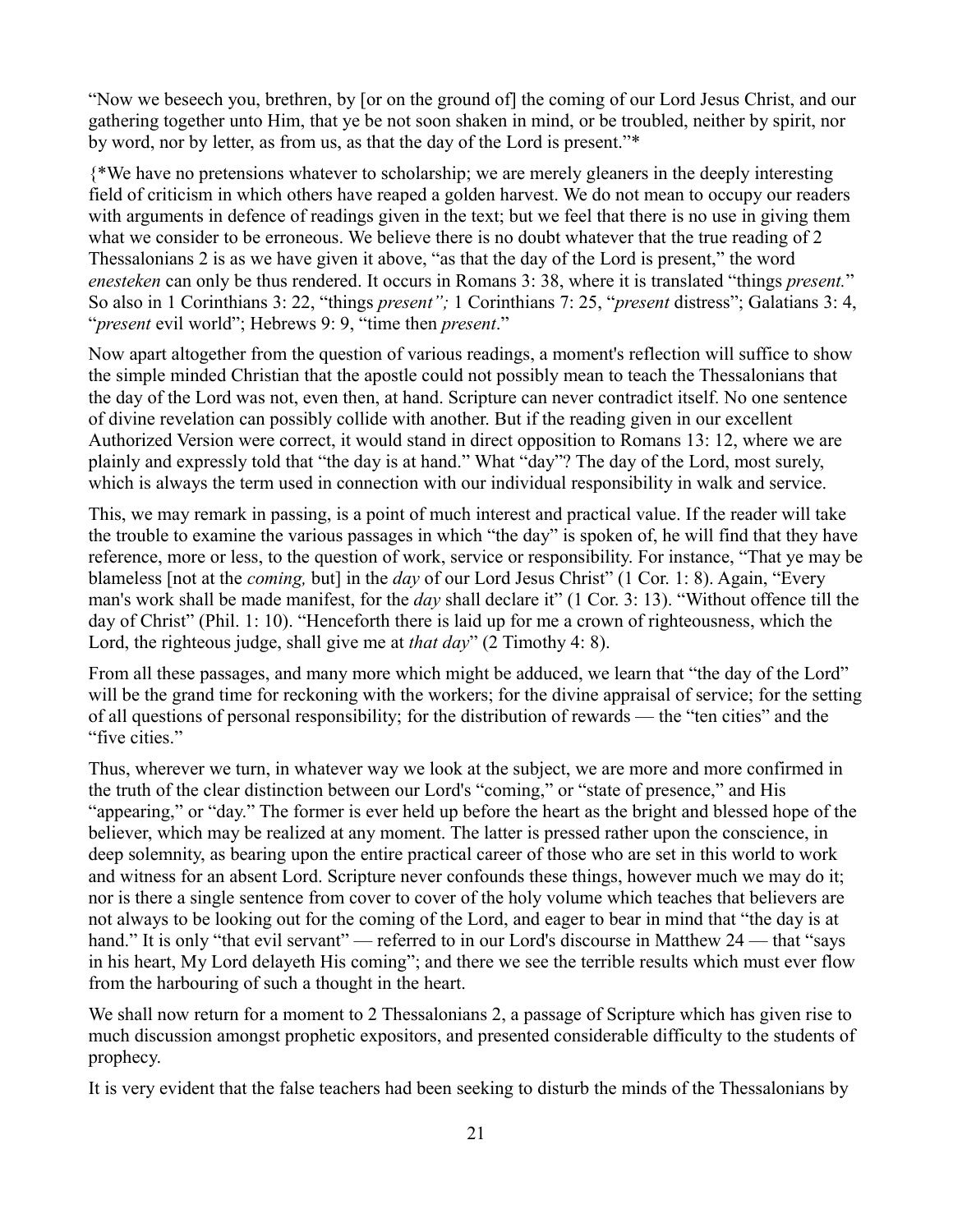leading them to think that they were, even then, surrounded by the terrors of the day of the Lord. Not so, says the apostle; that cannot be. Before ever that day opens we must all be gathered to meet the Lord in the air. He beseeches them, on the ground (*huper*) of the Lord's coming and our gathering together unto Him, not to be troubled about the day. He had already opened to them the heavenly side of the Lord's coming. He had taught them that they, as Christians, belonged to the day; that their home and their portion and their hope were all in that very region from which the day was to shine out. It was wholly impossible, therefore, that the day of the Lord could involve any terror or trouble to those who were actually, through grace, the sons of the day.

Further, even in looking at the subject from the earthly side of it, the false teachers were all wrong. "Let no man deceive you by any means: for [that day shall not come] except there come a falling away first, and that man of sin be revealed, the son of perdition; who opposeth and exalteth himself above all that is called God, or that is worshipped; so that he, as God, sitteth in the temple of God, showing himself that he is God. Remember ye not that when I was with you I told you these things. And now ye know what withholdeth that he might be revealed in his time. For the mystery of iniquity doth already work: only he who now letteth will let, until he be taken out of the way. And then shall that wicked be revealed, whom the Lord shall consume with the spirit of His mouth, and shall destroy with the brightness of His coming [for the appearing of His presence]. Even him whose coming is after the working of Satan, with all power and signs and lying wonders, and with all deceivableness of unrighteousness in them that perish; because they received not the love of the truth, that they might be saved" (verses 3-10).

Here, then, we are taught that ere the day of the Lord arrives, the lawless one, the man of sin, the son of perdition, must be revealed. The mystery of iniquity must rise to a head. Man shall set himself up in open opposition to God, nay, shall even assume to himself the name and the worship of God. All this has to be developed on the earth before that great and terrible day of the Lord shall burst in judgment upon the scene. For the present there is a barrier, a hindrance to the manifestation of this awful personage. We are not told here what this barrier or hindrance is. God may vary it at different times.\* But we learn, most distinctly, from the book of Revelation that ere the mystery of iniquity culminates in the person of the man of sin, the Church shall have been removed from this scene altogether. It is impossible to read, with an enlightened eye, Revelation 4, 5 and not see that the Church shall be in the very innermost circle of heavenly glory ere a single seal is opened, a single trumpet sounded, a single vial poured out. We do not believe that any one can understand the book of the Apocalypse who does not see this.

{\* Some have considered that the hinderer is the Holy Ghost. This, at least, we know from other parts of Scripture, that ere the lawless one appears on the scene, the Church will have been safely and blessedly housed in her own eternal home above — her prepared place. How precious the thought of this!}

We may have occasion to go more freely into this profoundly interesting point by-and-by. We can only now entreat the reader to study the subject for himself. Let him ponder Revelation 4, 5, and ask God to interpret their precious contents to his soul. In this way we feel persuaded that he will learn that the twenty-four crowned elders set forth the heavenly saints, who shall be gathered round the Lamb, in glory, before a single line of the prophetic portion of the book is fulfilled.

We should like to put a very plain question to the reader — a question which can only be answered rightly in the immediate presence of God. It is this, What is it you are looking for? What is your hope? Are you looking forward to certain events which are to transpire on this earth, such as the revival of the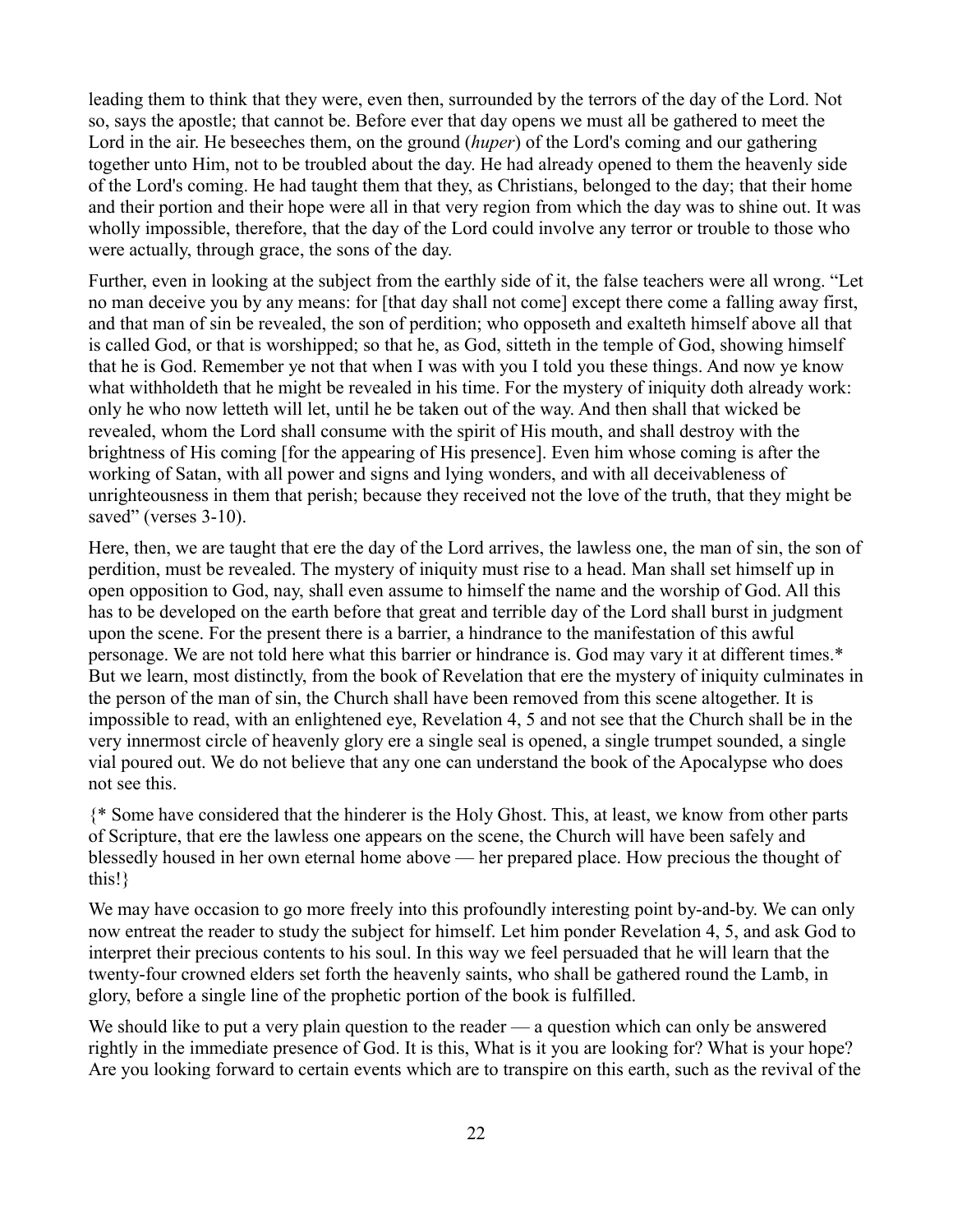Roman Empire, the development of the ten kingdoms; the gathering back of the Jews to their own land of Palestine; the rebuilding of Jerusalem; the appearance of Antichrist; the great tribulation; and finally, the appalling judgments which shall, most surely, usher in the day of the Lord?

Are these the things which fill the vision of your soul? Is it for these you are looking and waiting? If so, be assured of it, you are not governed by the Church's proper hope. It is quite true that all these things which we have named shall come to pass in their appointed time; but not one of them should be allowed to come between you and your proper hope. They all stand on the prophetic page: they are all recorded in God's history of the future; but they were never intended to cast a shadow athwart the Christian's bright and blessed hope. That hope stands forth in glorious relief from the background of prophecy. What is it? Yes, we again say, what is it? It is the appearing of the bright and morning Star the coming of the Lord Jesus, the blessed Bridegroom of the Church.

This, and naught else, is the true and proper hope of the Church of God. "I will give him the morning star" (Rev. 2: 23). "Behold the bridegroom cometh" (Matt. 25). When, we may ask, does the morning star appear in the natural world? Just before the dawning of the day. Who sees it? The one who has been watching during the dark and dreary hours of the night. How plain, how practical, how telling the application. The Church is supposed to be watching — to be lovingly wakeful — to be looking out. Alas! the Church has failed in this. But that is no reason why the individual believer should not be in the full present power of the blessed hope. "Let *him* that heareth say, Come." This is deeply personal. Oh! that the writer and the reader of these lines may realize habitually the purifying, sanctifying, elevating power of this heavenly hope! May we understand and exhibit the practical power of those words of the Apostle John, "Every man that hath this hope in him purifieth himself, even as He is pure."

#### THE TWO RESURRECTIONS

 $\mathcal{L}_\text{max}$ 

It may be that some of our readers will feel startled by the title of this section. Accustomed, from their earliest days, to look at this great question through the medium of christendom's standards of doctrine and confessions of faith, the idea of two resurrections has never once entered their minds. Nevertheless Scripture does speak, in the most distinct and unequivocal terms, of a "resurrection of life," and a "resurrection of judgment" — two resurrections, distinct in character, and distinct in time.

And not only so, but it informs us that there will be, at least, a thousand years between the two. If men teach otherwise — if they build up systems of divinity, and set forth creeds and confessions of faith contrary to the direct and positive teaching of holy Scripture, they must settle that with their Lord, as must all who commit themselves to their guidance. But remember, reader, it is your bounden duty and ours to hearken only to the authority of the Word of God, and to bow down, in unqualified submission, to its holy teaching. Let us, then, reverently inquire, what saith the Scripture on the subject indicated at the head of this article? May God the Spirit guide and instruct!

We shall first quote that remarkable passage in John 5: "Verily, verily, I say unto you, he that heareth My word and believeth on Him that sent Me, hath everlasting life, and shall not come into judgment; but is passed from death unto life. Verily, verily, I say unto you, the hour is coming, and now is, when the dead shall hear the voice of the Son of God; and they that hear shall live. For as the Father hath life in Himself; so hath He given to the Son to have life in Himself; and hath given Him authority to execute judgment also, because He is the Son of man. Marvel not at this; for the hour is coming, in the which all that are in the graves shall hear His voice, and shall come forth, they that have done good, unto the resurrection of life; and they that have done evil, unto the resurrection of judgment."\*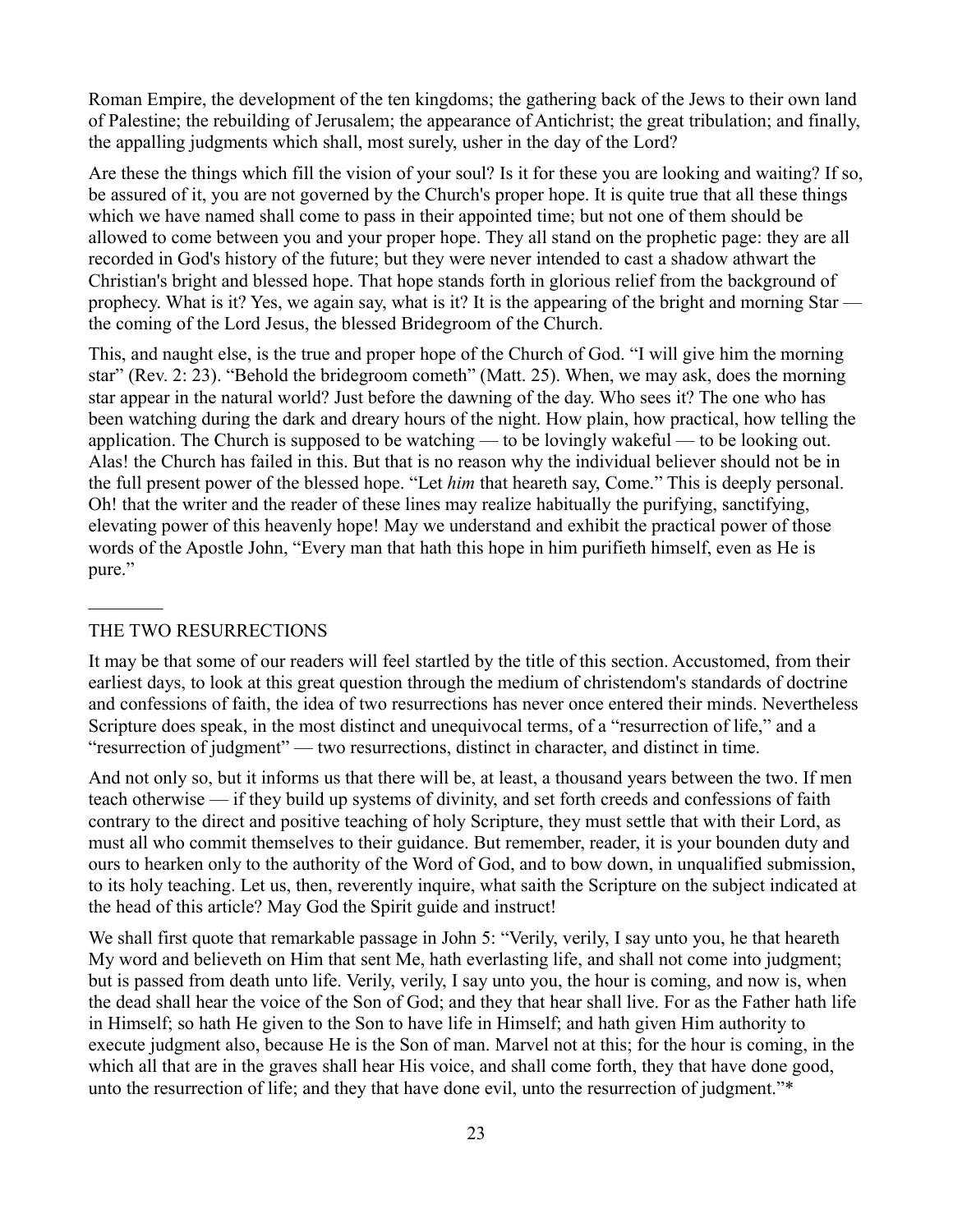{\* The English reader should be informed that, in the entire passage, John 5: 22-26, the words "judgment," "condemnation," "damnation," are all expressed by the same word in the original, and that word is simply "judgment," *krisis*, the process, not the result. It is much to be deplored that our Authorized Version should not have so rendered the word throughout. It would have made the teaching of the passage so very much clearer. It is with extreme reluctance that we ever venture to touch our unrivalled English Bible, but it is, at times, absolutely necessary for the truth's sake, and for the sake of our readers. As to the rendering of verse 24, it really comes to the same thing whether we say "condemnation" or "judgment," inasmuch as if there be judgment at all, its issue must be condemnation. But why not be accurate?}

Here, then, we have, indicated in the most unmistakable terms, the two resurrections. True, they are not distinguished as to time, in this passage; but they are as to character. We have a *life* resurrection; and a *judgment* resurrection, and nothing can be more distinct than these. There is no possible ground here on which to build the theory of a general resurrection. The resurrection of believers will be eclectic; it will be on the same principle, and partake of the same character as the resurrection of our blessed and adorable Lord; it will be a resurrection from among the dead. It will be an act of divine power, founded upon accomplished redemption, whereby God will interpose on behalf of His sleeping saints, and raise them up from among the dead, leaving the rest of the dead in their graves for a thousand years (Revelation 20: 5).

There is an interesting passage in Mark 9 which throws great light on this subject. The opening verses contain the record of the transfiguration; and then we read, "As they came down from the mountain, He charged them that they should tell no man what things they had seen, till the Son of man were risen from the dead. And they kept that saying with themselves, questioning one with another what the rising from [*ek*, from among] the dead should mean."

The disciples felt that there was something special, something entirely beyond the ordinary orthodox idea of the resurrection of the dead, and verily so there was, though they understood it not then. It lay beyond their range of vision at that moment.

Let us turn to Philippians 3, and hearken to the breathings of one who thoroughly entered into and appreciated this grand Christian doctrine, and fondly cherished this glorious and heavenly hope. "That I may know Him, and the power of His resurrection, and the fellowship of His sufferings, being made conformable unto His death: if by any means I might attain unto the resurrection from among the dead" [*exanastasin*] (verses 10, 11).

A moment's just reflection will suffice to convince the reader that the apostle is not speaking here of the great broad truth of "the resurrection of the dead," inasmuch as every one must rise again. But there was something specific before the heart of this dear servant of Christ, namely, "a resurrection from among the dead" — an eclectic resurrection — a resurrection formed on the model of Christ's resurrection. It was for this he longed continually. This was the bright and blessed hope that shone upon his soul and cheered him amid the sorrows and trials, the toils and the difficulties, the buffetings and the conflicts of his extraordinary career.

But it may be asked, "Does the apostle always use this distinguishing little word (*ek*) when speaking of resurrection?" Not always. Turn, for example, to Acts 24: 15: "And have hope toward God, which they themselves also allow, that there shall be a resurrection of the dead, both of the just and unjust." Here, there is no word to indicate the Christian or heavenly side of the subject, for the simplest possible reason that the apostle was speaking to those who were utterly incapable of entering into the Christian's proper hope — far more incapable than even the disciples in Mark 9. How could he possibly unbosom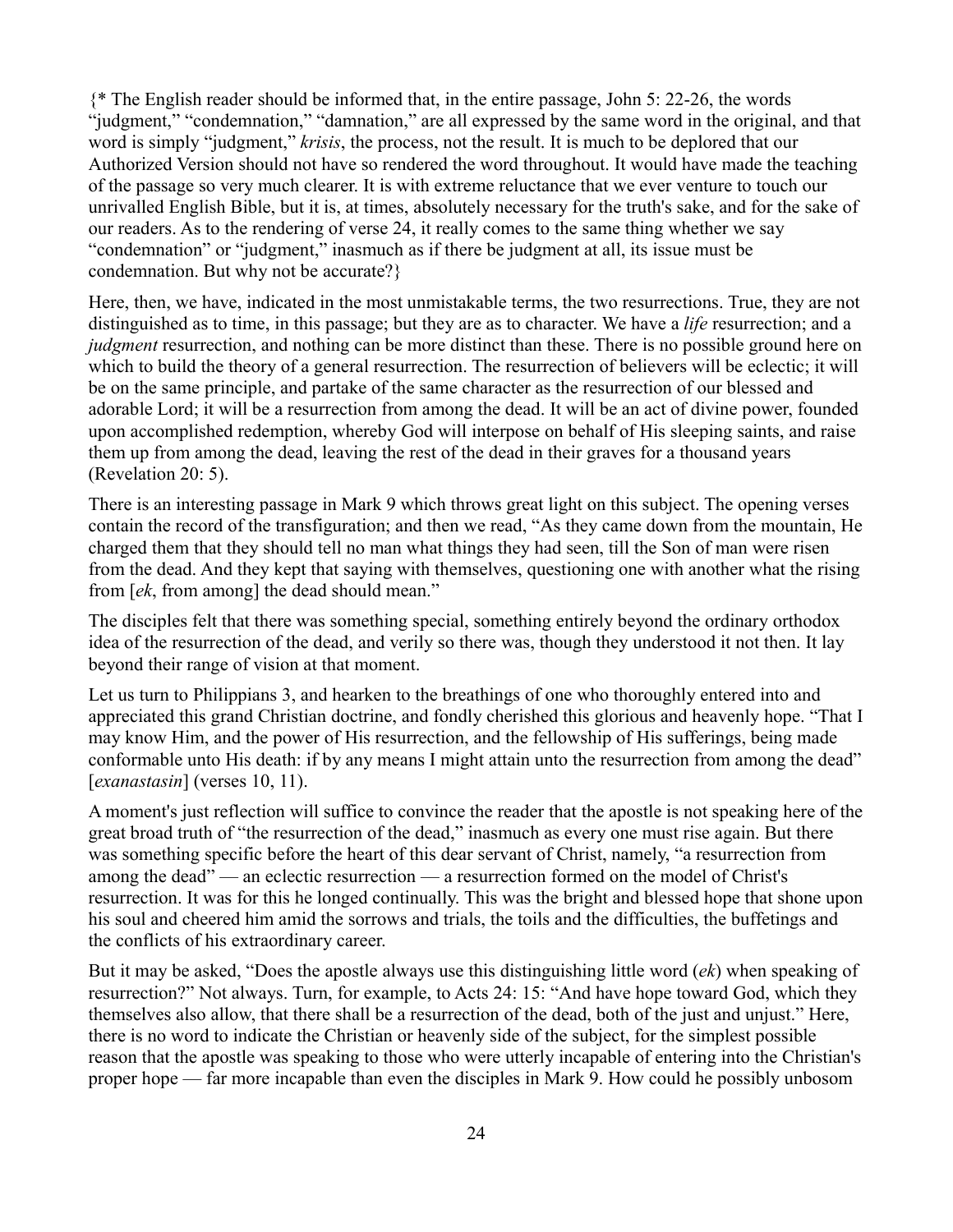himself in the presence of such men as Tertullus, Ananias, and Felix? How could he speak to them of his own specific and fondly cherished hope? No; he could only take his stand on the great broad truth of resurrection, common to all orthodox Jews. Had he spoken of a "resurrection from among the dead," he could not have added the words, "which they themselves also allow," for they did not "allow" anything of the kind.

But oh! what a contrast between this precious servant of Christ, defending himself from his accusers, in Acts 24, and baring his heart to his beloved brethren, in Philippians 3! To the latter he can speak of the true Christian hope in the full-orbed light which the glory of Christ pours upon it. He can give utterance to the inmost thoughts, feelings, and aspirations of the great, large, loving heart, with its earnest throbbings after the life-resurrection in the which he shall be satisfied as he wakes up in the likeness of his blessed Lord.

But we must return, for a moment, to our first quotation, from John 5. It may perhaps present a difficulty to some of our readers in laying hold of the truth of the Christian's hope of resurrection, that our Lord makes use of the word "hour" in speaking of the two classes. "How," it is argued, "can there be a thousand years between the two resurrections, when our Lord expressly tells us that all shall occur within the limits of an hour?"

To this question we have a double reply. In the first place, we find our Lord making use of the selfsame word, "hour," at verse 25, where He is speaking of the great and glorious work of quickening dead souls. "Verily, verily, I say unto you, The hour is coming, and now is, when the dead shall hear the voice of the Son of God; and they that hear shall live."

Now, here we have a work which has been going on for nearly nineteen long centuries. During all that time, here spoken of as an "hour," the voice of Jesus, the Son of God, has been heard calling precious souls from death to life. If, therefore, in the very same discourse, our Lord used the word "hour" when speaking of a period which has already extended to well-nigh two thousand years, what difficulty can there be in applying the word to a period of one thousand years?

Surely, none whatever, as we judge. But even if any little difficulty yet remained it must be thoroughly met by the direct testimony of the Holy Ghost in Revelation 20, where we read, "But the rest of the dead lived not again till the thousand years were finished. *This is the first resurrection.* Blessed and holy is he that hath part in the first resurrection: on such the second death hath no power, but they shall be priests of God, and of Christ, and shall reign with him a thousand years" (verses 5, 6).

This settles the question absolutely and forever, for all those who are willing to be taught exclusively by holy Scripture, as every true Christian ought to be. There will be two resurrections, the first and the second: and there will be a thousand years between the two. To the former belong all the Old Testament saints — referred to in Hebrews 12 under the title of the spirits of just men made perfect — then the Church of the firstborn ones — and finally all those who shall be put to death during "the great tribulation," and throughout the entire period between the rapture of the saints and the appearing of Christ in judgment upon the beast and his armies, in Revelation 19.

To the latter, on the other hand, belong all those who shall have died in their sins, from the days of Cain, in Genesis 4, down to the last apostate from millennial glory, in Revelation 20.

How solemn is all this! How real! How soul-subduing! If our Lord were to come to night what a scene would be enacted in all our cemeteries and graveyards! What tongue, what pen can portray — what heart can conceive — the grand realities of such a moment? There are thousands of tombs in which lie mingled the dust of the dead *in* Christ and the dust of the dead *out* of Christ. In many a family vault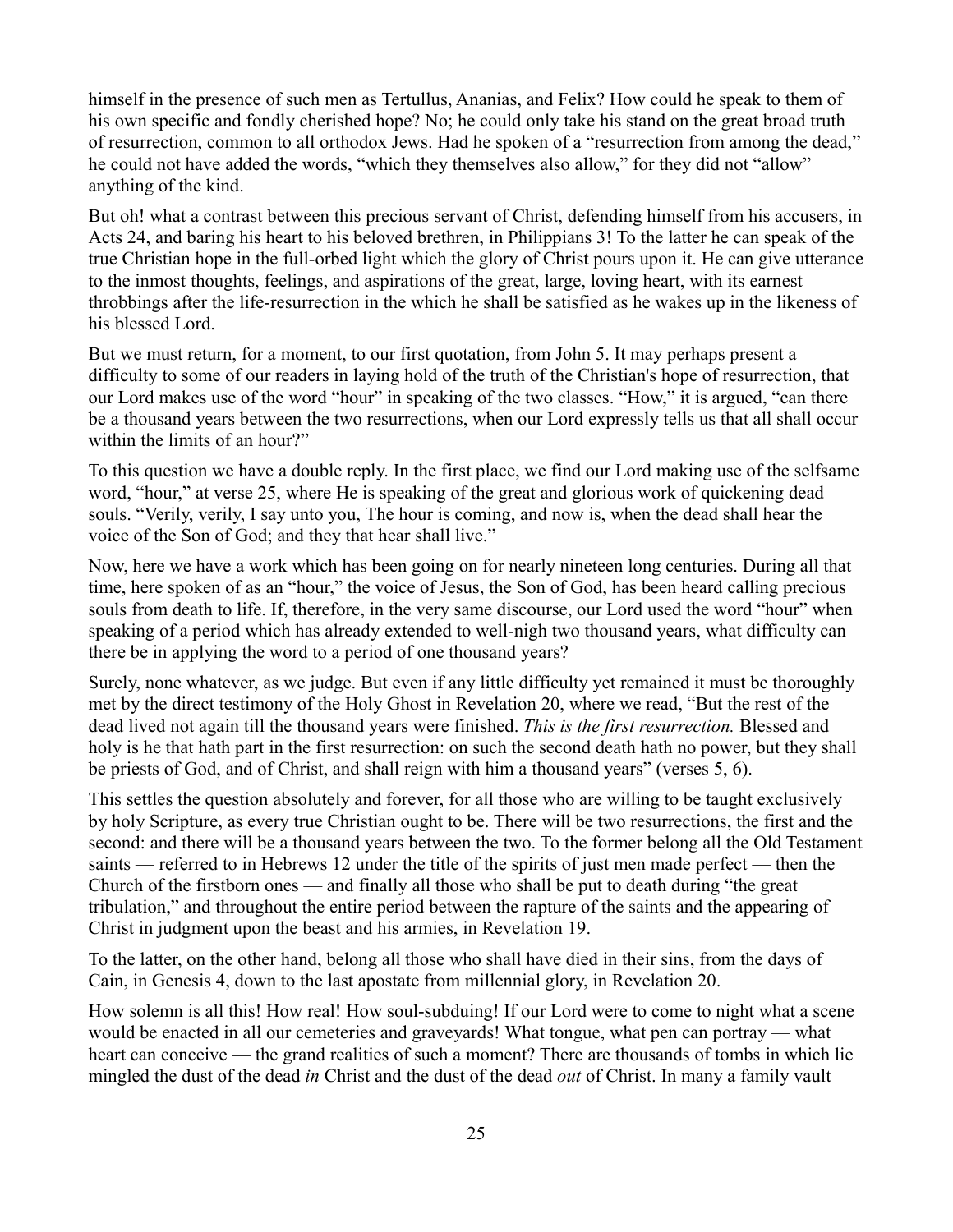may be found the dust of both. Well, then, when the voice of the archangel is heard all the sleeping saints shall rise from their graves, leaving behind them those who have died in their sins, to remain in the darkness and silence of the tomb for a thousand years.

Yes, reader, such is the direct and simple testimony of the Word of God. True, it does not enter into any curious details. It does not furnish any food for a morbid imagination or idle curiosity. But it sets forth the solemn and weighty fact of a first and second resurrection — a resurrection of life and everlasting glory, and a resurrection of judgment and everlasting misery. There is, positively, no such thing in Scripture as a general resurrection — a common rising of all at the same time. We must abandon this idea altogether, like many others which we have received to hold, in which we have been trained from our earliest days, which have grown with our growth and strengthened with our strength, until they have become actually ingrained as a part of our very mental, moral, and religious constitution, so that to part with them is like the sundering of limb from limb, or rending the flesh from our bones.

Nevertheless it must be done if we really desire to grow in the knowledge of divine revelation. There is no greater hindrance to our getting into the thoughts of God than having our minds filled with our own thoughts, or the thoughts of men. Thus, for example, in reference to the subject of this paper, almost all of us have, at one time, held the opinion that all will rise together, both believers and unbelievers, and all stand together to be judged. Whereas, when we come to Scripture, like a little child, nothing can be simpler, nothing clearer, nothing more explicit than its teaching as to this question. Revelation 20: 5 teaches us that there will be an interval of a thousand years between the resurrection of the saints and the resurrection of the wicked.

It is of no use to speak of a resurrection of spirits. Indeed it is a manifest piece of absurdity; for inasmuch as spirits cannot die they cannot be raised from the dead. Equally absurd is it to speak of a resurrection of principles. There is no such thing in Scripture. The language is as plain as plainness itself. "The rest of the dead lived not again until the thousand years were finished. This is the first resurrection." Why should any one seek to set aside the plain force of such a passage? Why not bow to it? Why not get rid, at once, of all our old and fondly cherished notions, and receive with meekness the engrafted Word?

Reader, does it not seem plain to you that if Scripture speaks of a *first* resurrection, then it must follow that all will not rise together? Why should it be said, "Blessed and holy is he that hath part in the first resurrection," if all are to rise at the same time?

In fact it seems to us impossible for any unprejudiced mind to study the New Testament and yet hold to the theory of a general resurrection. It is due to the glory of Christ, the Head, that His members should have a specific resurrection — a resurrection like His own — a resurrection from among the dead. And verily, so they shall. "Behold I show you a mystery: we shall not all sleep, but we shall all be changed, in a moment, in the twinkling of an eye, at the last trump; for the trumpet shall sound, and the dead shall be raised incorruptible, and we shall be changed. For this corruptible must put on incorruption, and this mortal must put on immortality. So when this corruptible shall have put on incorruption and this mortal shall have put on immortality, then shall be brought to pass the saying that is written, Death is swallowed up in victory. O death, where is thy sting? O grave, where is thy victory? The sting of death is sin; and the strength of sin is the law. But thanks be to God which giveth us the victory through our Lord Jesus Christ. Therefore, my beloved brethren, be ye steadfast, unmovable, always abounding in the work of the Lord, forasmuch as ye know that your labour is not in vain in the Lord" 1 Corinthians 15: 51-58. \_\_\_\_\_\_\_\_

THE JUDGMENT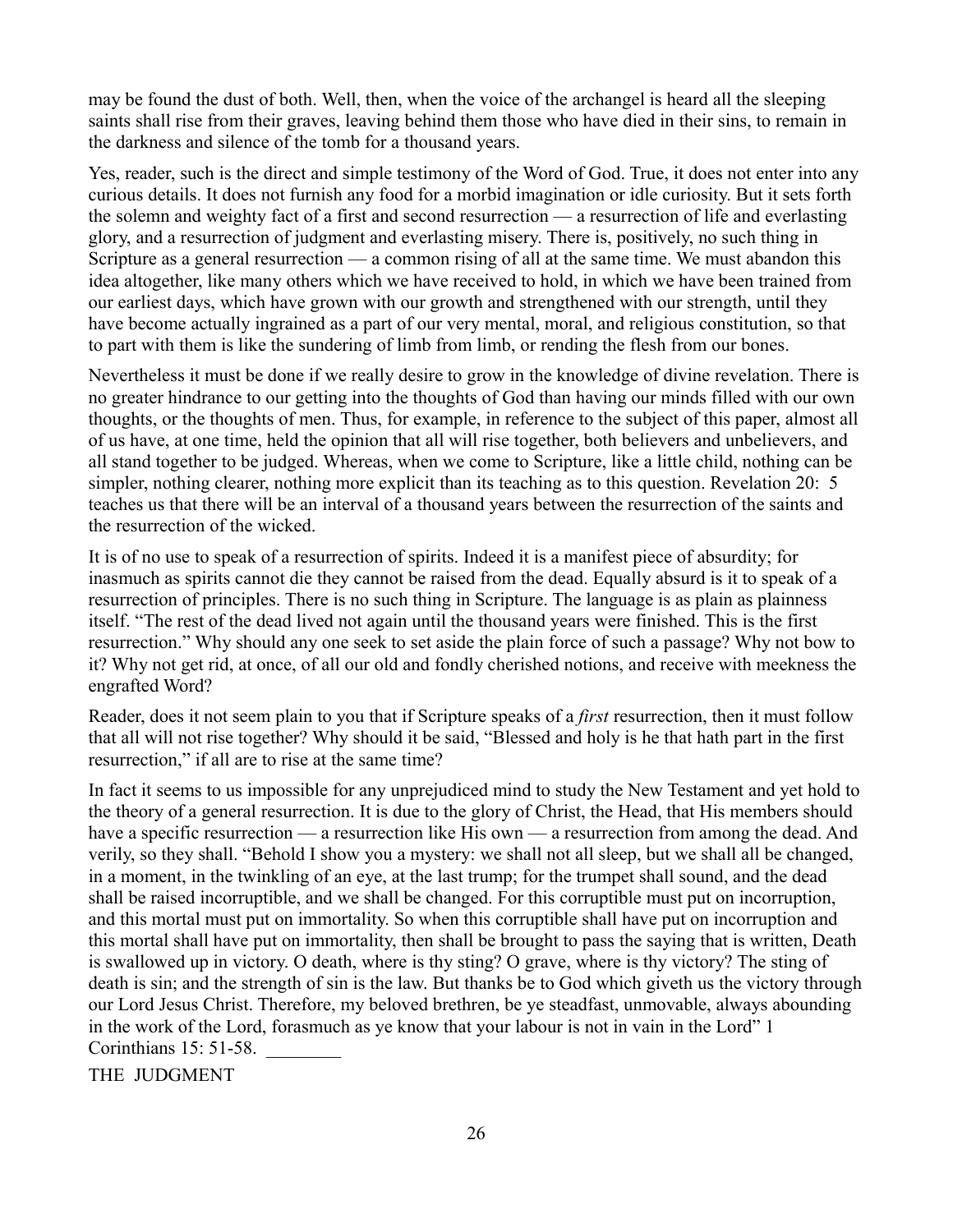There is something peculiarly painful in the thought of having so frequently to come in collision with the generally received opinions of the professing Church. It looks presumptuous to contradict, on so many subjects, all the great standards and creeds of Christendom. But what is one to do? Were it indeed a mere question of human opinion it might seem a piece of bold and unwarrantable temerity for any one individual to set himself in direct opposition to the established faith of the whole professing Church — a faith which has held sway for centuries over the minds of millions.

But we would ever impress upon our readers the fact that it is not at all a question of human opinion or of a difference of judgment amongst even the very best of men. It is entirely a question as to the teaching and authority of holy Scripture. There have been, and there are, and there will be, schools of doctrine, varieties of opinion, and shades of thought; but it is the obvious duty of every child of God and every servant of Christ to bow down, in holy reverence, and hearken to the voice of God in Scripture. If it be merely a matter of human authority, it must simply go for what it is worth; but, on the other hand, if it be a matter of divine authority, then all discussion is closed, and our place — the place of all — is to bow and believe.

Thus, in our previous section we were led to see that there is no such thing in Scripture as a general resurrection — a common rising of all at the same time. We trust our readers have, like the Bereans of old, searched the Scriptures as to this, and that they are now prepared to accompany us in our examination of the Word of God as to the subject of the judgment.

The great question at the outset is this, Does Scripture teach the doctrine of a general judgment? Christendom holds it; but does Scripture teach it? Let us see.

In the first place, as to the Christian individually, and the Church of God, collectively, the New Testament sets forth the precious truth that there is no judgment at all. So far as the believer is concerned judgment is past and gone. The heavy cloud of judgment has burst upon the head of our divine Sin-bearer. He has exhausted, on our behalf, the cup of wrath and judgment, and planted us on the new ground of resurrection, to which judgment can never, by any possibility, apply. It is just as impossible that a member of the body of Christ can come into judgment as that the divine Head Himself can do so. This seems a very strong statement to make; but is it true? If so, its strength is part of its moral value and glory.

For what, let us ask, was Jesus judged on the cross? For His people. He was made sin for us. He represented us there. He stood in our stead. He bore all that was due to us. Our entire condition, with all its belongings, was dealt with in the death of Christ; and so dealt with that it is utterly impossible that any question can ever be raised. Has God any question to settle with Christ, the Head? Clearly not. Well, then, neither has He any question to settle with the members. Every question is divinely and definitively settled, and, in proof of the settlement, the Head is crowned with glory and honour, and seated at the right hand of the majesty in the heavens.

Hence, to suppose that Christians are to come to judgment, at any time, or on any ground, for any object whatsoever, is to deny the very foundation truth of Christianity, and to contradict the plain words of our Lord Jesus Christ, who has expressly declared, in reference to all who believe in Him, that they "shall not come into judgment" (John 5: 24).

In point of fact, the idea of Christians being arraigned at the bar of judgment to try the question of their title and fitness for Heaven is as absurd as it is unscriptural. For example, how can we think of Paul or the penitent thief standing to be judged as to their title to heaven, after having been there already for nearly two thousand years? But thus it must be if there be any truth in the theory of a general judgment. If the great question of our title to Heaven has to be settled at the day of judgment, then clearly it was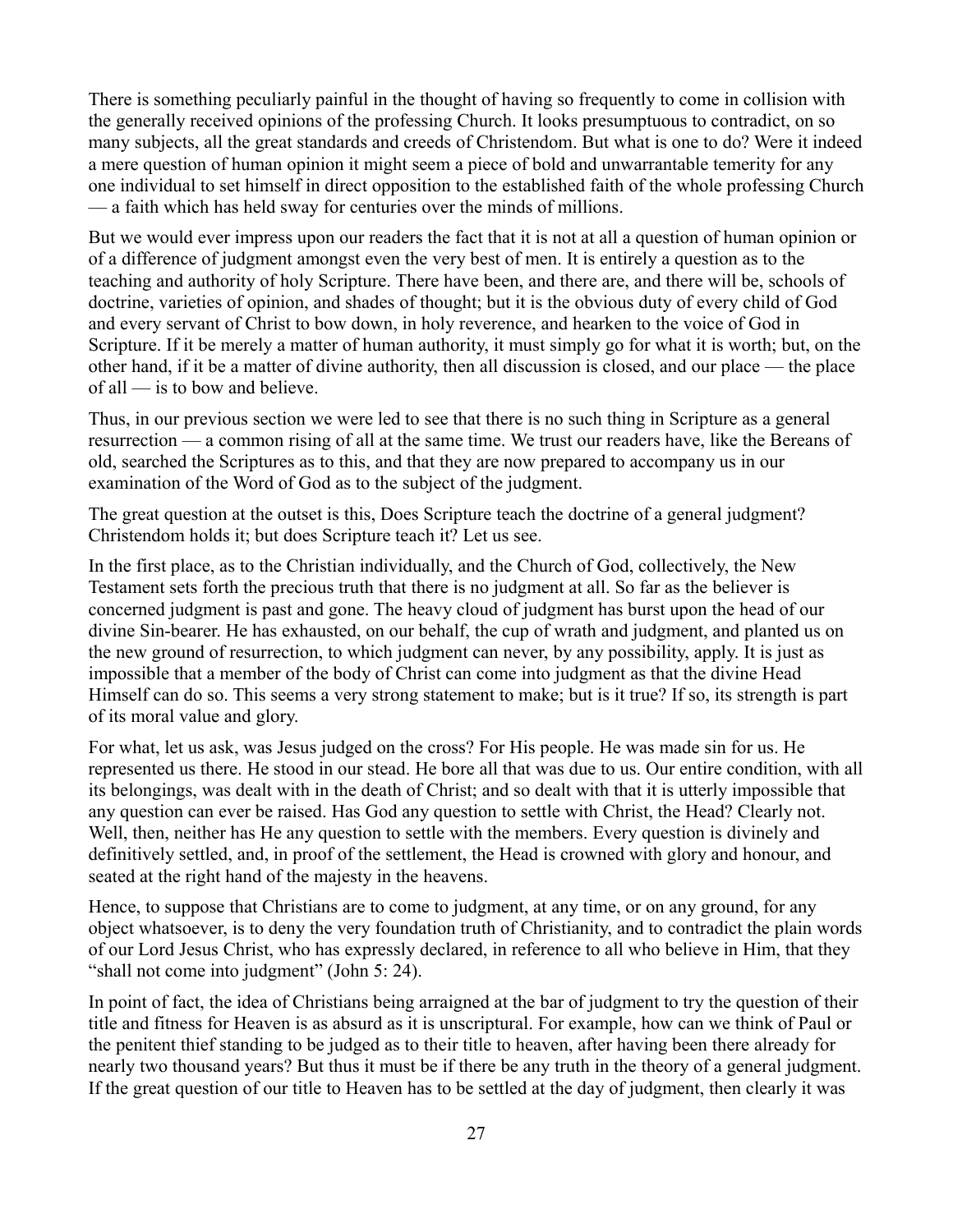not settled on the cross; and if it was not settled on the cross, then most surely we shall be damned; for if we are to be judged at all it must be according to our works, and the only possible issue of such a judgment is the lake of fire.

If, however, it be maintained that Christians shall only stand in the judgment in order to make it manifest that they are clear through the death of Christ, then would the day of judgment be turned into a mere formality, the bare thought of which is most revolting to every pious and well regulated mind.

But, in truth, there is no need of reasoning on the point. One sentence of holy Scripture is better far than ten thousand of man's most cogent arguments. Our Lord Christ hath declared, in the clearest and most emphatic terms, that believers "shall not come into judgment." This is enough. The believer was judged over eighteen hundred years ago in the Person of his Head; and to bring him into judgment again would be to ignore completely the cross of Christ in its atoning efficacy; and most assuredly God will not, cannot allow this. The very feeblest believer may say, in thankfulness and triumph, "So far as I am concerned, all that had to be judged is judged already. Every question that had to be settled is settled. Judgment is past and gone forever. I know my work must be tried, my service appraised; but as to myself, my person, my standing, my title, all is divinely settled. The Man who answered for me on the tree is now crowned on the throne; and the crown which He wears is the proof that there remains no judgment for me. I am waiting for a life-resurrection."

This, and nothing short of this, is the proper language of the Christian. It is simply due to the work of the cross that the believer should thus feel and thus express himself. For such a one to be looking forward to the day of judgment for a settlement of the question of his eternal destiny is to dishonour his Lord and deny the efficacy of His atoning sacrifice. It may sound like humility and savour of piety to hover in doubt. But we may rest assured that all who harbour doubts, all who live in a state of uncertainty, all who are looking forward to the day of judgment for a final settlement of their affairs all such are more occupied with themselves than with Christ. They have not yet understood the application of the cross to their sins and to their nature. They are doubting the Word of God and the work of Christ, and this is not Christianity. There is — there can be — no judgment for those who, sheltered by the cross, have planted a firm foot on the new and everlasting ground of resurrection. For such all judgment is over forever, and nothing remains but a prospect of cloudless glory and everlasting blessedness in the presence of God and of the Lamb.

However, it is not at all improbable that all this while the mind of the reader has been recurring to Matthew 25: 31-46 as a Scripture which directly establishes the theory of a general judgment; and we feel it to be our sacred duty to turn with him for a moment to that very solemn and important passage; at the same time reminding him of the fact that no one Scripture can possibly clash with another, and hence if we read, in John 5: 24, that believers shall not come into judgment, we cannot read in Matthew 25 that they shall. This is a fixed and invulnerable principle — a general rule to which there is, and can be, no exception. Nevertheless, let us turn to Matthew 25.

"When the Son of man shall come in His glory, and all the holy angels with Him, then shall He sit upon the throne of His glory. And before Him shall be gathered all nations; and He shall separate them one from another, as a shepherd divideth his sheep from the goats."

Now, it is most necessary to pay strict attention to the precise terms made use of in this Scripture. We must avoid all looseness of thought, all that haste, carelessness, and inaccuracy which have caused such serious damage to the teaching of this weighty Scripture, and thrown so many of the Lord's people into the utmost confusion respecting it.

And, first of all, let us see who are the parties arraigned. "Before Him shall be gathered *all nations*."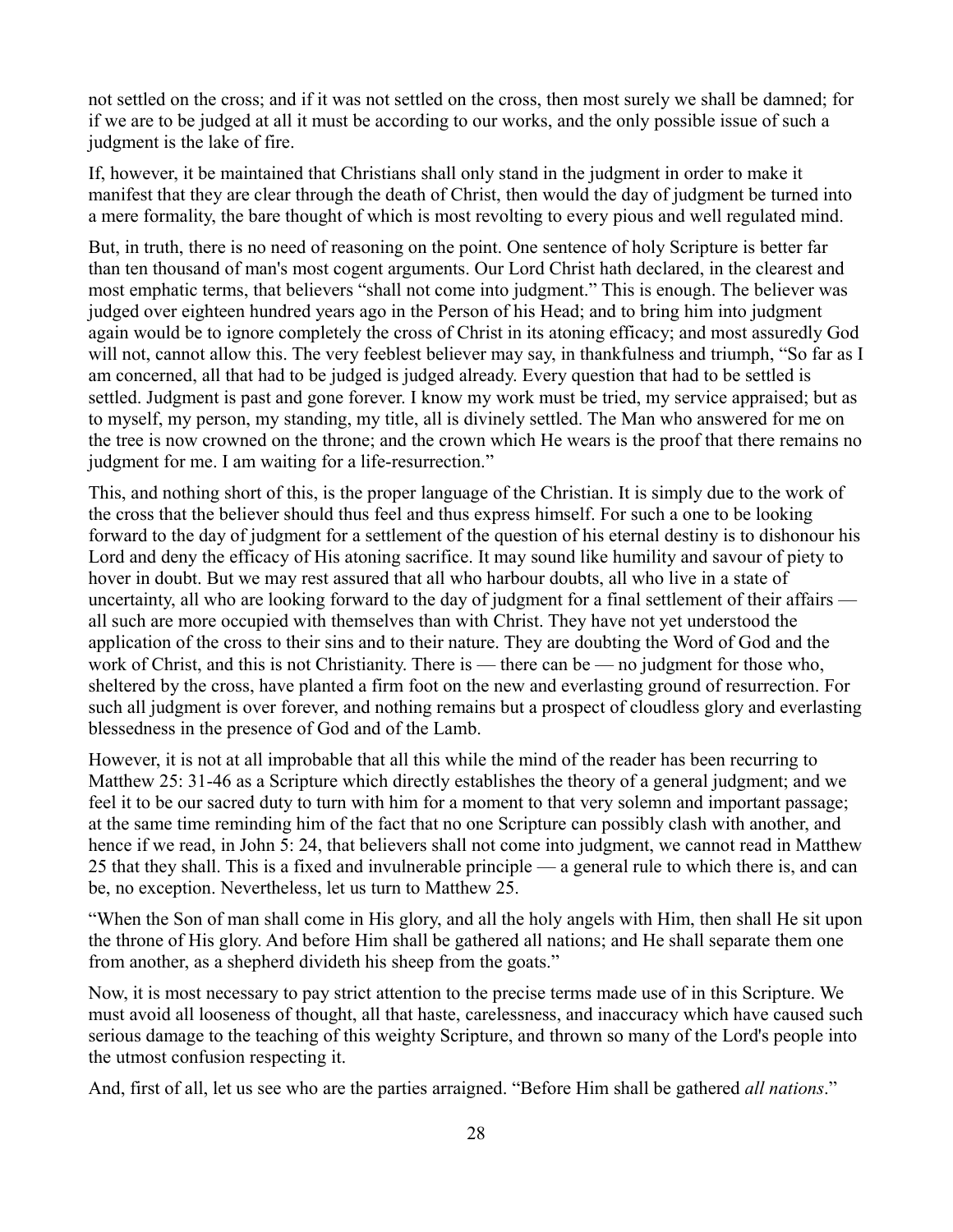This is very definite. It is the living nations. It is not a question of individuals, but of nations — all the Gentiles. Israel is not here, for we read in Numbers 23: 9, that "the people shall dwell alone, and shall not be reckoned among the nations." If Israel were to be included in this scene of judgment, then would Matthew 25 stand in palpable contradiction to Numbers 23, which is wholly out of the question. Israel is never reckoned amongst the Gentiles, on any ground or for any object whatever. Looked at from a divine point of view, Israel stands alone. They may, because of their sins, and under the governmental dealings of God, be scattered among the nations; but God's Word declares that they shall not be reckoned among them; and this should suffice for us.

If then it be true that Israel is not included in the judgment of Matthew 25 then, without proceeding one step further, the idea of its being a general judgment must be abandoned. It cannot be general, if all are not included; but Israel is never included under the term "Gentiles." Scripture speaks of three distinct classes, namely, "The Jew, and the Gentile, and the Church of God," and these three are never confounded. But, further, we have to remark that the Church of God is not included in the judgment of Matthew 25. Nor is this statement based merely upon the fact which has been already gone into of the Church's necessary exemption from judgment; but also upon the grand truth that the Church is taken from among the nations, as Peter declared in the council at Jerusalem. "God did visit the Gentiles to *take out of them* a people for His name." If then the Church be taken out of the nations, it cannot be reckoned among them; and thus we have additional evidence against the theory of a general judgment in Matthew 25. The Jew is not there; the Church is not there; and therefore the idea of a general judgment must be abandoned as something wholly untenable.

Who then are included in this judgment? The passage itself supplies the answer to any simple mind. It says, "Before Him shall be gathered all *nations."* This is distinct and definite. It is not a judgment of individuals, but of nations, as such. And further, we may add that not one of those here indicated shall have passed through the article of death. In this it stands in vivid contrast with the scene in Revelation 20: 11-15, in the which there will not be one who has not died. In short, in Matthew 25, we have the judgment of "the quick"; and in Revelation 20 the judgment of "the dead." Both these are referred to in 2 Timothy 4, "I charge thee before God, and the Lord Jesus Christ, who shall judge the quick and the dead at His appearing and His kingdom." Our Lord Christ shall judge the living nations at His appearing; and He shall "judge the dead, small and great," at the close of His millennial reign.

But let us glance, for a moment, at the mode in which the parties are arranged in the judgment, in Matthew 25: "He shall set the sheep on His right hand, but the goats on the left." Now, the almost universal belief of the professing Church is that "the sheep" represent all the people of God, from the beginning to the end of time; and that "the goats," on the other hand, set forth all the wicked, from first to last. But, if this be so, what are we to make of the third party referred to here, under the title of "these My brethren"? The King addresses both the sheep and the goats in respect to this third class. Indeed the very ground of judgment is the treatment of the King's brethren. It would involve a manifest absurdity to say that the sheep were themselves the parties referred to. If that were so the language would be wholly different, and in place of saying, "Inasmuch as ye have done it unto one of the least of these My brethren" we should hear the King saying, "Inasmuch as ye have done it to one another," or "amongst yourselves."

We would beg the reader's special attention to this point. We consider that were there no other argument and no other Scripture on the subject, this one point would prove fatal to the theory of a general judgment. It is impossible not to see three parties in the scene, namely, "the sheep," and "the goats," and "these My brethren"; and if there are three parties it cannot possibly be a general judgment, inasmuch as "these My brethren" are not included either in the sheep or the goats.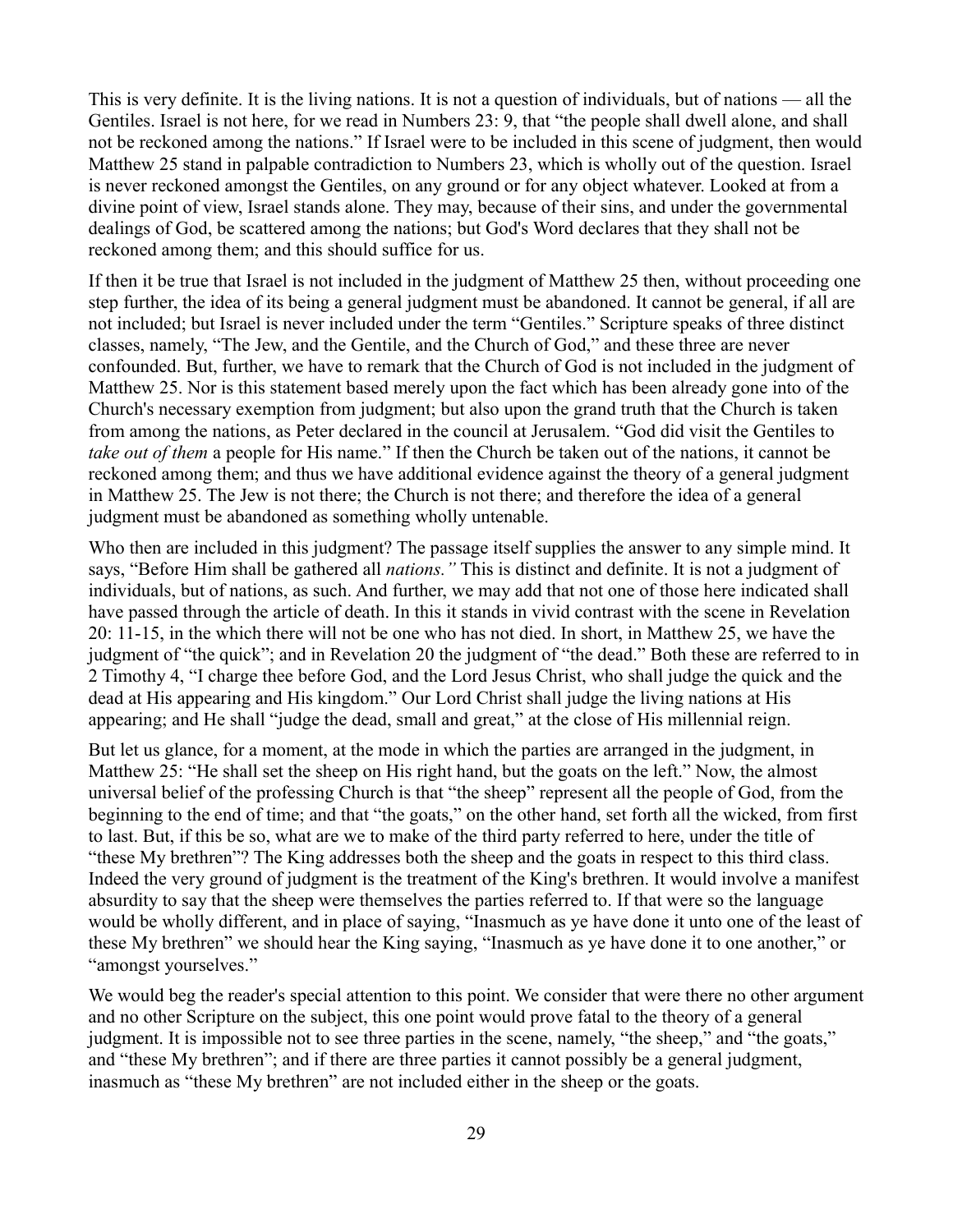No, dear reader, it is not a general judgment at all, but a very partial and specific one. It is a judgment of living nations, previous to the opening of the millennial kingdom. Scripture teaches us that after the Church has left the earth a testimony will go forth to the nations; the gospel of the kingdom shall be borne, by Jewish messengers, far and wide, over the earth, into those regions which are wrapped in heathen darkness. These nations which shall receive the messengers and treat them kindly will be found on the King's right hand. Those, on the contrary, who shall reject them and treat them unkindly will be found on His left. "These My brethren" are Jews — the brethren of the Messiah.

The treatment of the Jews is the ground on which the nations will be judged by-and-by; and this is another argument against a general judgment. We know full well that all those who have lived and died in the rejection of the gospel of Christ will have something more to answer for than unkindness to the King's brethren. And, on the other hand, those who shall surround the Lamb in heavenly glory will do so on a very different title from aught that their works can furnish.

In short, there is not a single feature in the scene, not a single fact in the history, not a single point in the narrative which does not make against the notion of a general judgment. And not only so, but the more we study Scripture, the more we know of the ways of God; the more we know of His nature, His character, His purposes, His counsels, His thoughts; the more we know of Christ, His Person, His work, His glory; the more we know of the Church, its standing before God in Christ, its completeness, its perfect acceptance in Christ; the more closely we study Scripture; the more profoundly we meditate therein — the more thoroughly convinced we must be that there can be no such thing as a general judgment.

Who that knows aught of God could suppose that He would justify His people today and arraign them in judgment tomorrow — that He would blot out their transgressions today and judge them according to their works tomorrow? Who that knows aught of our adorable Lord and Saviour Jesus Christ could suppose that He would ever arraign His Church, His body, His bride, before the judgment seat in company with all those who have died in their sins? Could it be possible that He would enter into judgment with His people for sins and iniquities of which He has said, "I will remember no more!"

But enough. We fondly trust that the reader is now most fully persuaded in his own mind that there is, and can be, no such thing as a general resurrection — no such thing as a general judgment.

We cannot now enter upon the judgment in Rev. 20: 11-15 further than to say that it is a post-millennial scene, and that it includes all the wicked dead, from the days of Cain down to the last apostate from millennial glory. There will not be one there who has not passed through the article of death — not one there whose name has been set down in life's fair book — not one there who shall not be judged according to his own very deeds — not one there who shall not pass from the dread realities of the great white throne into the everlasting horrors and torments of the lake that burneth with fire and brimstone. How awful! How terrible! How dreadful!

O! reader, what do you say to these things? Are you a true believer in Jesus? Are you washed in His precious blood? Are you sheltered in Him from coming judgment? If not, let me entreat you now, with all tenderness and earnestness, to flee, this very hour, from the wrath to come! Turn to Jesus, who now waits to receive you to Himself, and to present you to God in the full value of His atoning work, and in the full credit of His peerless name.

 $\frac{1}{2}$ 

Matt. 24: 1-44 forms a part of one of the most profound and comprehensive discourses that ever fell on

THE JEWISH REMNANT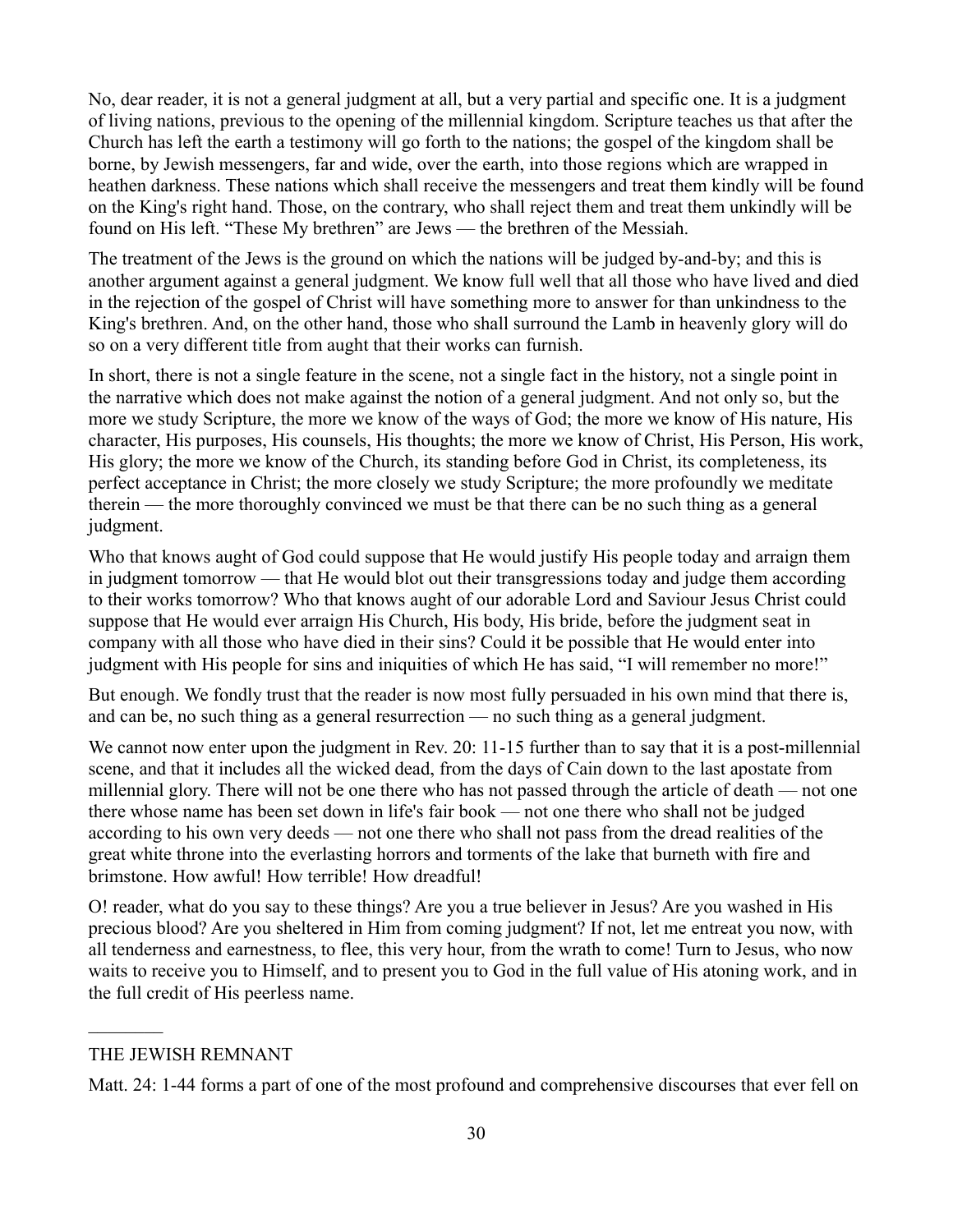human ears — a discourse which takes in, in its marvellous sweep, the destiny of the Jewish remnant; the history of Christendom; and the judgment of the nations. At the last-named subject we have already glanced. It remains for us now to consider the subject of the remnant of Israel, and the history of professing Christianity, whether genuine or spurious.

First, let us look at the Jewish remnant.

In order to understand Matt. 24: 1-44, it will be needful for us to place ourselves at the standpoint of those whom our Lord was addressing at the moment. If we attempt to import into this discourse the light which shines in the Epistle to the Ephesians, we shall only involve our minds in confusion, and miss the solemn teaching of the passage which now lies open before us. We shall find nothing about the Church of God, the body of Christ, here. The teaching of our Lord is divinely perfect, and hence we cannot, for a moment, imagine anything premature therein. But it would be premature to have introduced a subject which, as yet, was hid in God. The great truth of the Church could not be unfolded until Christ, being cut off as the Messiah, had taken His place at the right hand of God, and sent down the Holy Ghost, to form by His presence the one body, composed of Jew and Gentile.

Of this we hear nothing in Matt. 24. We are entirely on Jewish ground, surrounded by Jewish circumstances and influences. The scenery and the allusions are all purely Jewish. To attempt to apply the passage to the Church would be to miss completely our Lord's object, and to falsify the real position of the Church of God. The more closely we examine the Scripture, the more clearly we shall see that the persons addressed occupy a Jewish standpoint, and are on Jewish ground, whether we think of those very persons whom our Lord was then addressing, or those who shall occupy the selfsame ground at the close, when the Church shall have left the scene altogether.

Let us examine the passage.

At the close of Matt. 23, our Lord sums up His appeal to the leaders of the Jewish nation with the following words of awful solemnity: "Fill ye up then the measure of your fathers. Ye serpents, ye generation of vipers! how can ye escape the damnation of hell? Wherefore, behold, I send unto you prophets, and wise men, and scribes: and some of them ye shall kill and crucify; and some of them shall ye scourge in your synagogues, and persecute them from city to city. That upon you may come all the righteous blood shed upon the earth, from the blood of righteous Abel unto the blood of Zecharias, son of Barachias, whom ye slew between the temple and the altar. Verily I say unto you, All these things shall come *upon this generation.* O Jerusalem, Jerusalem, thou that killest the prophets, and stonest them which are sent unto thee, how often would I have gathered thy children together, even as a hen gathereth her chickens under her wings, and ye would not! Behold, your house is left unto you desolate. For I say unto you, Ye shall not see Me henceforth till ye shall say, Blessed is He that cometh in the name of the Lord" (verses 32-39).

Thus closes Messiah's testimony to the apostate nation of Israel. Every effort that love, even divine love, could put forth had been tried, and tried in vain. Prophets had been sent, and stoned; messenger after messenger had gone and pleaded, and reasoned, and warned, and entreated; but to no purpose. Their mighty words had fallen upon deaf ears and hardened hearts. The only return made to all these messengers was shameful handling, stoning, and death.

At length, the Son Himself was sent, and sent with this touching utterance: "It may be they will reverence My Son, when they see Him." Did they? Alas! no. When they saw Him, there was no beauty that they should desire Him. The daughter of Zion had no heart for her King. The vineyard was under the control of wicked husbandmen who wanted to keep it for themselves. "The husbandmen said among themselves, This is the heir, come, let us kill Him, that the inheritance may be ours."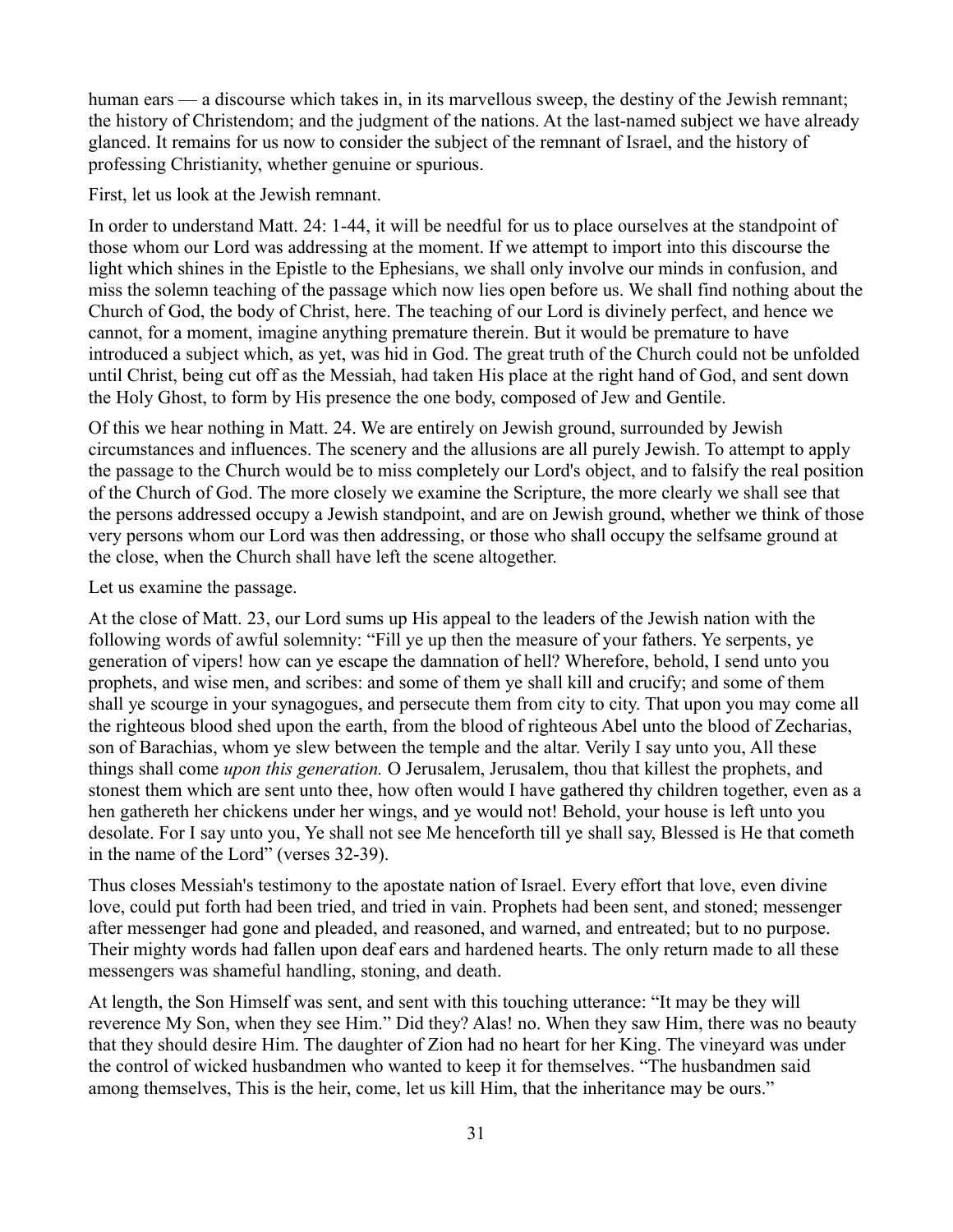Thus much as to the moral condition of Israel, in view of which our Lord spoke those unusually awful words quoted above; and, then, "He went out and departed from the temple." How reluctant He was to do this we know; for, blessed be His name, whenever He leaves a place of mercy, or enters a place of judgment, He moves with a slow and measured pace. Witness the departure of the glory, in the opening chapters of Ezekiel. "Then the glory of the Lord departed from off the threshold of the house, and stood over the cherubims. And the cherubims lifted up their wings, and mounted up from the earth in my sight; when they went out, the wheels also were beside them, and every one stood at the door of the east gate of the Lord's house; and the glory of the God of Israel was over them above" (Ezek. 10: 18, 19). "Then did the cherubims lift up their wings, and the wheels beside them; and the glory of the God of Israel was over them above. And the glory of the Lord went up from the midst of the city, and stood upon the mountain which is on the east side of the city" (Ezek. 11: 22, 23).

Thus, with slow and measured pace, did the glory of the God of Israel take its departure from the house at Jerusalem. Jehovah lingered near the spot, reluctant to depart.\* He had come, with loving alacrity, with His whole heart and with His whole soul, to dwell in the midst of His people, to find a home in the very bosom of His assembly; but He was *forced* away by their sins and iniquities. He would fain have remained; but it was impossible; and yet He proved, by the very mode of His departure, how unwilling He was to go.

Nor was it otherwise with Jehovah Messiah, in Matt. 23. Witness His touching words, "How often would I have gathered thy children together, even as a hen gathereth her chickens under her wings, and ye would not!" Here lay the deep secret "I *would."* This was the heart of God. "*Ye would not."* This was the heart of Israel. He, too, like the glory in the days of Ezekiel, was forced away; but not, blessed be His name, without dropping a word which forms the precious basis of hope as to the brighter days to come, when the glory shall return, and the daughter of Zion shall welcome her King with joyful accents. "Blessed is He that cometh in the name of Jehovah."

{\*Contrast with this reluctant departure His ready entrance into the tabernacle in Exodus 40: 34 and into the temple, 2 Chr. 7: 1. No sooner was the habitation ready for Him, than down He came to occupy it, and fill it with His glory. He was as quick to enter as He was slow to depart. And not only so, but ere the book of Ezekiel closes, we see the glory coming back again; and "Jehovah Shammah" stands engraved in everlasting characters upon the gates of the beloved city. Nothing changeth God's affection. Whom He loves, and as He loves, He loves to the end. "The same yesterday, today, and for ever."}

But, until that bright day dawn, darkness, desolation, and ruin make up the sum of Israel's history. The very thing which the leaders sought, by the rejection of Christ, to avert, came upon them, in stern and awful reality. "The Romans shall come, and take away both our place and nation." How literally, how solemnly this was fulfilled! Alas! their place and their nation were gone already, and the significant movement of Jesus, in Matt. 24: 1, was but the passing sentence, and writing desolation upon the whole Jewish system. "Jesus went out and departed from the temple." The case was hopeless. All must be given up. A long period of darkness and dreariness must pass over the infatuated nation — a period which shall culminate in that "great tribulation" which must precede the hour of final deliverance.

But, as in the days of Ezekiel, there were those who sighed and cried over the sins and sorrows of the nation, so in the days of Matt. 24, there was a remnant of godly souls who attached themselves to the rejected Messiah, and who cherished the fond hope of redemption and restoration for Israel. Very dim indeed were their perceptions, and their thoughts full of confusion. Nevertheless their hearts, as touched by divine grace, beat true to the Messiah, and they were full of hope as to Israel's future.

Now, it is of the utmost importance that the reader should recognize and understand the position of this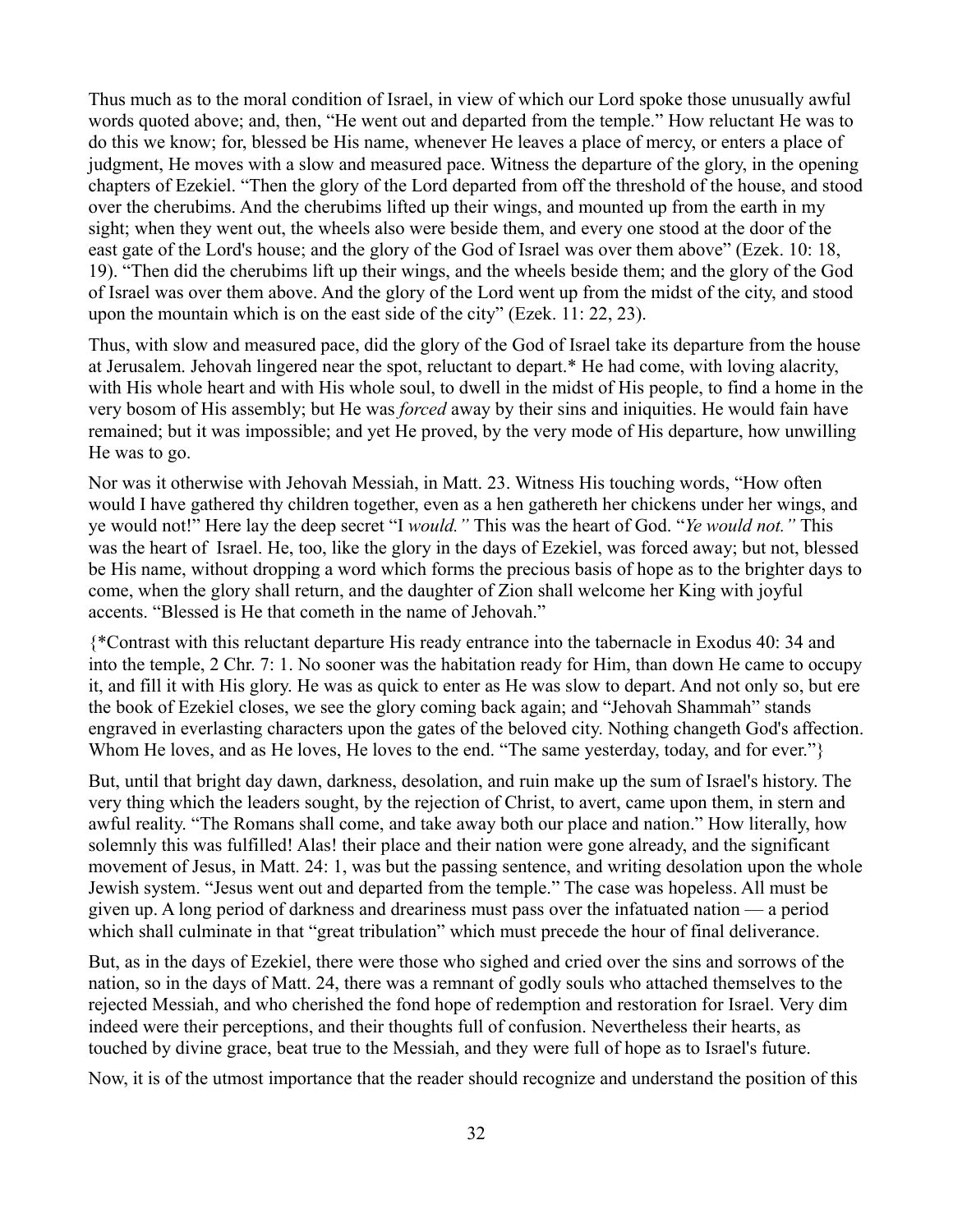remnant, and that it is with it our Lord is occupied in His marvellous discourse on the mount of Olives. To suppose for a moment that the persons here addressed were on Christian ground would involve the abandonment of all true thoughts of what Christianity is, and the ignoring of a company whose existence is recognized throughout the Psalms, the Prophets, and various parts of the New Testament. There was, and there always is, "a remnant according to the election of grace." To quote the passages which present the history, the sorrows, the experiences, and the exercises of that remnant would demand a volume, and hence we shall not attempt it; but we are extremely desirous that the reader should seize the thought that this godly remnant is represented by the handful of disciples which gathered round our Lord on the mount of Olives. We feel persuaded that if this be not seen, the true scope, bearing, and application of this remarkable discourse must be lost.

"And Jesus went out and departed from the temple; and His disciples came to Him for to show Him the buildings of the temple. And Jesus said unto them, See ye not all these things? Verily I say unto you, there shall not be left one stone upon another that shall not be thrown down. And as He sat upon the mount of Olives the disciples came unto Him privately, saying, Tell us, when shall these things be? and what shall be the sign of Thy coming, and of the end of the world?" (or age, *aionos*.)

The disciples were, naturally, occupied with earthly and Jewish objects and expectations — the temple and its surroundings. This must be borne in mind if we would understand their question and our Lord's reply. As yet they had no thought beyond the earthly side of things. They looked for the setting up of the kingdom, the glory of the Messiah, the accomplishment of the promises made to the fathers. They had not yet fully taken in the solemn and momentous fact that the Messiah was to be "cut off and have nothing" (Dan. 9: 26). True, the blessed Master had, from time to time, sought to prepare their minds for the solemn event. He had faithfully warned them in reference to the dark shadows that were to gather round His path. He had told them that the Son of Man should be delivered to the Gentiles to be mocked and scourged and crucified.

But they understood Him not. Such sayings seemed dark, hard, and incomprehensible; and their hearts still fondly clung to the hope of national restoration and blessing. They longed to see the star of Jacob in the ascendant. Their minds were full of expectancy as to the restoration of the kingdom to Israel. As yet they knew nothing — how could they? — of that which was to spring out of the rejection and death of the Messiah. The Lord had no doubt spoken of building an assembly; but as to the position and privileges of that assembly, its calling, its standing, its hopes, they knew absolutely nothing. The thought of a body composed of Jew and Gentile, united by the Holy Ghost to a living and glorified Head in the heavens, had never entered — how could it have entered? — their minds. The middle wall of partition was still standing; and one of their number — the very foremost amongst them — had, long after, to be taught, with much difficulty, to take in the idea of even admitting the Gentiles into the kingdom.

All this, we repeat, must be taken into account if we would read aright our Lord's reply to the inquiry as to His coming and the end of the age. There is not a single syllable about the Church, as such, from beginning to end of that reply. Up to verse 14, He passes on to the end, giving a rapid survey of the events which should transpire amongst the nations. "Take heed," He says, "that no man deceive you. For many shall come in My name saying, I am Christ; and shall deceive many. And ye shall hear of wars, and rumours of wars: see that ye be not troubled: for all these things must come to pass, but the end is not yet. For nation shall rise against nation, and kingdom against kingdom; and there shall be famines, and pestilences, and earthquakes, in divers places. All these are the beginning of sorrows. Then shall they deliver you up to be afflicted, and shall kill you: and ye shall be hated of all nations for My name's sake. And then shall many be offended, and shall betray one another, and shall hate one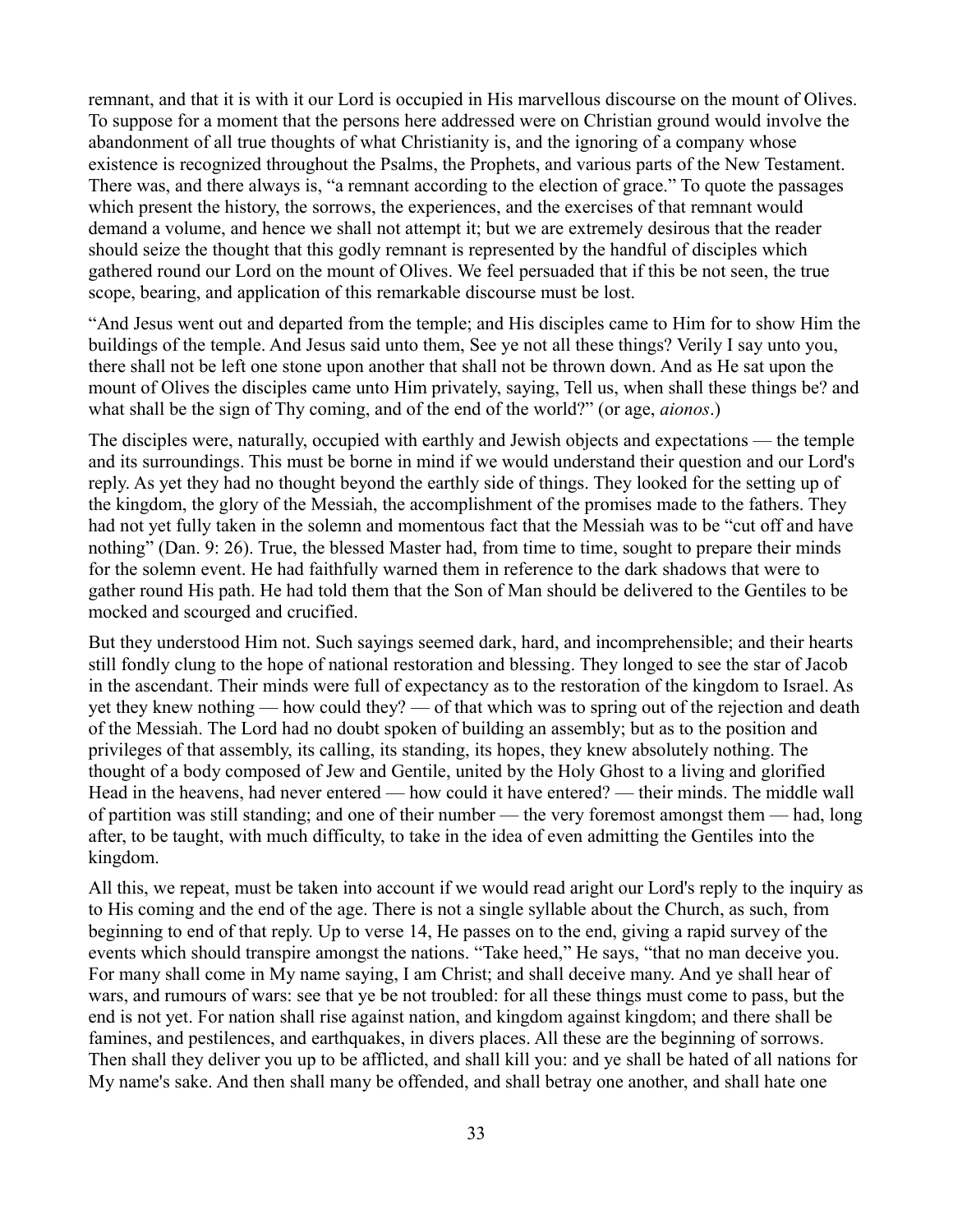another. And many false prophets shall rise and shall deceive many. And because iniquity shall abound, the love of many shall wax cold. But he that shall endure to the end, the same shall be saved. And this gospel of the kingdom shall be preached in all the world for a witness unto all nations: and then shall the end come."

Here then we have a most comprehensive sketch of the entire period from the moment in which our Lord was speaking, down to the time of the end. But the reader will need to bear in mind that there is an unnoticed interval — a parenthesis, a break — in this period, during which the great mystery of the Church is unfolded.

This interval or break is entirely passed over in this discourse, inasmuch as the time had not arrived for its development. It was as yet "hid in God," and could not be unfolded until the Messiah was finally rejected and cut off from the earth and received up into glory. The whole of this discourse would have its full and perfect accomplishment, although such a thing as the Church had never been heard of. For, let it never be forgotten, the Church forms no part of the ways of God with Israel and the earth. And as to the allusion, in verse 14, to the preaching of the gospel, we are not to suppose that it is at all the same thing as "The glorious gospel of the grace of God," as preached by Paul. It is styled, "This gospel of the kingdom"; and, moreover, it is to be preached, not for the purpose of gathering the Church, but "as a witness to all nations." We must not confound things which God, in His infinite wisdom, has made to differ. The Church must not be confounded with the kingdom; nor yet the gospel of the grace of God with the gospel of the kingdom. The two things are perfectly distinct; and, if we confound them, we shall understand neither the one nor the other. And, further, we would desire to press upon the reader the absolute necessity of seeing the break, parenthesis, or unnoticed interval in which the great mystery of the Church is inserted. If this be not clearly seen, Matt. 24 cannot be understood.

But we must proceed with our Lord's discourse.

At verse 15, He seems to call His hearers back a little, as it were, to something very specific something with which a Jewish believer would be familiar from the fact of Daniel's allusion to it. "When ye, therefore, shall see the abomination of desolation, spoken of by Daniel the prophet, stand in the holy place (whoso readeth let him understand): then let them which be in Judea flee into the mountains. Let him which is on the housetop not come down to take anything out of his house: neither let him which is in the field return back to take his clothes. . . . But pray ye that your flight be not in the winter, neither on the Sabbath day. For then shall be great tribulation, such as was not since the beginning of the world to this time, no, nor ever shall be."

All this is most definite. The quotation from Daniel 12 fixes the application beyond all question. It proves that the reference is not to the siege of Jerusalem under Titus; for we read in Daniel 12 that, "At that time thy people shall be delivered"; and, most clearly, they were not delivered in the days of Titus. No; the reference is to the time of the end. The scene is laid at Jerusalem. The persons addressed and contemplated are Jewish believers — the pious remnant of Israel, in the great tribulation, after the Church has left the scene. How can any imagine that the persons here instructed are viewed as on Church ground? What force would there be to such in the allusion to the winter or the Sabbath day?

Then, again, "If any man shall say unto you, Lo, here is Christ, or there, believe it not. . . . If they shall say unto you, Behold He is in the desert, go not forth: Behold He is in the secret chambers, believe it not." What possible application could such words have to persons who are instructed to wait for God's Son from Heaven, and who know that ere He returns to this earth they shall have met Him in the clouds and returned with Him to the Father's house? Could any Christian, instructed in his proper hope, be deceived by persons saying that Christ is here or there, in the desert or in the secret chambers?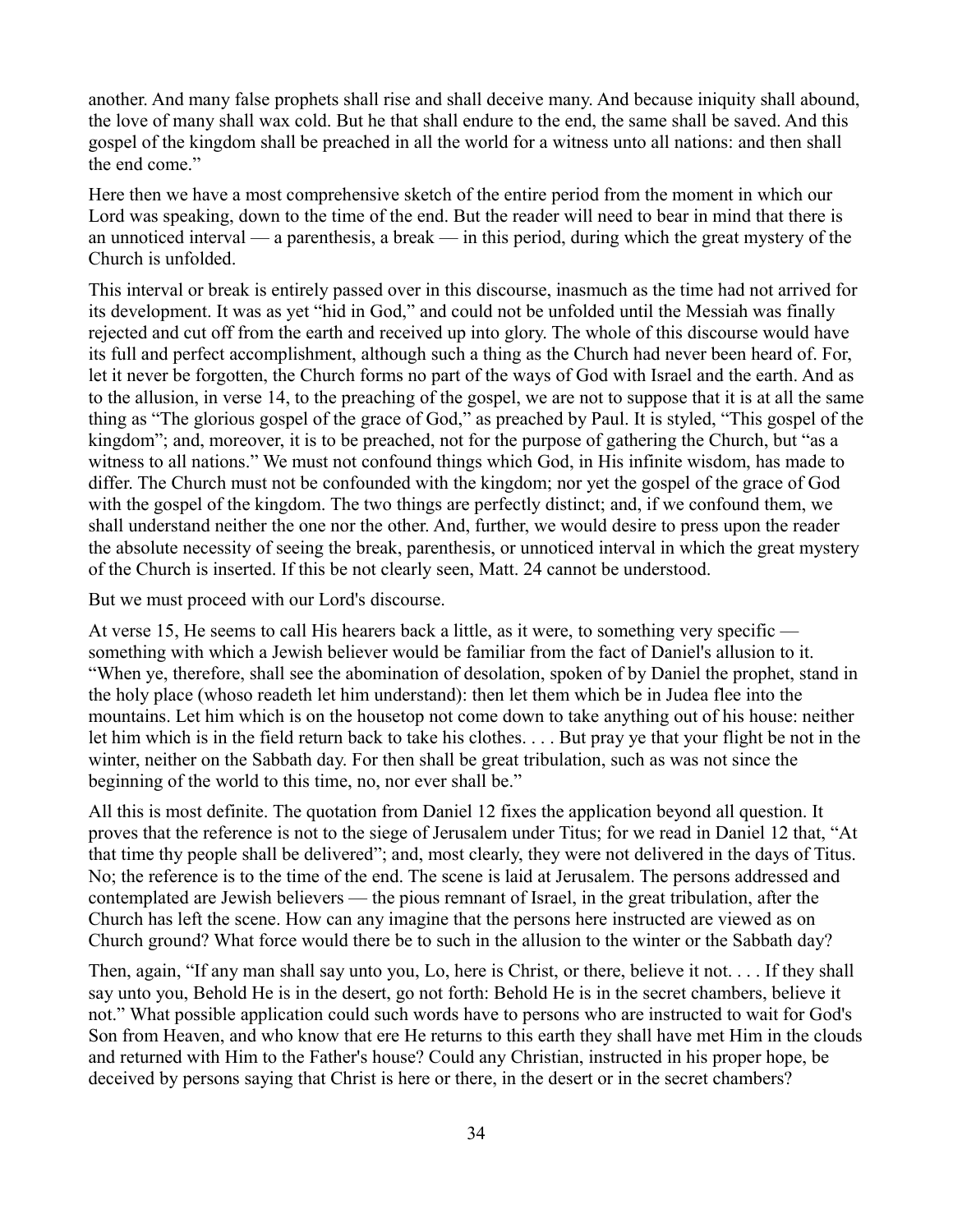Impossible. Such a one is looking out for the Bridegroom to come from Heaven; and he knows that it is wholly out of the question that Christ can appear on this earth without bringing all His people with Him.

Thus, the simple truth settles everything; and all we want is to be simple in taking it in. The simplest Christian knows full well that his Lord will not appear to him like a flash of lightning, but as the bright and morning Star, and hence he understands that Matt. 24 cannot apply to the Church, though most surely the Church can study it with interest and profit, as it can all the other prophetic Scriptures; and, we may add, the interest will be all the more intense, and the profit all the deeper, in proportion as we see the true application of such Scriptures.

Limited space forbids our entering as fully as we could wish into the remaining portion of this marvellous discourse; but the more closely each sentence is examined, the more fully each circumstance is weighed, the more clearly we must see that the persons addressed are not on proper Christian ground. The entire scene is earthly and Jewish, not heavenly and Christian. There is ample instruction supplied for those who shall find themselves, by-and-by, in the position here contemplated; and nothing can be clearer than that the entire paragraph, from verse 15-42, refers to the period which shall elapse between the rapture of the saints and the appearing of the Son of Man.

Some may perhaps feel a difficulty in understanding verse 34: "This generation shall not pass till all these things be fulfilled." But we must remember that the word "generation" is constantly used in Scripture in a moral sense. It is not to be confined to a certain number of persons actually living at the time, but takes in the *race.* In the passage before us it simply applies to the Jewish race; but the wording is such as to leave the question of time entirely open, so that the heart might ever be kept in readiness for the Lord's coming. There is nothing in Scripture to interfere with the constant expectation of that grand event. On the contrary, every parable, every figure, every allusion is so worded as to warrant each one to look for the Lord's return in his own lifetime, and yet to leave margin for the elongation of the time according to the longsuffering grace of a Saviour God.

#### CHRISTENDOM

 $\frac{1}{2}$ 

What varied thoughts and feelings are awakened in the soul by the very sound of the word "Christendom"! It is a terrible word. It brings before us, at once, that vast mass of baptized profession which calls itself the Church of God, but is not; which calls itself Christianity, but is not. Christendom is dark and a dreadful anomaly. It is neither one thing nor the other. It is not "the Jew or the Gentile, or the Church of God." It is a corrupt mysterious mixture, a spiritual malformation, the masterpiece of Satan, the corrupter of the truth of God, and the destroyer of the souls of men, a trap, a snare, a stumbling-block, the darkest moral blot in the universe of God. It is the corruption of the very best thing, and therefore the very worst of corruptions. It is that thing which Satan has made of professing Christianity. It is worse, by far, than Judaism; worse by far than all the darkest forms of paganism, because it has higher light and richer privileges, makes the very highest profession, and occupies the very loftiest platform. Finally, it is that awful apostasy for which is reserved the very heaviest judgments of God — the most bitter dregs in the cup of His righteous wrath.

True it is, blessed be God, there are a few names even in Christendom who, through grace, have not defiled their garments. There are some brilliant embers amid the smouldering ashes — precious stones amid the terrible *débris*. But as to the mass of Christian profession to which the term Christendom applies, nothing can be more appalling, whether we think of its present condition or its future destiny. We doubt if Christians generally have anything like an adequate sense of the true character and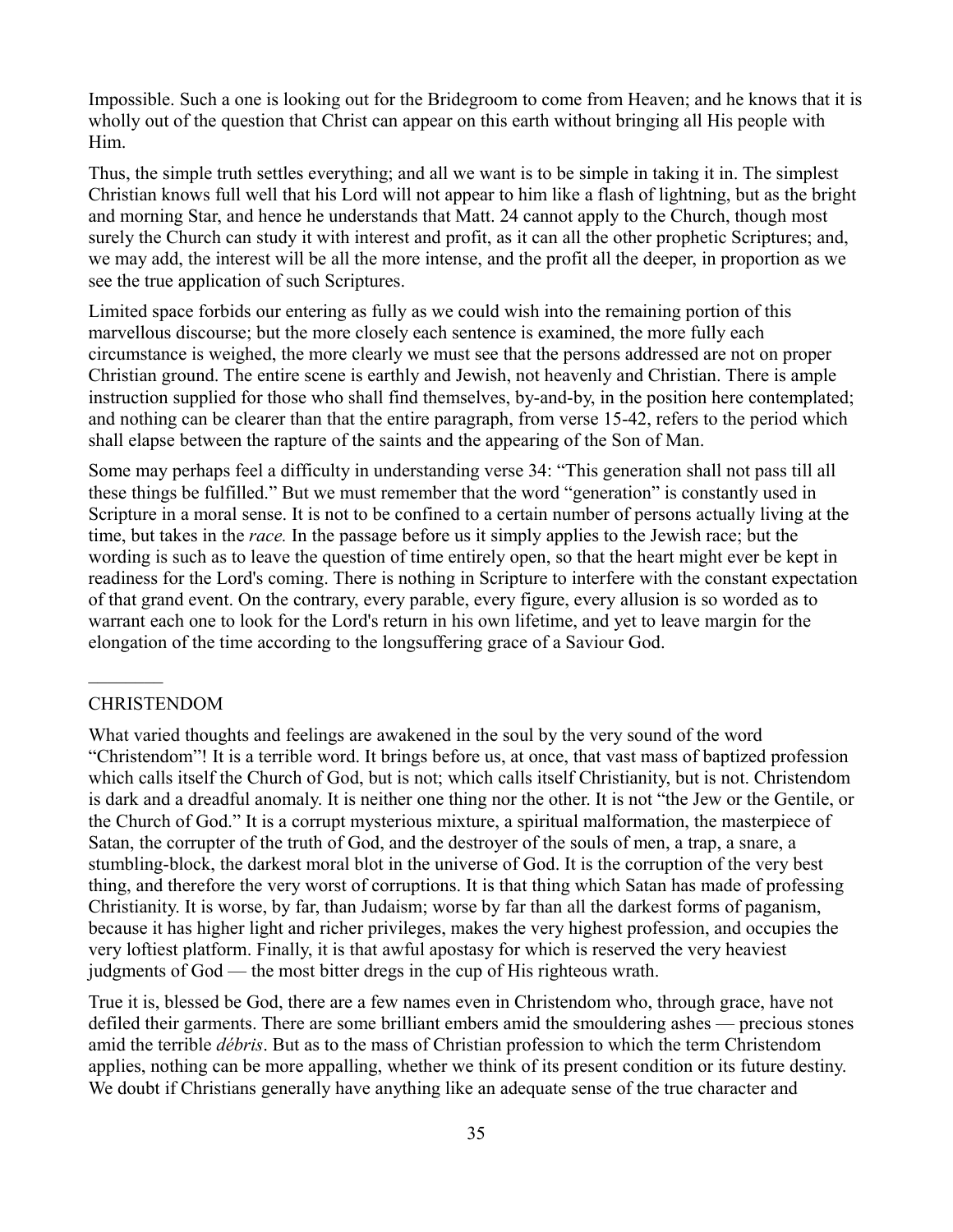inevitable doom of that which surrounds them. If they had it would solemnize their minds, and cause them to feel the urgent need of standing apart, in holy separation, from christendom's ways, and distinct testimony against its spirit and principles.

But let us turn again to our Lord's profound discourse on the mount of Olives, in which, as we have already observed, He deals with the subject of the Christian profession. This He does in three distinct parables, namely, the household servant; the ten virgins; and the talents. In each and all we have the two things noticed above, the genuine and the spurious; the true and the false; the bright and the dark; that which is of Christ, and that which is of Satan; that which belongs to Heaven, and that which emanates from hell.

We shall glance at the three parables which embody, in their brief compass, a vast mine of most solemn and practical instruction.

Turn to Matt. 24: 45-47. "Who, then, is a faithful and wise servant, whom his lord hath made ruler over his household, to give them meat in due season? Blessed is that servant, whom his lord, when he cometh shall find so doing. Verily I say unto you that he shall make him ruler over all his goods."

Here, then, we have at once the source and object of all ministry in the house of God. "Whom *his lord* hath made ruler." This is the source. "To give them meat in due season." This is the object.

These things are of the very highest possible moment, and they are worthy of the reader's most profound thought. All ministry in the house of God, whether in Old or New Testament times, is of divine appointment. There is no such thing recognized in Scripture as human authority in appointing to the ministry. Neither is there such a thing as a self-constituted ministry. None but God can make or appoint a minister of any sort or description. Thus, in Old Testament times, Jehovah appointed Aaron and his sons to the priesthood; and if a stranger presumed to meddle with the functions of the holy office, he was to be put to death. Even the king himself dared not touch the priestly censer, for we are told of Uzziah, king of Judah, that, "When he was strong, his heart was lifted up to his destruction; for he transgressed against the Lord his God, and went into the temple of the Lord to burn incense upon the altar of incense. And Azariah the priest went in after him, and with him fourscore priests of the Lord, that were valiant men. And they withstood Uzziah the king, and said unto him, It appertaineth not unto thee, Uzziah, to burn incense unto the Lord, but to the priests the sons of Aaron, that are consecrated to burn incense; go out of the sanctuary: for thou hast trespassed: neither shall it be for thine honour from the Lord God. . . . *And Uzziah the king was a leper unto the day of his death"* (2 Chr. 26).

Such was the solemn result — the awful consequence of man's daring intrusion upon that which was wholly of divine appointment. Has this no voice for Christendom? Assuredly it has. It sounds a warning note in our ears. It tells the professing Church, in accents not to be mistaken, to beware of human intrusion upon a domain which belongs only to God. "Every high priest taken from among men is ordained *for* [not *by*] men in things pertaining to God, that he may offer both gifts and sacrifices for sins. . . . *And no man taketh this honour unto himself,* but he that is called [not of men but] of God, as was Aaron" (Heb. 5).

Nor was this principle of divine appointment confined to the high and holy office of the tabernacle. No man dare put his hand to the most insignificant part of that sacred structure unless by Jehovah's direct authority. "The Lord spake unto Moses, saying, See I *have called* by name Bezaleel the son of Uri, the son of Hur, of the tribe of Judah." Nor could Bezaleel choose his companions in labour, or appoint whom he would to the work, any more than he could choose or appoint himself. No; this, too, was divine. "And I," says Jehovah, "Behold *I have given* with him Aholiab." Thus Aholiab, as well as Bezaleel, held his commission immediately from Jehovah Himself, the only true source of all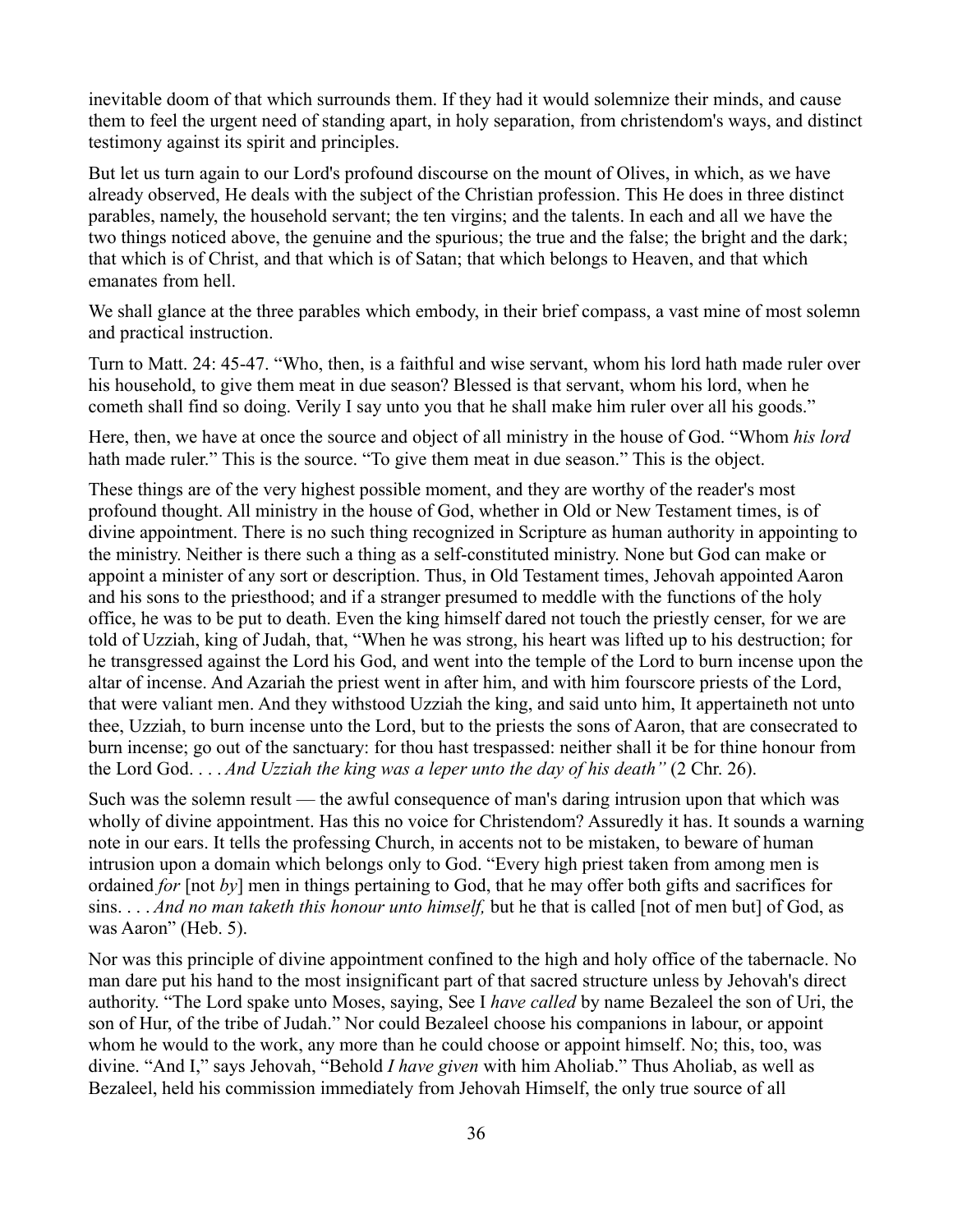ministerial authority.

Nor was it otherwise in the case of the prophetic office and ministry. God alone could make, and fit, and send a prophet. Alas! there were those of whom Jehovah had to say, "I have not sent them, yet they ran." They were unhallowed intruders upon the domain of prophecy, just as there were upon the office of the priesthood; but all such brought down upon themselves the judgment of God.

And, may we not ask, Is this great principle changed? Has ministry been shifted from its ancient base? Has the living stream been diverted from its divine source? Is it true that this more precious and glorious institution has been shorn of its lofty dignities? Can it be possible that, under the times of the New Testament, ministry has been cast down from its divine excellency? Has it become a mere human appointment? Can man appoint his fellow, or appoint himself to any one branch of ministry in the house of God?

What answer is to be returned to these questions? No doubtful one, thank God; but a distinct and emphatic *No!* Ministry was, is, and ever shall be, divine; divine in its source; divine in its nature; divine in its every feature and principle. "There are diversities of gifts, but the same Spirit. And there are differences of administration, but the same Lord. And there are diversities of operations, but it is the same God which worketh all in all" (1 Cor. 12: 46). "But now hath *God* set the members every one of them in the body *as it hath pleased Him."* "And *God* hath set some in the Church; first, apostles; secondarily prophets; thirdly, teachers; after that, miracles; then gifts of healing, helps, governments, diversities of tongues" (verses 18, 28). "But unto every one of us is given grace according to the measure of the gift of Christ. Wherefore He saith, when He ascended up on high, He led captivity captive, and gave gifts unto men. . . . And He gave some, apostles; and some, prophets; and some, evangelists; and some, pastors and teachers; for the perfecting of the saints, for the work of the ministry, for the edifying of the body of Christ; till we all come in the unity of the faith, and of the knowledge of the Son of God, unto a perfect man, unto the measure of the stature of the fulness of Christ" (Eph. 4: 7-13).

Here lies the grand source of all ministry in the Church of God, from first to last — from the foundation laid in grace, to the topstone, in glory. It is divine and heavenly, not human or earthly. It is not of man or by man, but of Jesus Christ, and God the Father who raised Him from the dead, and in the power of the Holy Ghost (see Gal. 1). There is no such thing recognized in Scripture as human authority in any one branch of ministry in the Church. If it be a question of gift, it is emphatically stated to be "the gift of Christ." If it be a question of assigned position, we are, with equal clearness and emphasis, told that "God hath set the members." If it be a question of local charge, whether elder or deacon, it was entirely of divine appointment, by apostolic hands or apostolic delegates.

All this is so clear, so distinct, so palpable, on the very surface of Scripture, that it is only necessary to say, "How readest thou?" And the more we penetrate beneath the surface — the more we are conducted by the Eternal Spirit into the profound and precious depths of inspiration — the more thoroughly convinced we shall be that ministry, in its every department and every branch, is divine in its source, nature, and principles. The truth of this shines out in full-orbed brightness, in the Epistles; but we have the germ of it in the words of our Lord in Matt 25: 45, "Whom his lord hath made ruler over his household." The household belongs to the Lord, and He alone can appoint the servants, and this He does according to His own sovereign will.

Equally plain is the object of ministry, as stated in this parable, and elaborated in the Epistles. "To give them meat in due season." "For the edifying of the body of Christ" — "that the Church may receive edifying." It is this that lies near the loving heart of Jesus. He would have His household perfected —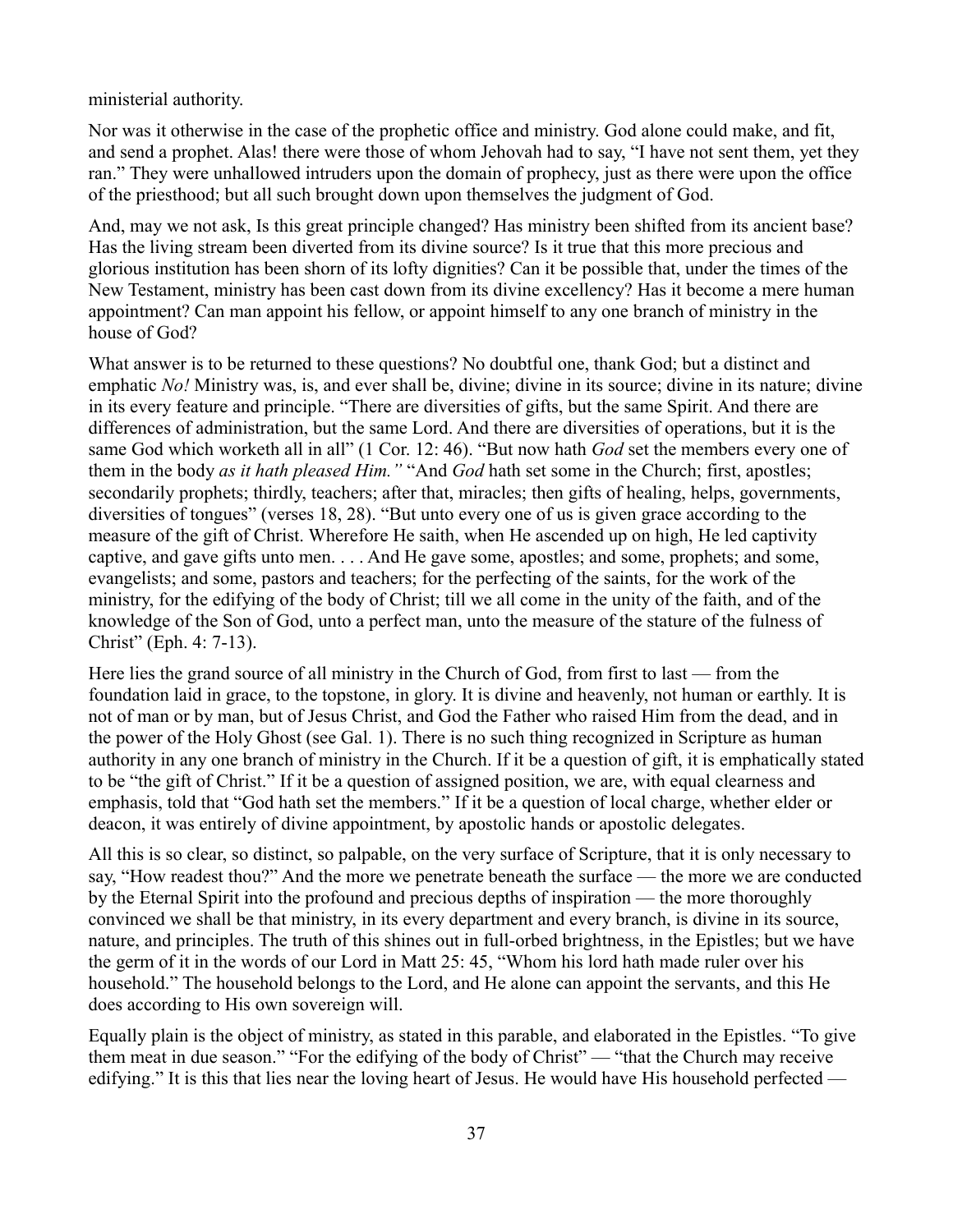His Church edified — His body nourished and cherished. For this end, He bestows gifts, and maintains them in the Church, and will maintain them until they shall be no longer needed.

But alas! there is a dark side of the picture. For this we must be prepared since we have the picture of Christendom before us. If there is a "faithful, wise, and blessed servant," there is also "an evil servant" who "says in his heart, My lord delayeth his coming." Mark this. It is in *the heart* of the wicked servant that the thought originates as to the delay of the coming.

And what is the result? "He shall begin to smite his fellow servants, and to eat and drink with the drunken." How awfully this has been exemplified in the history of Christendom, we need not say. Instead of true ministry flowing from the risen and glorified Head in the heavens, and promoting the edification of the body, the blessing of souls, and the prosperity of the household, we have a false clerical authority, arbitrary rule, a lording it over God's heritage, a grasping after this world's wealth and power, fleshly ease, self-indulgence, and personal aggrandizement, priestly domination in its nameless and numberless forms and practical consequences.

The reader will do well to apply his heart to the understanding of these things. He will need to seize, with clearness and power, the distinction between clericalism and ministry. The one is a thoroughly human assumption; the other, a purely divine institution. The former has its source in man's evil heart; the latter has its source in a risen and exalted Saviour, who, being raised from the dead, received gifts for men, and sheds them forth upon His Church, according to His own will. That is a positive scourge and curse; this, a divine blessing to men. In fine, this in its root-principle flows from Heaven and leads back thither; that in its root-principle flows from hell and leads thither again.

All this is most solemn, and it should exert a mighty influence upon our souls. There is a day coming when the Lord Christ will deal, in summary justice, with that which man has dared to set up in His house. We speak not of individuals — though surely it is a most serious and terrible thing for any one to put his hand unto, or have aught to do with, that on which such awful judgment is about to be executed — but we speak of a positive system — a great principle which runs, in a deep and dark current, through the length and breadth of the professing Church — we speak of clericalism and priestcraft, in all its forms and in all its ramifications.

Against this dreadful thing we solemnly warn our readers. No human language can possibly depict the evil of it, nor can human language adequately set forth the deep blessedness of all true ministry in the Church of God. The Lord Jesus not only bestows ministerial gifts, but, in His marvellous grace, He will abundantly reward the faithful and diligent exercise of those gifts. But as to that which man has set up, we read its destiny in those burning words, "The lord of that servant shall come in a day when he looketh not for him, and in an hour that he is not aware of, and shall cut him asunder, and appoint him his portion with the hypocrites; there shall be weeping and gnashing of teeth."

May the gracious Lord deliver His servants and His people from all participation in this great wickedness which is perpetrated in the very bosom of that which calls itself the Church of God. And, on the other hand, may He lead them to understand, to appreciate, and to exercise that true, that precious, that divine ministry which emanates from Himself, and is designed, in His infinite love, for the true blessing and growth of that Church which is so dear to His heart. We are in danger, very great danger, while seeking (as we most surely should) to keep clear of the evil of clericalism — of rushing into the opposite extreme of despising ministry.

This must be carefully guarded against. We have ever to bear in mind that [properly] ministry in the Church is of God. Its source is divine. Its nature is heavenly and spiritual. Its object is the calling out, the building up of the Church of God. Our Lord Christ imparts the varied gifts, evangelists, pastors, and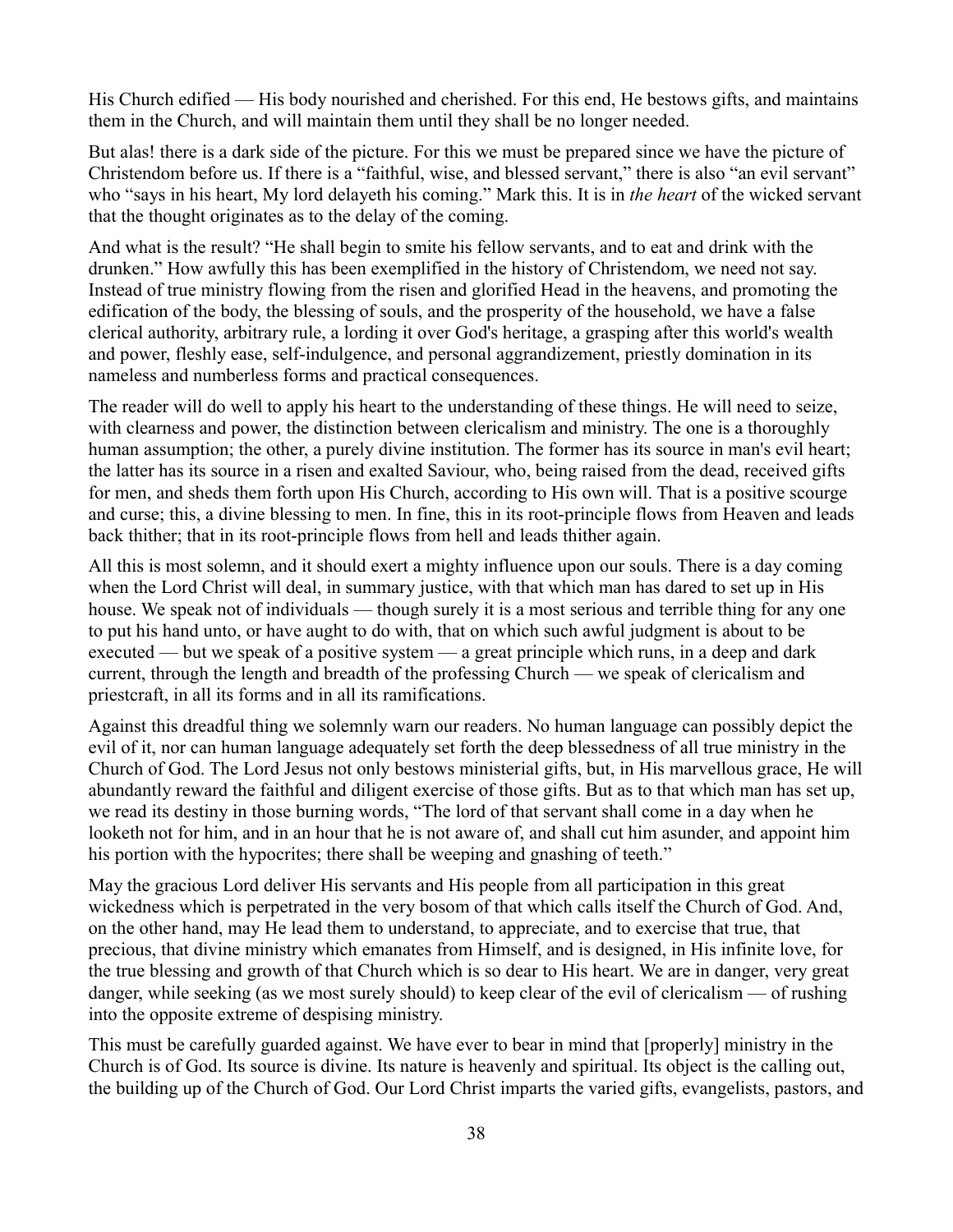teachers. He holds the great reservoir of spiritual gifts. He has never given it up, and He never will. Spite of all that Satan has wrought in the professing Church; spite of all the actings of "that evil servant"; spite of all man's daring assumption of authority which in no wise belongs to him; spite of all these things, our risen and glorified Lord "hath the seven stars." He possesses all ministerial gifts, power, and authority. It is He alone who can make any one a minister. Unless He impart a gift there can be no true ministry. There may be hollow assumption — guilty usurpation — empty affectation worthless talking; but not one atom of true, loving, divine ministry can there be unless where our sovereign Lord is pleased to bestow the gift. And even where He does bestow the gift that gift must be "stirred up," and diligently cultivated, else "the profiting" will not "appear unto all." The gift must be exercised in the power of the Holy Ghost, else it will not promote the divinely appointed end.

But we are rather anticipating what is yet to come before us in the parable of the talents, so we shall close here by simply reminding the reader that the weighty subject on which we have been dwelling has direct reference to the coming of our Lord, inasmuch as all true ministry is carried on in view of that great and glorious event. And not only so, but the counterfeit, the corrupt, the evil thing will be judicially dealt with when the Lord Christ shall appear in His glory.

### THE TEN VIRGINS

 $\frac{1}{2}$ 

We now approach that solemn section of our Lord's discourse in which He presents the kingdom of Heaven under the similitude of "ten virgins." The instruction contained in this most weighty and interesting parable is of wider application than that of the servant to which we have already referred, inasmuch as it takes in the whole range of Christian profession, and is not confined to ministry either within the house or outside. It bears directly and pointedly upon Christian profession, whether true or false.

"Then shall the kingdom of heaven be likened unto ten virgins, which took their lamps, and went forth to meet the bridegroom." Some have considered that this parable refers to the Jewish remnant; but it does not seem that this idea is borne out, either by the context in which this parable occurs or by the terms in which it is couched.

As to the entire context, the more closely we examine it the more clearly we shall see that the Jewish portion of the discourse ends with Matthew 24: 44. This is so distinct as not to admit of a question. Equally distinct is the Christian portion, extending, as we have seen, from Matthew 24: 45 to Matthew 25: 30; while from Matthew 25: 31 to the end, we have the Gentiles. Thus the order and fulness of this marvellous discourse must strike any thoughtful reader. It presents the Jew, the Christian, and the Gentile, each on his own distinct ground, and according to his own distinctive principles. There is no merging of one thing in another, no confounding of things that differ. In a word, the order, the fulness, and the comprehensiveness of this profound discourse are divine, and fill the soul "with wonder, love, and praise." We rise from the study of it, as a whole, with those words of the apostle upon our lips, "O, the depth of the riches both of the wisdom and knowledge of God! how unsearchable are His judgments, and His ways past finding out."

And then, when we examine the precise terms made use of by our Lord in the parable of the ten virgins we must see that it applies not to Jews but to Christian professors — it applies to us — it utters a voice, and teaches a solemn lesson to the writer and the reader of these lines.

Let us apply our hearts thereto.

"Then shall the kingdom of heaven be likened unto ten virgins, which took their lamps, and went forth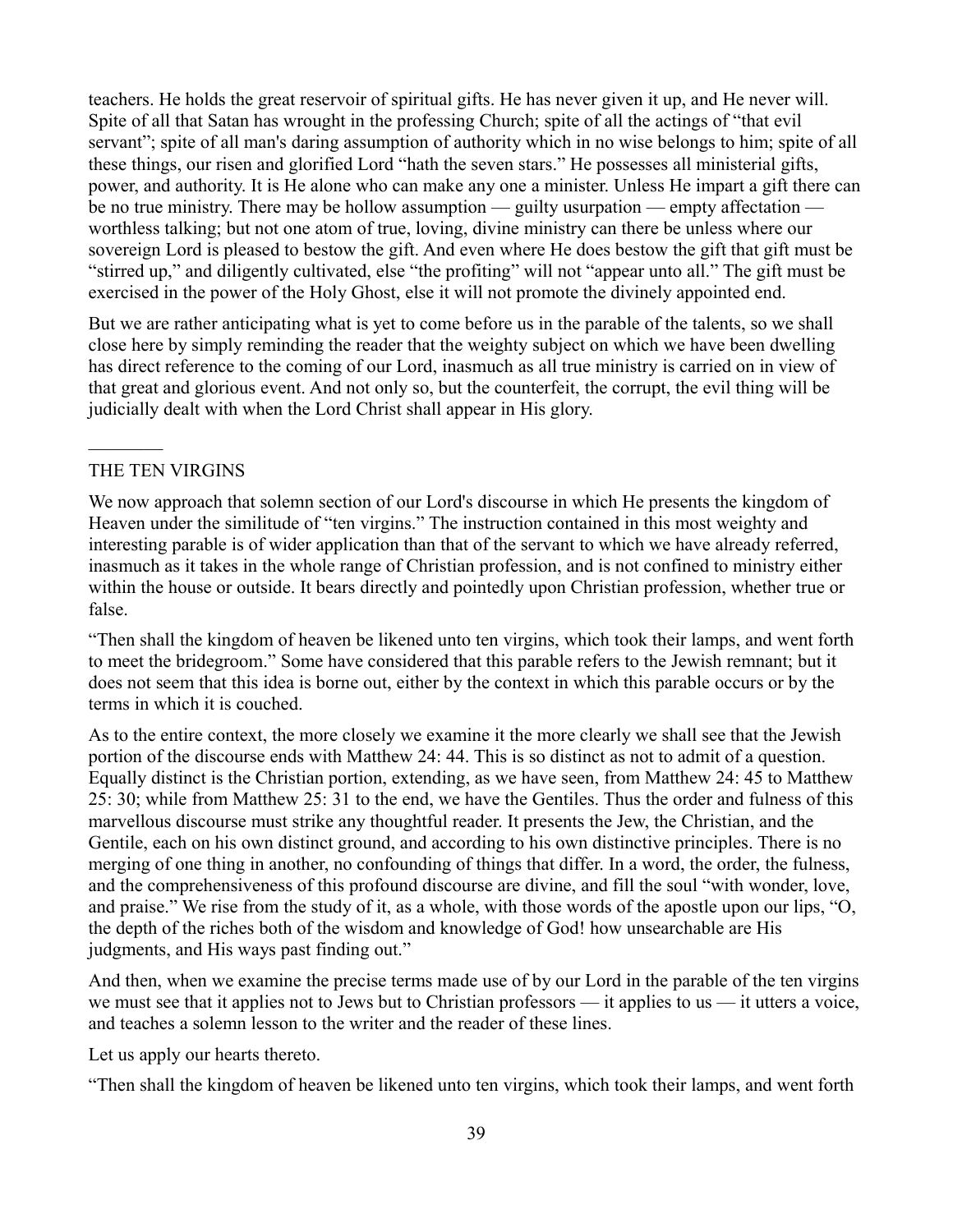to meet the bridegroom."

Primitive Christianity was especially characterized by the fact here indicated, namely, a going forth to meet a returning and an expected bridegroom. The early Christians were led to detach themselves from present things, and go forth, in the spirit of their minds, and in the affections of their hearts, to meet the Saviour whom they loved, and for whom they waited. It was not, of course, a question of going forth from one place to another; it was not local, but moral, and spiritual. It was the outgoing of the heart after a beloved Saviour whose return was eagerly looked for day by day.

It is impossible to read the Epistles to the various churches and not see that the hope of the Lord's sure and speedy return governed the hearts of the Lord's dear people in early days. "They waited for the Son from heaven." They knew He was to come and take them away, to be with Himself forever; and the knowledge and power of this hope had the effect of detaching their hearts from present things. Their bright, heavenly hope caused them to sit loose to the things of earth. "They looked for the Saviour." They believed that He might come at any moment, and hence the concerns of this life were just to be taken up and attended to for the moment — properly, thoroughly attended to, no doubt — but only, as it were, on the very tiptoe of expectation.

All this is conveyed to our hearts, briefly but clearly, by the expression, "They went forth to meet the bridegroom." This could not be intelligently applied to the Jewish remnant, inasmuch as they will not go forth to meet their Messiah, but, on the contrary, they will remain in their position and amid their circumstances until He come and plant His foot on the mount of Olives. They will not look for the Lord to come and take them away from this earth to be with Him in Heaven; but He will come to bring deliverance to them in their own land, and make them happy there under His own peaceful and blessed reign during the millennial age.

But the call to Christians was to "go forth." They are supposed to be always on the move; not settling down on the earth, but going out in earnest and holy aspirations after that heavenly glory to which they are called, and after the heavenly Bridegroom to whom they are espoused, and for whose speedy advent they are taught to wait.

Such is the true, the divine, the normal idea of the Christian's attitude and state. And this lovely idea was marvellously realized and practically carried out by the primitive Christians. But alas! we are reminded of the fact that we have to do with the spurious as well as the true in Christendom. There are "tares" as well as "wheat" in the kingdom of Heaven; and thus we read of these ten virgins, that "five of them were wise, and five were foolish." There are the true and the false, the genuine and the counterfeit, the real and the hollow, in professing Christianity.

Yes, and this is to continue unto the time of the end, until the Bridegroom come. The tares are not converted into wheat, nor are the foolish virgins converted into wise ones. No, never. The tares will be burnt and the foolish virgins shut out. So far from a gradual improvement by the means now in operation — the preaching of the gospel and the various beneficent agencies which are brought to bear upon the world — we find, from all the parables, and from the teaching of the entire New Testament, that the kingdom of Heaven presents a most deplorable admixture of evil; a corrupting process; a grievous tampering with the work of God, on the part of the enemy; a positive progress of evil in principle, in profession, and in practice.

And all this goes on to the end. There are foolish virgins found when the Bridegroom appears. Whence come they, if all are to be converted before the Lord comes? If all are to be brought to the knowledge of the Lord by the means now in operation, then how comes it to pass that when the Bridegroom comes, there are quite as many foolish as wise?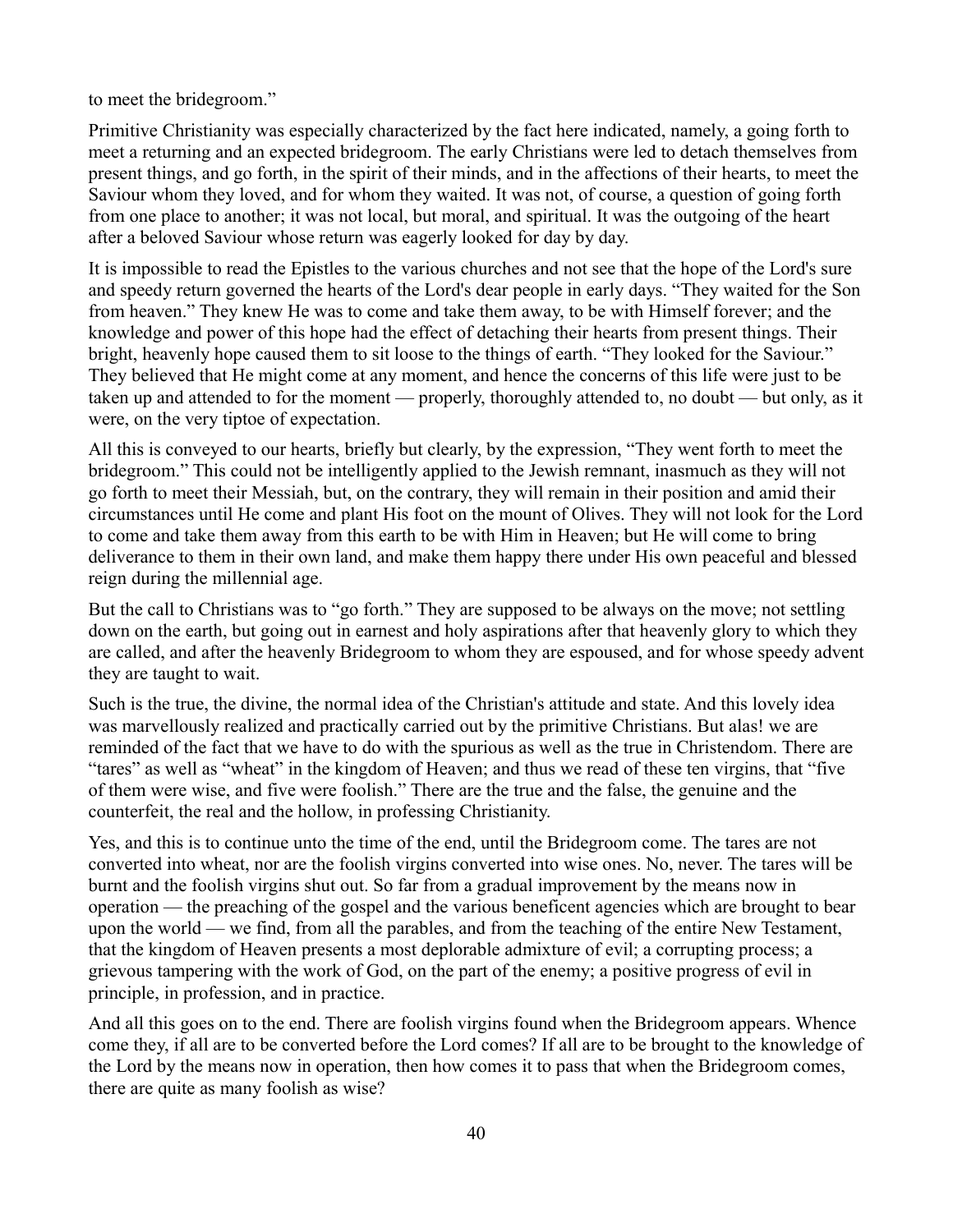But it will perhaps be said that this is but a parable, a figure. Granted; but a figure of what? Not surely of a whole world converted. To assert this would be to offer a grievous insult to the holy volume, and to treat our Lord's solemn teaching in a manner in which we would not dare to treat the teaching of a fellow mortal.

No, reader, the parable of the ten virgins teaches, beyond all question, that when the Bridegroom comes, there will be foolish virgins on the scene, and clearly, if there are foolish virgins, all cannot have been previously converted. A child can understand this. We cannot see how it is possible, in the face of even this one parable, to maintain the theory of a world converted before the coming of the Bridegroom.

But let us look a little closely at these foolish virgins. Their history is full of admonition for all Christian professors. It is very brief, but awfully comprehensive. "They that were foolish took their lamps, and took no oil with them." There is the outward profession, but no inward reality — no spiritual life — no unction — no vital link with the source of eternal life — no union with Christ. There is nothing but the lamp of profession, and the dry wick of a nominal, notional, head belief.

This is peculiarly solemn. It bears down with tremendous weight upon that vast mass of baptized profession which surrounds us, at the present moment, in which there is so much of outward semblance, but so little of inward reality. All profess to be Christians. The lamp of profession may be seen in every hand; but ah! how few have the oil in their vessels, the spirit of life in Christ Jesus, the Holy Ghost dwelling in their hearts. Without this, all is utterly worthless and vain. There may be the very highest profession; there may be a most orthodox creed; one may be baptized; he may receive the Lord's supper; be a regularly enrolled and duly recognized member of a Christian community; be a Sunday-school teacher; an ordained minister of religion; one may be all this, and not have one spark of divine life, not one ray of heavenly light, not one link with the Christ of God.

Now there is something peculiarly awful in the thought of having just enough religion to deceive the heart, deaden the conscience, and ruin the soul — just enough religion to give a name to live while dead — enough to leave one without Christ, without God, and without hope in the world — enough to prop the soul up with a false confidence, and fill it with a false peace, until the Bridegroom come, and then the eyes are opened when it is too late.

Thus it is with the foolish virgins. They seem to be very like the wise ones. An ordinary observer might not be able to see any difference, for the time being. They all set out together. All have lamps. And, moreover, all turn aside to slumber and sleep, the wise as well as the foolish. All rouse up at the midnight cry, and trim their lamps. Thus far there is no apparent difference. The foolish virgins light their lamps — the lamp of profession lighted up with the dry wick of a lifeless, notional, nominal faith; alas! a worthless — worse than worthless — thing, a fatal soul-destroying delusion.

Here the grand distinction — the broad line of demarcation — comes out with awful, yea, with appalling clearness. "The foolish said unto the wise, Give us of your oil; for our lamps *are going out"* (see margin). This proves that their lamps had been lighted; for had they not been lighted, they could not go out. But it was only a false, flickering, transient light. It was not fed from a divine source. It was the light of mere lip profession, fed by a head belief, lasting just long enough to deceive themselves and others, and going out at the very moment when they most needed it, leaving them in the dreadful darkness of eternal night.

"Our lamps are going out." Terrible discovery! "The Bridegroom is at hand, and our lamps are going out. Our hollow profession is being made manifest by the light of His coming. We thought we were all right. We professed the same faith, had the same shaped lamp, the same kind of wick; but alas! we now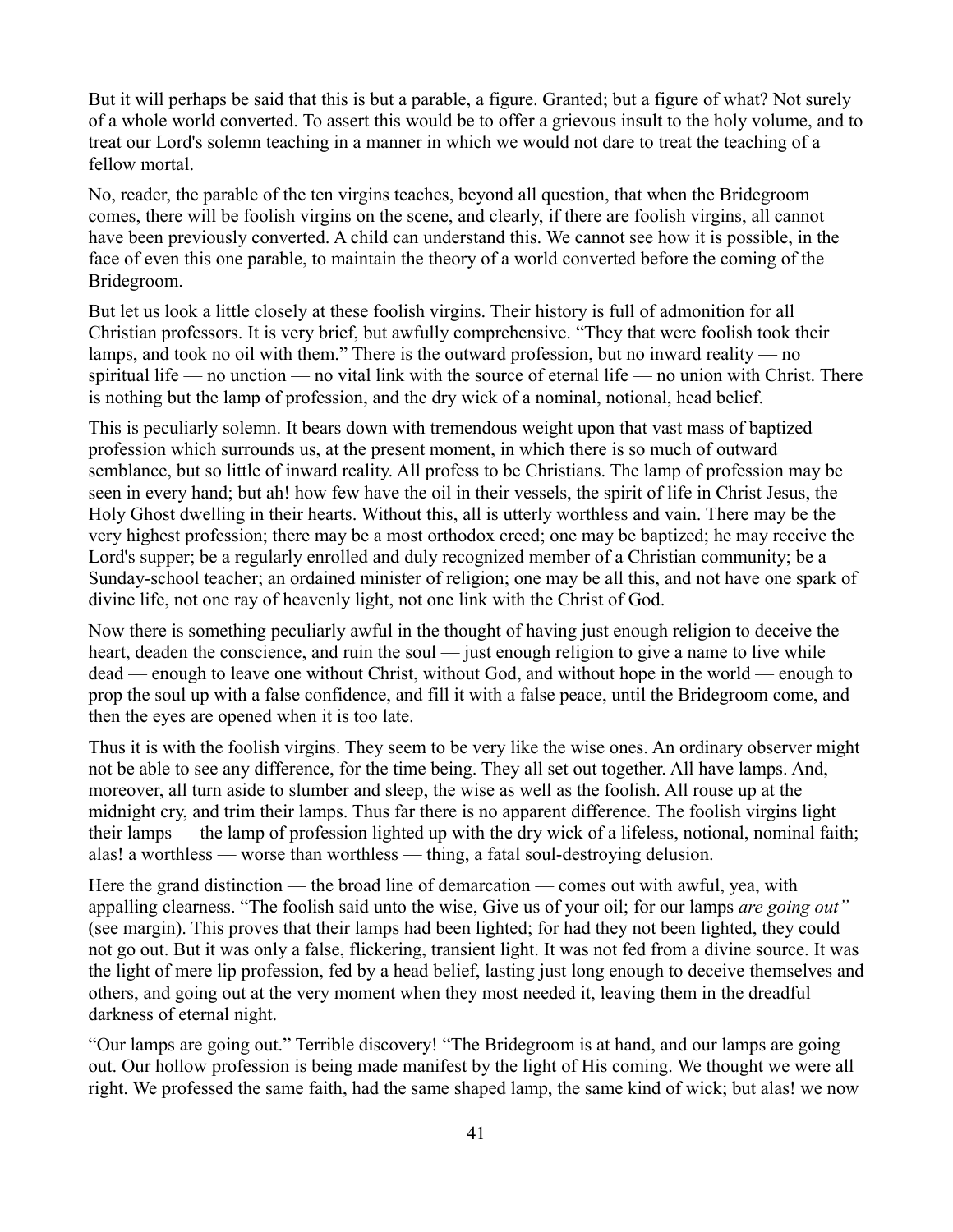find to our unspeakable horror, that we have been deceiving ourselves, that we lack the one thing needful, the spirit of life in Christ, the unction from the Holy One, the living link with the Bridegroom. Whatever shall we do? O ye wise virgins, take pity upon us, and share with us your oil. Do, do, for mercy's sake, give us a little, even one drop of that all-essential thing, that we may not perish forever."

Ah! it is all utterly vain. No one can give of his oil to another. Each has just enough for himself. Moreover, it can only be had from God Himself. A man can give *light,* but he cannot give *oil.* This latter is the gift of God alone. "The wise answered, saying, Not so; lest there be not enough for us and you: but go ye rather to them that sell and buy for yourselves. And while they went to buy, the Bridegroom came; and they that were ready went in with him to the marriage; *and the door was shut."* It is of no use looking to Christian friends to help us or prop us up. No use in flying hither and thither for some one to lean upon — some holy man, or some eminent teacher — no use building upon our Church, or our creed, or our sacraments. *We want oil.* We cannot do without it. Where are we to get it? Not from man, not from the Church, not from the saints, not from the fathers. We must get it from God; and He, blessed be His name, gives freely. "The gift of God is eternal life, through Jesus Christ our Lord."

But, mark, it is an individual thing. Each must have it for himself. No man can believe, or get life for another. Each must have to do with God for himself. The link which connects the soul with Christ is intensely individual. There is no such thing as secondhand faith. A man may teach us religion, or theology, or the letter of Scripture; but he cannot give us oil; he cannot give us faith; he cannot give us life. "It is the *gift* of God." Precious little word, "gift." It is like God. It is free as God's air; free as His sunlight; free as His refreshing dewdrops. But, we repeat, and with solemn emphasis, each one must get it for himself, and have it in himself. "None can by any means redeem his brother, nor give to God a ransom for him: that he should still live forever and not see corruption. For the redemption of their soul is precious, and it ceaseth forever" (Psalm 49: 79).

Reader, what do you say to these solemn realities? Are you a wise or a foolish virgin? Have you got life in a risen and glorified Saviour? Are you a mere professor of religion, content with the mere ordinary dead routine of churchgoing, having just sufficient religion to make you respectable on earth, but not enough to link you with Heaven?

We earnestly beseech you to think seriously of these things. Think of them now. Think how unspeakably dreadful it will be to find your lamp of profession going out and leaving you in obscure darkness — darkness that may be felt — the outer darkness of an everlasting night. How terrible to find the door shut behind that brilliant train which shall go in to the marriage; but shut in your face! How agonizing the cry, "Lord, Lord, open unto us!" How withering, how crushing the response, "I know you not."

O, beloved friend, do give these weighty matters a place in your heart now, while yet the door is open, and while yet the day of grace is lengthened out in God's marvellous long suffering. The moment is rapidly approaching in the which the door of mercy shall be closed against you forever, when all hope shall be gone, and your precious soul be plunged in black and eternal despair. May God's Spirit rouse you from your fatal slumber, and give you no rest until you find it in the finished work of the Lord Jesus Christ, and at His blessed feet in adoration and worship.

We must now draw this paper to a close; but, ere doing so, we shall just for a moment glance at the wise virgins. The great distinguishing feature which, according to the teaching of this parable, marks them off from the foolish virgins is that when starting at the first they "took oil in their vessels with their lamps." In other words, what distinguishes true believers from mere professors is that the former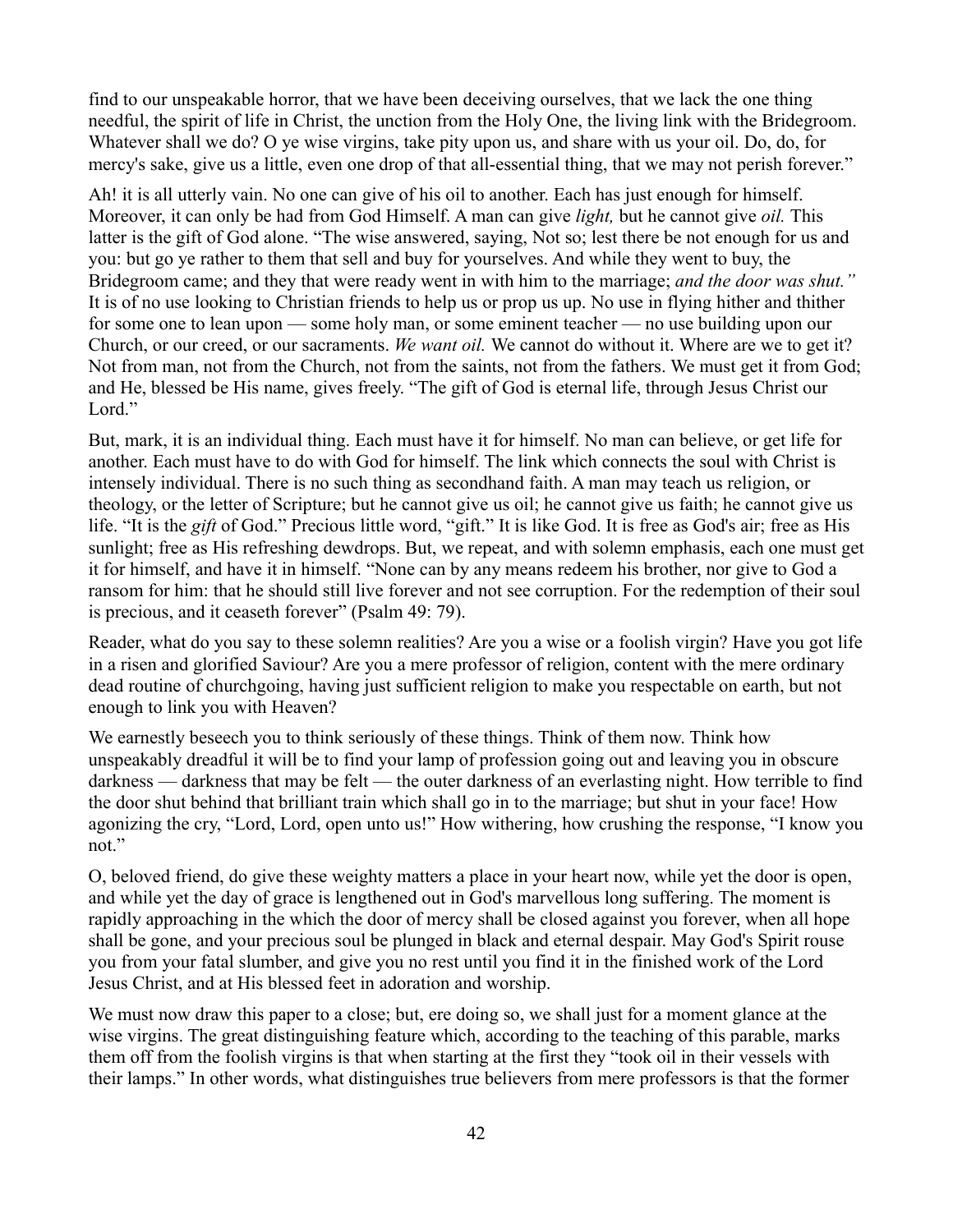have in their hearts the grace of God's Holy Spirit; they have got the spirit of life in Christ Jesus; and the Holy Ghost dwelling in them as the seal, the earnest, the unction, and the witness. This grand and glorious fact characterizes now all true believers in the Lord Jesus Christ — a stupendous, wondrous fact, most surely — an immense and ineffable privilege, which should ever bow our souls in holy adoration before our God and our Lord Jesus Christ, whose accomplished redemption has procured for us this great blessing.

How sad to think that, notwithstanding this high and holy privilege, we should have to read, as in the words of our parable, "They all slumbered and slept!" All alike, wise as well as foolish, fell asleep. The Bridegroom tarried, and all, without exception, lost the freshness, fervour, and power of the hope of His coming, and fell fast asleep.

Such is the statement of our parable, and such is the solemn fact of the history. The whole professing body fell asleep. "That blessed hope" which shone so brightly on the horizon of the early Christians, very speedily waned and faded away; and as we scan the page of Church history for eighteen centuries, from the Apostolic Fathers to the opening of the current century, we look in vain for any intelligent reference to the Church's specific hope — the personal return of the blessed Bridegroom. In fact, that hope was virtually lost to the Church; nay, more, it became almost heresy to teach it. And even now, in these last days, there are hundreds of thousands of professed ministers of Christ who dare not preach or teach the coming of the Lord as it is taught in Scripture.

True it is, blessed be God, a mighty change took place within the last century. There was then a great awakening. God, by His Holy Spirit, recalled His people to long-forgotten truths, and amongst the rest, to the glorious truth of the coming of the Bridegroom. Many saw then that the reason why the Bridegroom tarried was simply because God was longsuffering to usward, not willing that any should perish, but that all should come to repentance. Precious reason!

But they also saw that, spite of this longsuffering, our Lord is at hand. Christ is coming. The midnight cry has gone forth, "Behold, the Bridegroom cometh; go ye out to meet Him." May millions of voices re-echo the soul-stirring cry until it passes in its mighty moral power, from pole to pole, and from the river to the ends of the earth, rousing the whole Church to wait, as one man, for the glorious appearing of the blessed Bridegroom of our hearts.

Brethren beloved in the Lord, awake! Let every soul be roused. Let us shake off the sloth and the slumber of worldly ease and self-indulgence — let us rise above the withering influence of religious formality and dull routine — let us fling aside the dogmas of false theology, and go forth, in the spirit of our minds and in the affections of our hearts, to meet our returning Bridegroom. May His own solemn words come with fresh power to our souls, "Watch therefore, for ye know neither the day nor the hour." May the language of our hearts and our lives be, "Even so, come, Lord Jesus."

The dark stream of evil is flowing apace:

Awake, and be doing, ye children of grace,

Let's seek with compassion the souls that are lost,

Well knowing the price their redemption has cost.

While singing with rapture the Saviour's great love,

And waiting for Him to translate us above —

"It may be tomorrow, or even tonight" —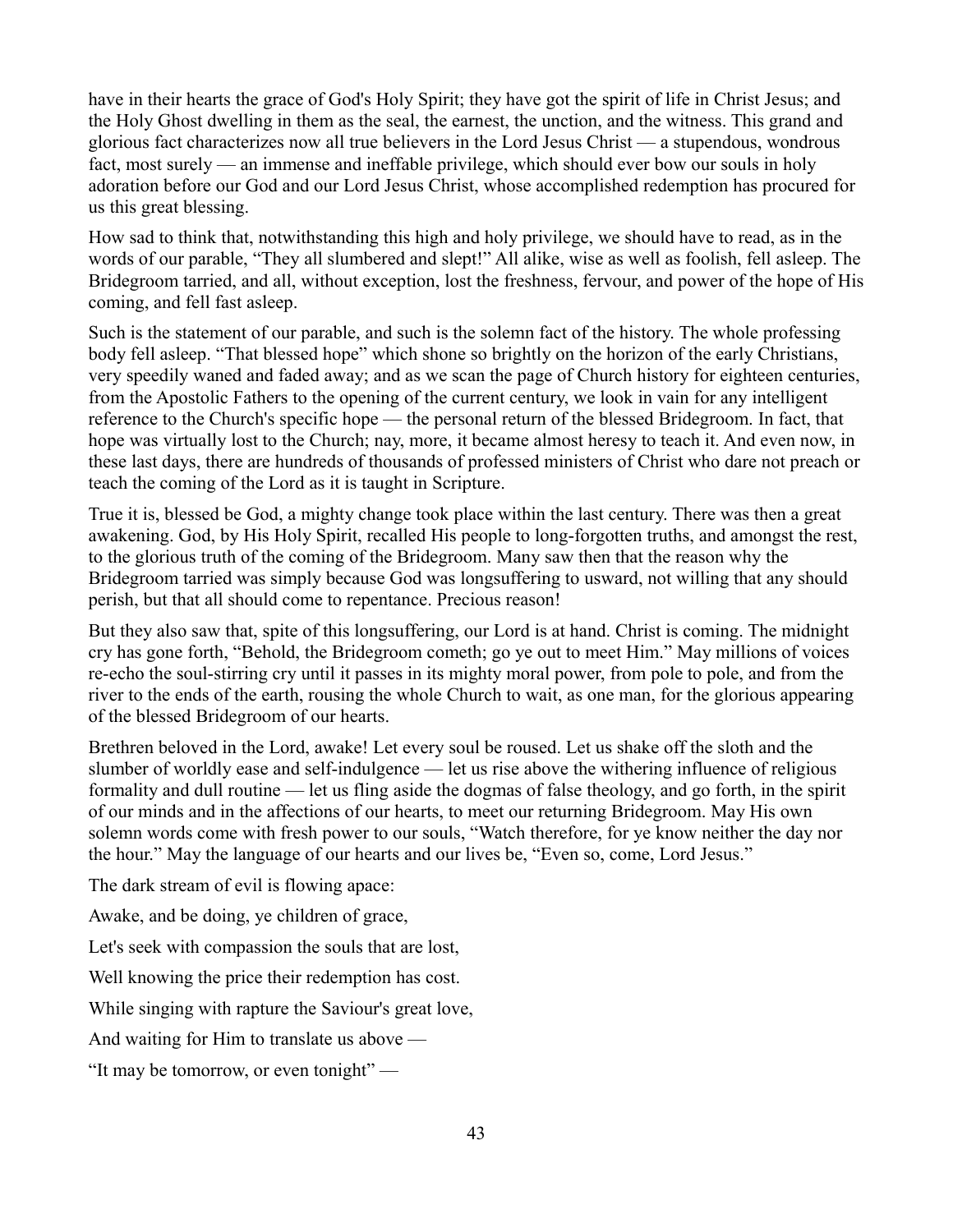Let our loins be well girded, and lamps burning bright.

## THE TALENTS

 $\frac{1}{2}$ 

It only remains for us now to consider that portion of our Lord's discourse in which He again takes up the deeply solemn subject of ministerial responsibility during the time of His absence. That this stands closely connected with the hope of His coming is evident from the fact that having summed up the parable of the ten virgins with these most weighty words, "Watch therefore, for ye know neither the day nor the hour," He goes on to say, "For as a man travelling into a far country, who called his servants, and delivered unto them his goods."

There is a material difference between the parable of the talents and that of the servant in Matthew 24: 45-51. In the latter, we have ministry inside the house. In the former, on the other hand, we have ministry abroad in the world. But in each we find the grand foundation of all ministry, namely, the gift and authority of Christ. "He called *his own* servants, and delivered unto them *his* goods." The servants are His, and the goods are His. No one but the Lord Christ can put a man into the ministry, as none but He can impart spiritual gift. It is utterly impossible for any one to be a minister of Christ unless He calls him and fits him for the work. This is so plain as not to admit of a single question. A man may be a minister of religion; he may preach the doctrines of the gospel, and teach theology; but a minister of Christ he cannot possibly be unless Christ calls him to, and gifts him for, the work. If it be a question of ministry inside the house, it is "whom his lord hath made ruler over his house." And if it be a question of ministry abroad in the world, we are told that "He called his own servants and delivered unto them his goods."

This great root-principle of ministry is powerfully embodied in these words of one of the greatest ministers that ever lived, when he says, "I thank Christ Jesus our Lord, *who hath enabled me,* for that He counted me faithful, *putting me into the ministry"* (1 Tim. 1: 12).

Thus it must be in every case, whatever be the measure, the character, or the sphere of ministry. The Lord Christ alone can put any one into the ministry, and enable him to fulfil it. If it be not this, it will be either a man putting himself into the ministry, or his fellow man doing it, both of which are alike opposed to the mind of God, and to all the principles of the true ministry as taught in the Word. If we are to be guided by Scripture, we must see that all ministry in or out of the house must be by divine appointment and divine ability. If it be not thus, it is worse than worthless. A man may set himself up as a minister, or he may be set up by his fellows; but it is all utterly vain. It is not from heaven — it is not of God — it is not by Jesus Christ; and, in the sequel, it will be made manifest and judged as a most horrible and daring usurpation.

It is of the very last importance that the Christian reader should thoroughly seize this grand principle of ministry. It is as simple as it is solemn. And, moreover, that it rests on a basis truly divine cannot be questioned by any one who bows down — as every Christian ought — with unqualified and absolute submission, to the authority of the divine Word. Let the reader take his Bible, and read carefully every line therein which bears upon the subject of ministry. If he turns to the parable of the house-steward, he will read, "Whom *his Lord* hath made ruler." He does not make himself ruler; neither is he appointed by his fellows. The appointment is divine.

So, also, in the parable of the talents, the master calls his own servants, and delivers unto them his goods. The call and the equipment are divine.

We have another aspect of the same truth in Luke 19. "A certain nobleman went into a far country, to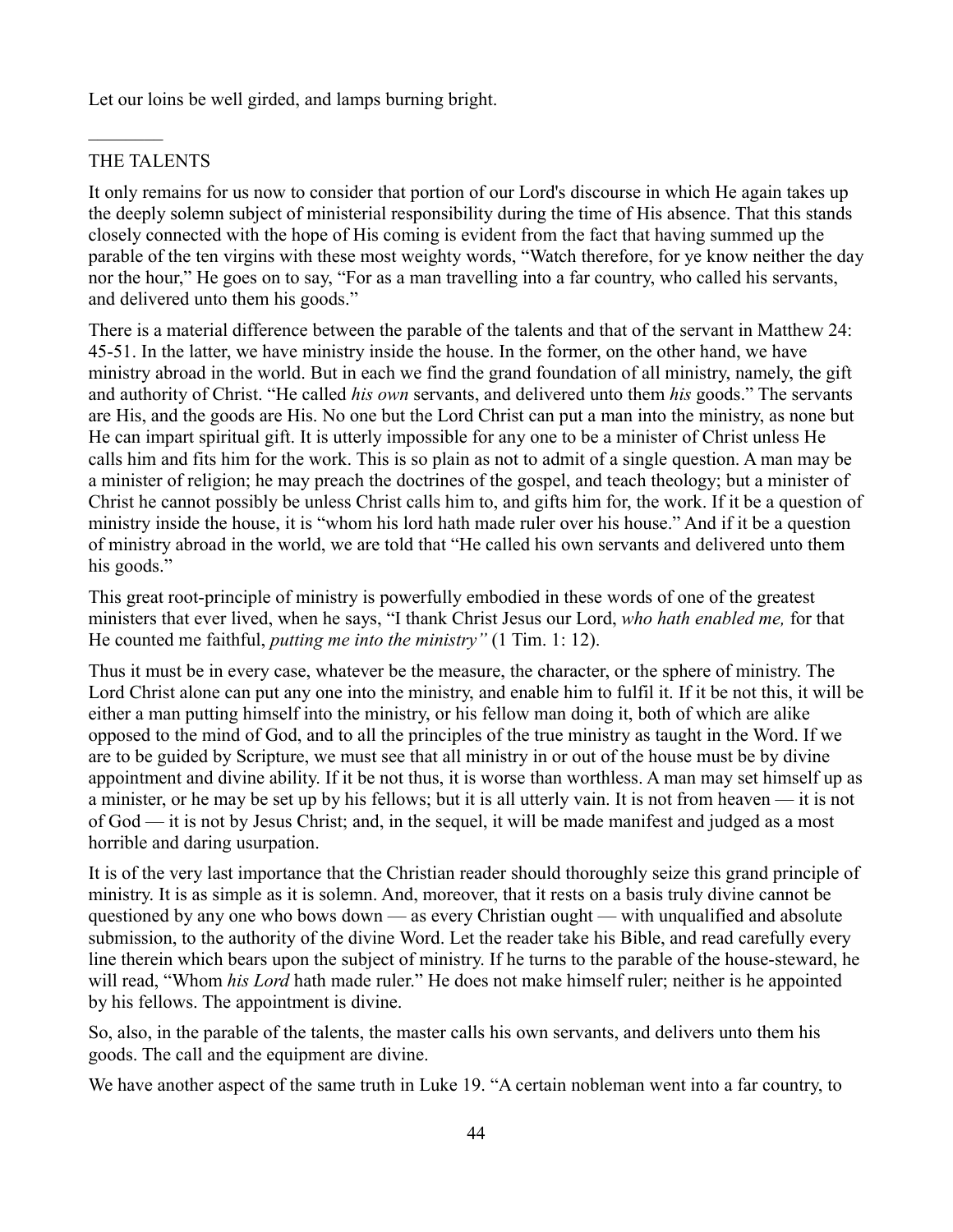receive for himself a kingdom, *and to return.* And he called his ten servants, and delivered them ten pounds, and said unto them, Occupy *till I come."* The difference between Luke and Matthew appears to be this: in the former, human responsibility; in the latter, divine sovereignty is prominent. But in both the great root-principle is distinctly maintained and unanswerably established, namely, that all ministry is by divine appointment.

The same truth meets us in the Acts of the Apostles. When one was to be appointed to fill the place of Judas, the appeal is made to Jehovah, "Thou, Lord, which knowest the hearts of all, show whether of these two *Thou hast chosen;* that he may take part of this ministry and apostleship."

And even where it is a question of local charge, as of deacons, in Acts 6, or of elders, in Acts 14, it is by direct apostolic appointment. In other words, it is divine. A man could not even appoint himself to a deaconship, much less to an eldership. In the case of the former, inasmuch as the deacons were to take charge of the people's property, these latter were, in the grace and lovely moral order of the Spirit, permitted to select men in whom they could confide; but the appointment was divine, whether of deacons or elders. Thus, whether it be a question of gift or of local charge, all rests on a purely divine basis. This is *the* all-important point.

Again, if we turn to the Epistles, the same great truth shines in full and undimmed lustre before us. Thus, at the opening of Romans 12, we read, "For I say, through the grace given unto me, to every man that is among you, not to think of himself more highly than he ought to think; but to think soberly, according as *God hath dealt to every man the measure of faith.* For as we have many members in one body, and all members have not the same office; so we being many, are one body in Christ, and every one members one of another. Having then *gifts* differing *according to the grace that is given us*," etc. In 1 Cor. 12 we read, "*But now hath God set the members every one of them in the body* as it hath pleased Him" (verse 18). And again, "*God hath set some in the Church*, first, apostles," etc. (verse 28). So also in Ephesians 4, "But unto every one of us is given grace according to the measure of *the gift of Christ.*"

All these Scriptures, and many more that might be quoted, go to establish the truth which we are intensely anxious to impress upon our readers, namely, that ministry in all its departments, is divine is of God — is from heaven — is by Jesus Christ. There is positively no such thing in the New Testament as human authority to minister in the Church of God. Turn where we may, throughout its sacred pages, and we find only the same blessed doctrine as is contained in that one brief sentence in our parable, "He called his own servants, and delivered unto them his goods." The whole New Testament doctrine of ministry is embodied here; and we earnestly entreat the Christian reader to let this doctrine take full possession of his soul, and exert its full sway over his conduct, course and character.\*

\*We do not, by any means, restrict the application of the "talents" to direct, specific, spiritual gifts. We believe the parable takes in the wide range of Christian *service:* just as the parable of the ten virgins takes in the wide range of Christian *profession.* 

But it may perhaps be asked, "Is there no adaptation of the vessel to the ministerial gift deposited therein?" Unquestionably there is; and this very adaptation is distinctly presented in the words of our parable, "Unto one he gave five talents, to another two, and to another one; to every man *according to his several ability."*

This is a point of deepest interest, and it must never be lost sight of. The Lord knows what use He means to make of a man. He knows the character of gift which He purposes to deposit in the vessel, and He shapes the vessel and moulds the man accordingly. We cannot doubt that Paul was a vessel specially formed of God for the place he was afterwards to fill, and the work he had to do. And so in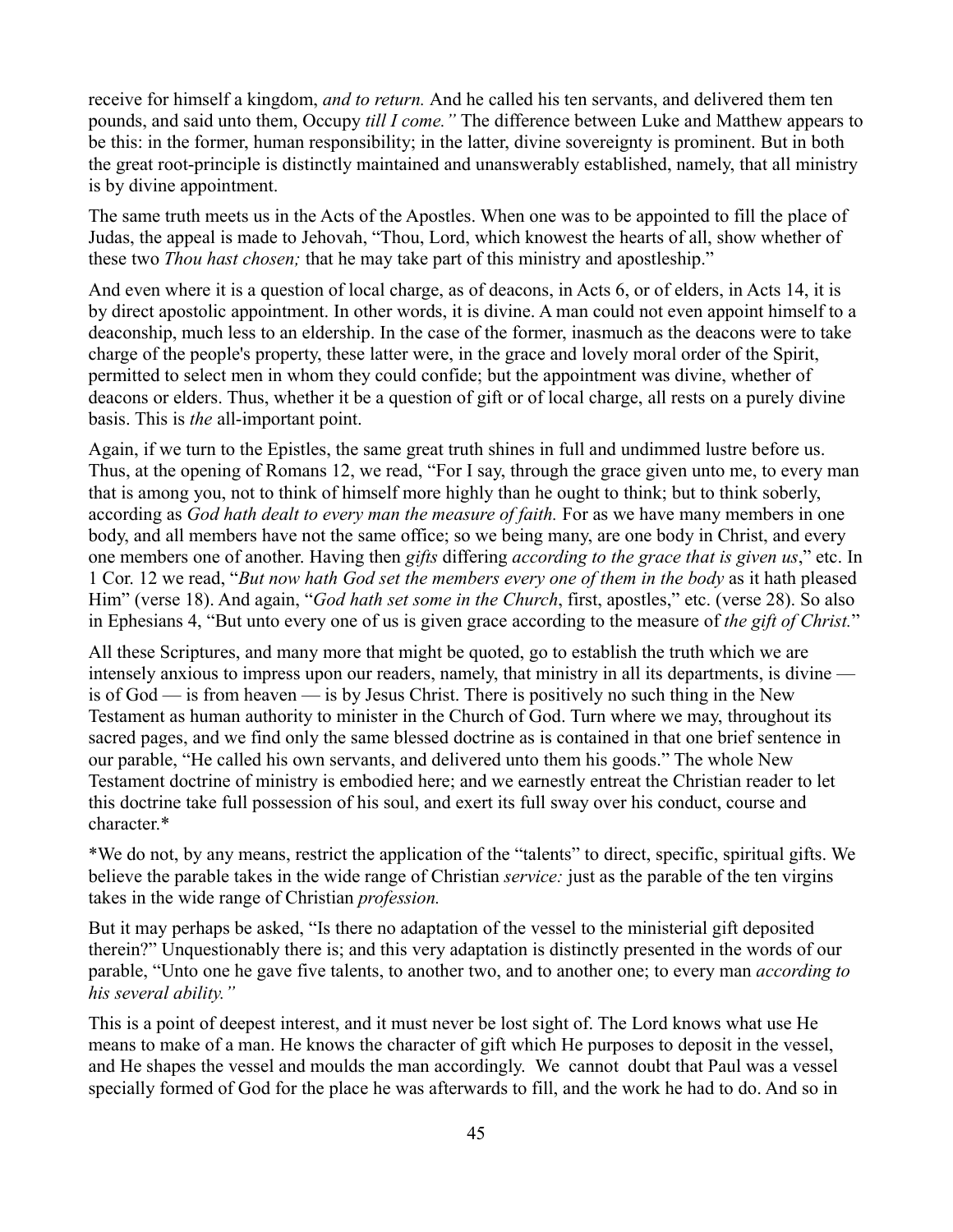every case. If God designs a man to be a public speaker, He gives him lungs, He gives him a voice, He gives him a physical constitution adapted to the work which He designs him to do. The gift is from God; but there is always the most distinct reference to the ability of the man.

If this be lost sight of, our apprehension of the true character of ministry will be very defective indeed. We must never forget the two things, namely, the divine gift, and the human vessel in which the gift is deposited. There is the sovereignty of God, and the responsibility of man. How perfect and how beautiful are all the ways of God! But alas! man mars everything, and the touch of the human finger only dims the lustre of divine workmanship. Still, let us never forget that ministry is divine in its source, its nature, its power, and its object. If the reader rises from this paper convinced in heart and soul of this grand truth, we have so far gained our object in penning it.

But it is not improbable the question may be asked, "What has all this subject of ministry to do with the Lord's coming?" Much every way. Does not our blessed Lord introduce the subject again and again, in His discourse on the mount of Olives? And is not this entire discourse a reply to the question of the disciples, "What shall be the sign of Thy coming and the end of the age?" Is not His coming the great prominent point of the discourse as a whole, and of each section of it in particular? Unquestionably.

And what is the next prominent theme? Is it not ministry? Look at the parable of the servant made ruler over the household. How is he to serve? In view of his Lord's return. The ministry links itself on, as it were, to the departing and the return of the Master. It stands between, and is to be characterized by, these two grand events. And what is it that leads to failure in the ministry? Losing sight of the Lord's return. The evil servant says in his heart, "My Lord delayeth His coming," and, as a consequence, "he begins to smite his fellow servants, and to eat and drink with the drunken."

So also in the parable of the talents. The solemn and soul-stirring word is "Occupy till I come." In short, we learn that ministry, whether in the house of God or abroad in the world, is to be carried on in full view of the Lord's return. "After a long time the lord of those servants cometh and reckoneth with them." All the servants are to keep continually before their minds the solemn fact that there is a reckoning time coming. This will regulate their thoughts and feelings in reference to every branch of their ministry. Hearken to the following weighty words in which one servant seeks to animate another, "I charge thee therefore before God, and the Lord Jesus Christ, who shall judge the quick and the dead at His appearing and His kingdom: preach the word; be instant in season, out of season; reprove, rebuke, exhort, with all longsuffering and doctrine. For the time will come when they will not endure sound doctrine; but after their own lusts shall they heap to themselves teachers, having itching ears. And they shall turn away their ears from the truth, and shall be turned unto fables. But watch thou in all things, endure afflictions, do the work of an evangelist, make full proof of thy ministry. For I am now ready to be offered, and the time of my departure is at hand. I have fought a good fight. I have finished my course, I have kept the faith. Henceforth there is laid up for me a crown of righteousness, which the Lord, the righteous judge, shall give me *at that day;* and not to me only, *but unto all them also that love His appearing"* (2 Tim. 4: 18).

Does not this touching and weighty passage show how intimately the subject of ministry stands connected with the Lord's coming? The blessed apostle — the most devoted, gifted, and effective workman that ever wrought in the vineyard of Christ — the most skilful steward that ever handled the mysteries of God — the wise master builder — the great minister of the Church and preacher of the gospel — the incomparable servant — this rare and precious vessel carried on his work, fulfilled his ministry, and discharged his holy responsibilities in full view of "*that day."* He looked forward, and is still looking, to that solemn and glorious occasion when the righteous Judge shall place on his brow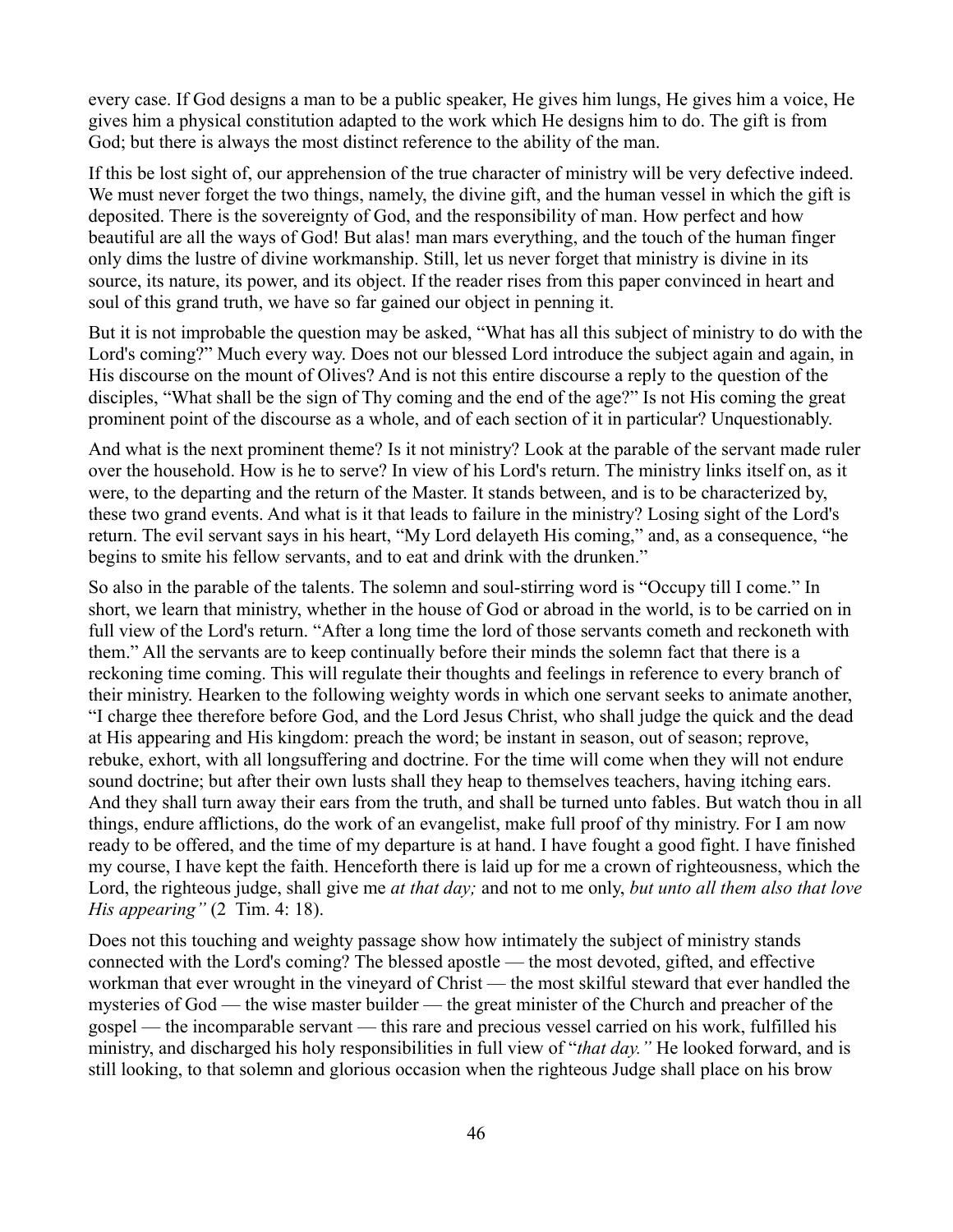"the crown of righteousness." And he adds, with such affecting sweetness, "not to me only, but unto all them also that love His appearing."

This is peculiarly touching. There will be a crown of righteousness in "that day," not merely for the gifted, laborious, and devoted Paul, but for every one that loves the appearing of our Lord and Saviour Jesus Christ. No doubt Paul shall have gems in his crown of peculiar lustre; but, lest any one should think that the crown of righteousness was only for Paul, he adds these lovely words, "unto all them also that love His appearing." The Lord be praised for such words! May they have the effect of stirring up our hearts, not only to love the appearing of our Lord, but also to serve with more intense and wholehearted devotedness in view of that glorious day! That the two things are very closely connected we may see in the sequel of the parable of the talents. We can do little more than quote the words of our Lord.

When the servants had received the talents, we read, "Then he that had received the five talents went and traded with the same, and made them other five talents. And likewise he that had received two, he also gained other two. But he that had received one went and digged in the earth and hid his lord's money. After a long time the lord of those servants cometh, and reckoneth with them. And so he that had received five talents came and brought other five talents, saying, Lord, thou deliveredst unto me five talents; behold I have gained besides them five talents more. His lord said unto him, Well done, good and faithful servant: thou hast been faithful over a few things, I will make thee ruler over many things: enter thou into the joy of thy lord. He also that had received two talents came and said, Lord, thou deliveredst unto me two talents; behold, I have gained two other talents beside them. His lord said unto him, Well done, good and faithful servant: thou hast been faithful over a few things; I will make thee ruler over many things: enter thou into the joy of thy lord."

It is interesting and instructive to note the difference between the parable of the talents as given in Matthew, and the parable of the ten servants, in Luke 19. In the former, it is a question of divine sovereignty; in the latter, of human responsibility. In that, each receives a like sum; in this, one receives five, another two, according to the master's will. Then, when the day of reckoning comes, we find in Luke a definite reward according to the work; whereas, in Matthew, the word is, "I will make thee ruler over many things; enter thou into the joy of thy lord." They are not told what they are to have, or how many things they are to rule over. The master is sovereign both in His gifts and rewards; and the crowning point of all is, "Enter thou into the joy of thy lord."

This, to a heart that loves the Lord, is beyond everything. True, there will be the ten cities and the five cities. There will be ample, distinct, and definite reward for responsibility discharged, service rendered, and work done. All will be rewarded. But above and beyond all, shines this precious word, "Enter thou into the joy of thy lord." No reward can possibly come up to this. The sense of the love that breathes in these words will lead each one to cast his "crown of righteousness" at the feet of his Lord. The very crown which the righteous Judge shall give, we shall willingly cast at the feet of a loving Saviour and Lord. One smile from Him will touch the heart far more deeply and powerfully than the brightest crown that could be placed on the brow.

But one word ere we close. Who would not work? Who hid his lord's money? Who proved to be "a wicked and slothful servant?" The man who did not know his master's heart — his master's character — his master's love. "Then he which had received the one talent, came and said, Lord, I know thee, that thou art an hard man, reaping where thou hast not sown, and gathering where thou hast not strewed; and I was afraid, and went and hid thy talent in the earth: lo, there thou hast that is thine. His Lord answered and said unto him, Thou wicked and slothful servant, thou knewest that I reap where I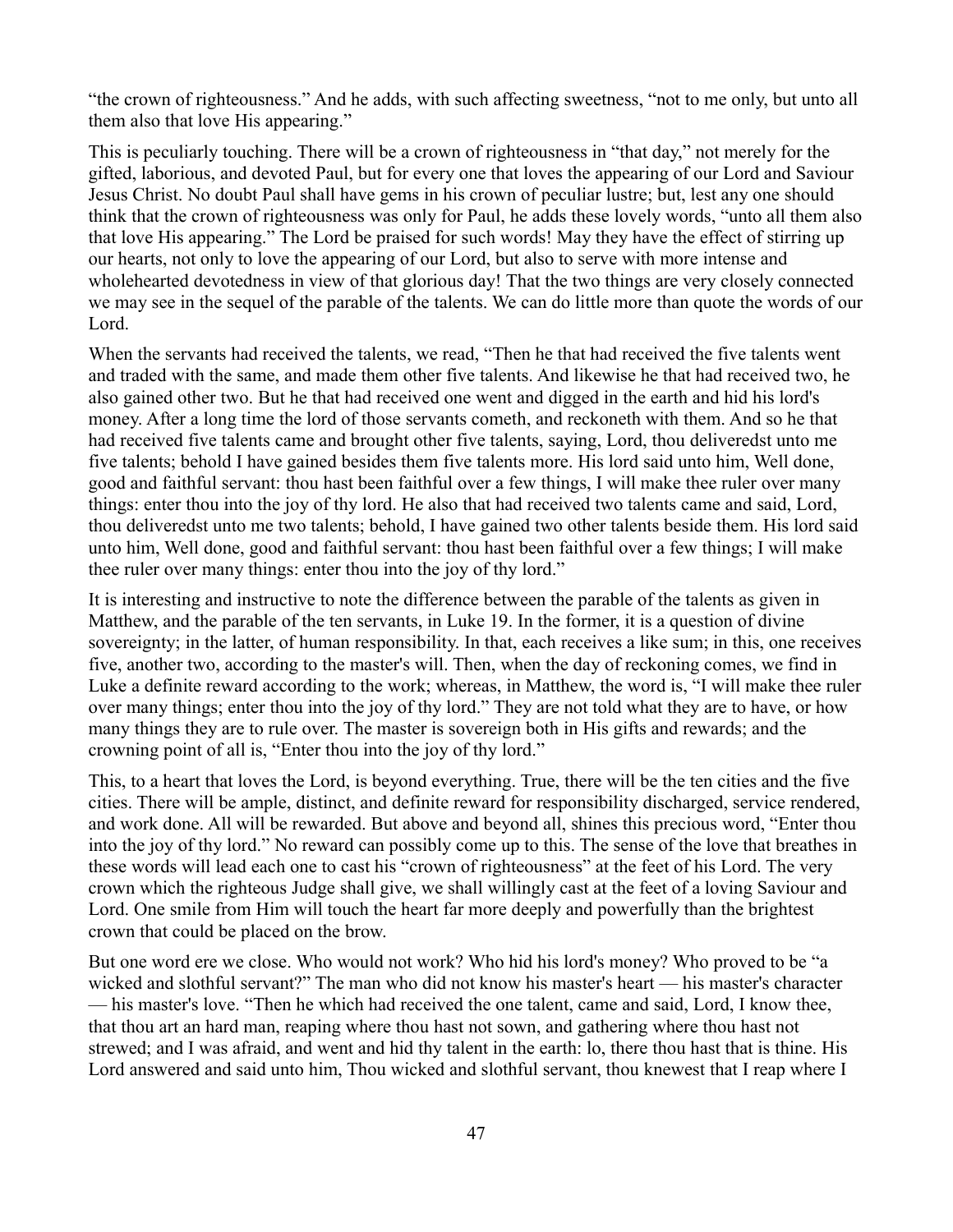sowed not, and gather where I have not strewed. Thou oughtest therefore to have put my money to the exchangers, and then at my coming, I should have received mine own with usury. Take therefore the talent from him, and give it unto him which hath ten talents. For unto every one that hath shall be given, and he shall have abundance; but from him that hath not shall be taken away even that which he hath. And cast ye the unprofitable servant into outer darkness: there shall be weeping and gnashing of teeth."

How awfully solemn! How striking the contrast between the two servants! One knows, and loves, and trusts, and serves his lord. The other belies, fears, distrusts, and does nothing. The one enters into the joy of his lord, the other is cast out into outer darkness, into the place of weeping and wailing and gnashing of teeth. How solemn! How soul-subduing is all this! And when does it all come out? When the Master returns!

NOTE. — We may add, in connection with the foregoing remarks on ministry, that every Christian has his and her own specific place and work to do. All are solemnly responsible to the Lord to know their place and fill it, to know their work and do it. This is a plain practical truth, and most fully confirmed by the principle upon which we have been insisting, namely, that all ministry and all work must be received from the Master's hand, carried on under His eye, and in full view of His coming. These things must never be forgotten.

## CONCLUDING REMARKS

 $\mathcal{L}_\text{max}$ 

We must now draw this series of papers to a close; and it is with a strong feeling of reluctance that we do so. The theme is intensely interesting, deeply practical, and abundantly fruitful. Moreover, it is very suggestive, and opens up an extensive field of vision for the spiritual mind to range through with an interest that never flags, because the subject is inexhaustible.

However, we must, FOR THE PRESENT AT LEAST, close our meditations on this most marvellous line of truth; but ere doing so, we are anxious to call the reader's attention, as briefly as possible, to one or two things which have been barely hinted at in the progress of these papers. We deem them not only interesting, but of real practical value in helping to a clearer understanding of many branches of the great subject which has been engaging our attention.

The reader who has travelled in company with us through the various branches of our subject will remember a cursory reference to what we ventured to call "an unnoticed interval — break — or parenthesis" in the dealings of God with Israel and with the earth. This is a point of the deepest interest; and we hope to be able to show the reader that it is not some curious question, a dark mysterious subject, or a favourite notion of some special school of prophetic interpretation. Quite the contrary. We consider it to be a point which throws a flood of light on very many branches of our general subject. Such we have found it for ourselves, and as such we desire to present it to our readers. Indeed we strongly question if any one can rightly understand prophecy or his own true position and bearings, who does not see the unnoticed interval or break above referred to.

But let us turn directly to the Word, and open at chapter 9 of the book of Daniel.

The opening verses of this remarkable section show us the beloved servant of God in profound exercise of soul in reference to the sad condition of his much loved people Israel — a condition into which, through the Spirit of Christ, he most thoroughly enters. Though not having himself personally participated in these actings which had brought ruin upon the nation, yet he identifies himself, most completely, with the people, and makes their sins his own in confession and self-judgment before his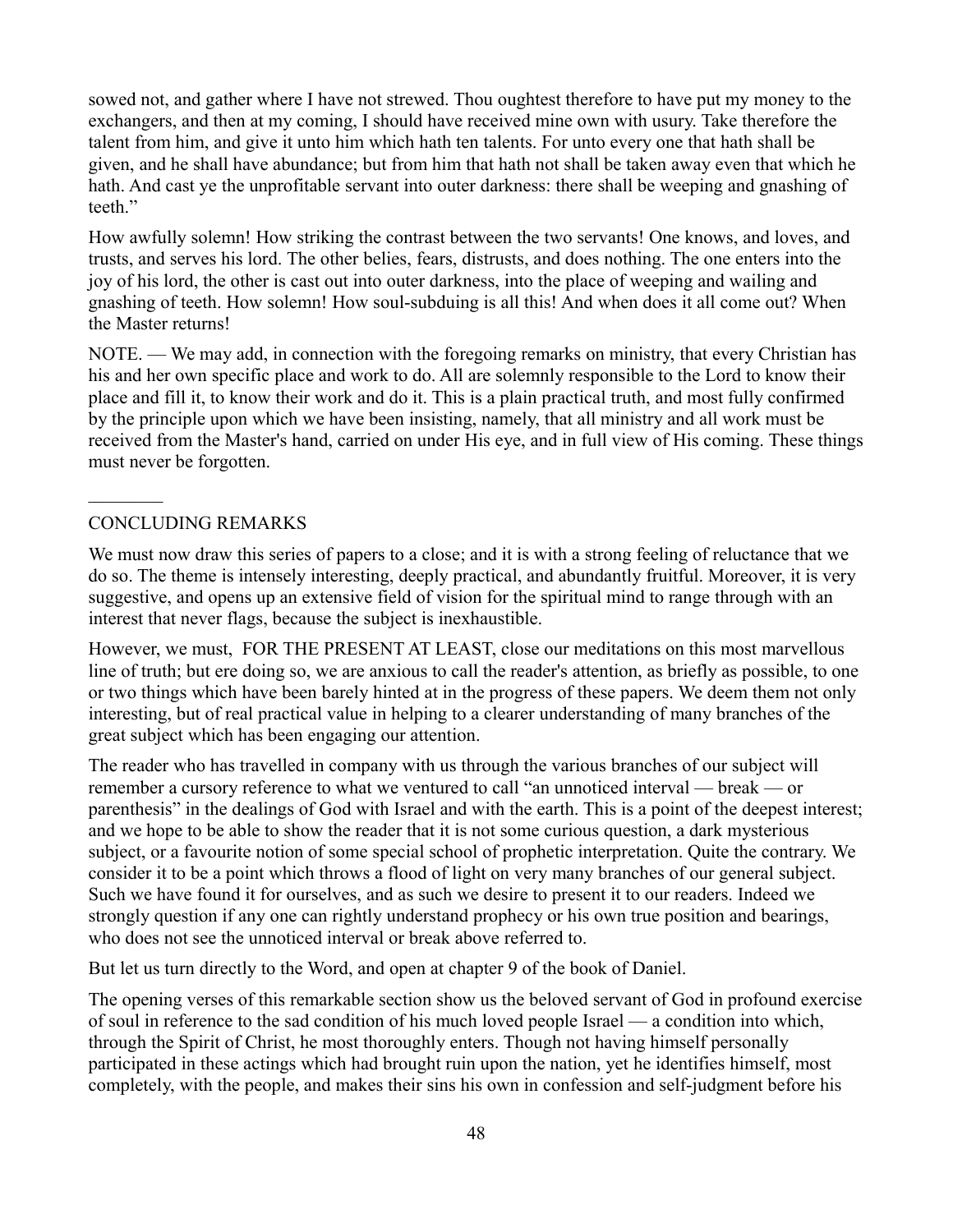## God.

We cannot attempt to quote from Daniel's remarkable prayer and confession on this occasion; but the subject which immediately concerns us now is introduced in verse 20.

"And while I was speaking, and praying, and confessing my sin and the sin of my people Israel, and presenting my supplication before the Lord my God for the holy mountain of my God; yea, while I was speaking in prayer, even the man Gabriel, whom I had seen in the vision at the beginning, being caused to fly swiftly, touched me about the time of the evening oblation. And he informed me and talked with me, and said, O Daniel, I am now come forth to give thee skill and understanding. At the beginning of thy supplications the commandment came forth, and I am come to show thee; for thou art greatly beloved: therefore understand the matter, and consider the vision. Seventy weeks are determined [or portioned out] upon thy people, and upon thy holy city, to finish the transgression, and to make an end of sins, and to make reconciliation for iniquity, and to bring in everlasting righteousness, and to seal up the vision and prophecy, and to anoint the Most Holy."

Now we cannot, in our limited space, enter upon any elaborate argument to prove that the "seventy weeks," in the above quotation, mean really four hundred and ninety years. We assume this to be the fact. We believe that Gabriel was commissioned to instruct the beloved prophet, and to inform him of the fact that, from the going forth of the decree to rebuild Jerusalem, a period of four hundred and ninety years was to elapse, and that then Israel would be brought into blessing.

This is as simple and definite as anything can be. We may assert, with all possible confidence, that it is not so certain that the sun shall rise, at the appointed moment, tomorrow morning, as that at the close of the period above named by the angelic messenger, Daniel's people shall be brought into blessing. It is as sure as the throne of God. Nothing can hinder. Not all the powers of earth and hell combined shall be allowed to stand in the way of the full and perfect accomplishment of the Word of God by the mouth of Gabriel. When the last sand of the four hundred and ninetieth year shall have run out of the glass, Israel shall enter upon the possession of all their destined pre-eminence and glory. It is impossible to read Daniel 9: 24, and not see this.

But, it may be, the reader feels disposed to ask — and ask, too, with astonishment, "Have not the four hundred and ninety years expired long ago?" We reply, Certainly not. Had they done so, Israel would be now in their own land, under the blessed reign of their own loved Messiah. Scripture cannot be broken; nor can we play fast and loose with its statements, as though they might mean anything or everything, or nothing at all. The word is precise. "Seventy weeks are portioned out upon thy people." Neither more nor less than seventy weeks. If this be taken to mean literal weeks, the passage has no sense or meaning whatever. It would be an insult to our readers to occupy time in combating such an absurdity as this.

But if, as we are most thoroughly persuaded, Gabriel meant seventy weeks of years, then have we a period most distinct and definite before us — a period extending from the moment in which Cyrus issued his decree to restore Jerusalem, to the moment of Israel's restoration.

Still, however, the reader may feel led to ask, "How can these things be? It is very much more than four hundred and ninety years, four times told, since the king of Persia issued his decree, and yet there is no sign of Israel's restoration. There must surely be some other mode of interpreting the seventy weeks."

We can only repeat our statement, that the four hundred and ninety years are not out yet. There has been a break — a parenthesis, a long unnoticed interval. Let the reader look closely at Daniel 9: 25-26: "Know therefore and understand, that from the going forth of the commandment to restore and to build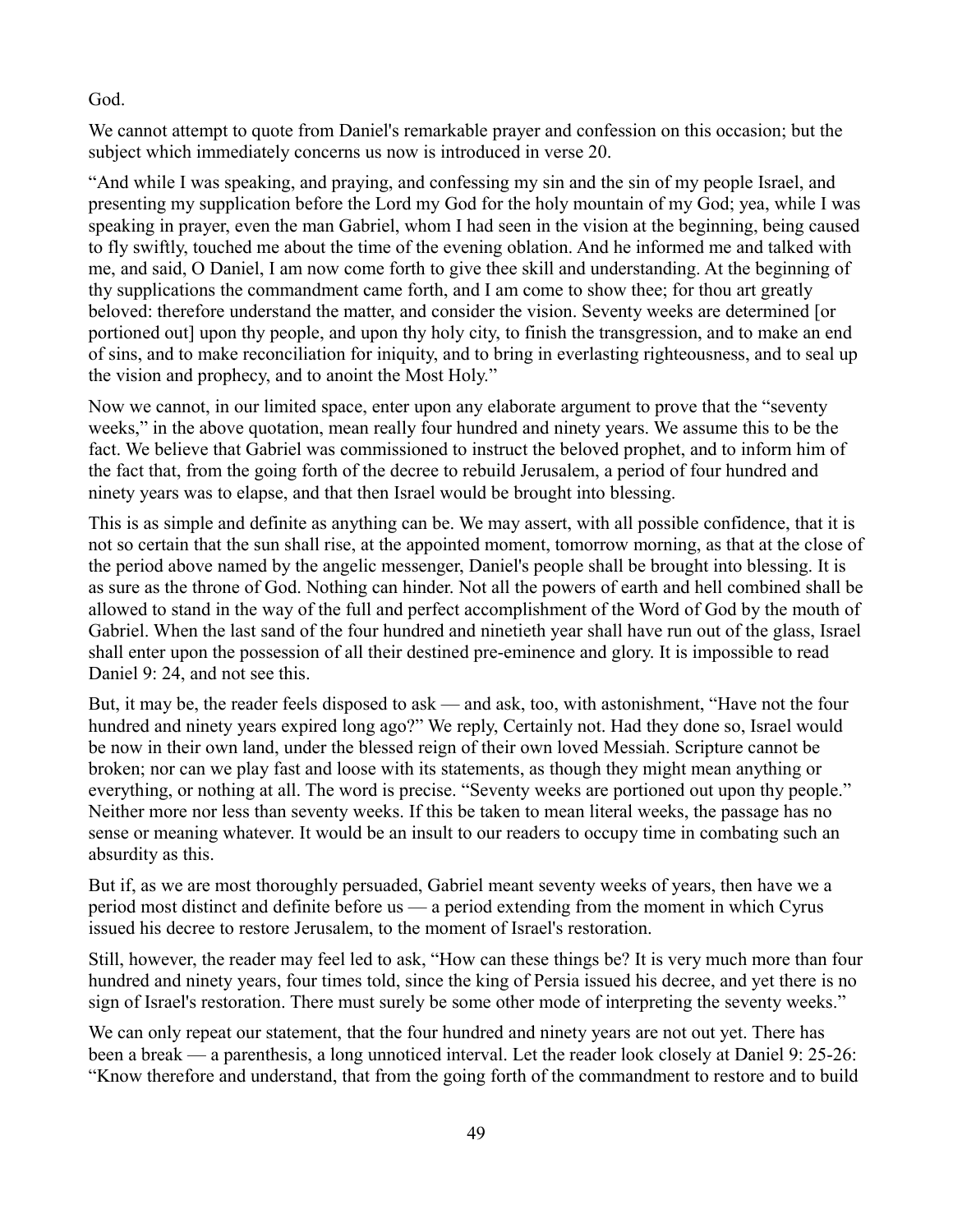Jerusalem, unto the Messiah the Prince, shall be seven weeks [49 years] and threescore and two weeks [434 years]; the street shall be built again, and the wall, even in troublous times;" or, as the margin reads it, "in strait of times," that is, the street and the wall of Jerusalem were built in the shorter of the two periods named, or in forty-nine years. "And after threescore and two weeks [434 years from the rebuilding of Jerusalem], shall Messiah be cut off, and have nothing" (see margin).

Here then we reach the marked, memorable, and solemn epoch. The Messiah, instead of being received, is cut off. In place of ascending the throne of David, He goes to the cross. Instead of entering upon the possession of all the promises, He has nothing. His only portion — so far as Israel and the earth were concerned — was the cross, the vinegar, the spear, the borrowed grave.

Messiah was rejected, cut off, and had nothing. What then? God signified His sense of this act, by suspending for a time His dispensational dealings with Israel. The course of time is interrupted. There is a great gap. Four hundred and eighty-three years are fulfilled; seven yet remain — a cancelled week, and all the time since the death of the Messiah has been an unnoticed interval — a break or parenthesis, during which Christ has been hidden in the heavens, and the Holy Ghost has been working on earth in forming the body of Christ, the Church, the heavenly bride. When the last member shall have been incorporated into this body, the Lord Himself shall come and receive His people to Himself, to conduct them back to the Father's house, there to be with Him in the ineffable communion of that blessed home, while God will, by His governmental dealings, prepare Israel and the earth for the introduction of the First-begotten into the world.

Now as to this interval and all that was to occur therein, Gabriel maintains a profound reserve. Whether he understood aught of it is not the question. It is clear he was not commissioned to speak of it, inasmuch as the time was not come for so doing. He passes, with marvellous and mysterious abruptness, over ages and generations — steps from headland to headland of the prophetic chart, and dismisses in a short sentence or two, a lengthened period of nearly two thousand years. The siege of Jerusalem by the Romans is thus briefly noticed, "The people of the prince that shall come shall destroy the city and the sanctuary." Then, a period which has already lasted for eighteen centuries is thus disposed of, "And the end thereof shall be with a flood, and unto the end of the war desolations are determined."

Then, with intense rapidity, we are conducted on to the time of the end, when the last of the seventy weeks, the last seven of the four hundred and ninety years, shall be accomplished. "And he [the Prince] shall confirm the covenant with many [of the Jews] *for one week* [seven years]; and in the midst of the week he shall cause the sacrifice and the oblation to cease, and for the overspreading of abominations he shall make it desolate, even until the consummation, and that determined shall be poured upon the desolator" (margin).

Here then we reach the end of the four hundred and ninety years which were determined or portioned out upon Daniel's people. To attempt to interpret this period without seeing the break and the long unnoticed interval, must of necessity plunge the mind in utter confusion. It cannot possibly be done. Numberless theories have been started; endless calculations and speculations have been attempted; but in vain. The four hundred and ninety years are not accomplished yet; nor will they have their accomplishment until the Church has left this scene altogether, and gone to be with her Lord in her bright heavenly home. Revelation 4 and 5 show us the place which the heavenly saints shall occupy during the last of Daniel's seventy weeks; while from Revelation 6-18 we have the various actings of God in government, preparing Israel and the earth for the bringing in of the First-begotten in the world.\*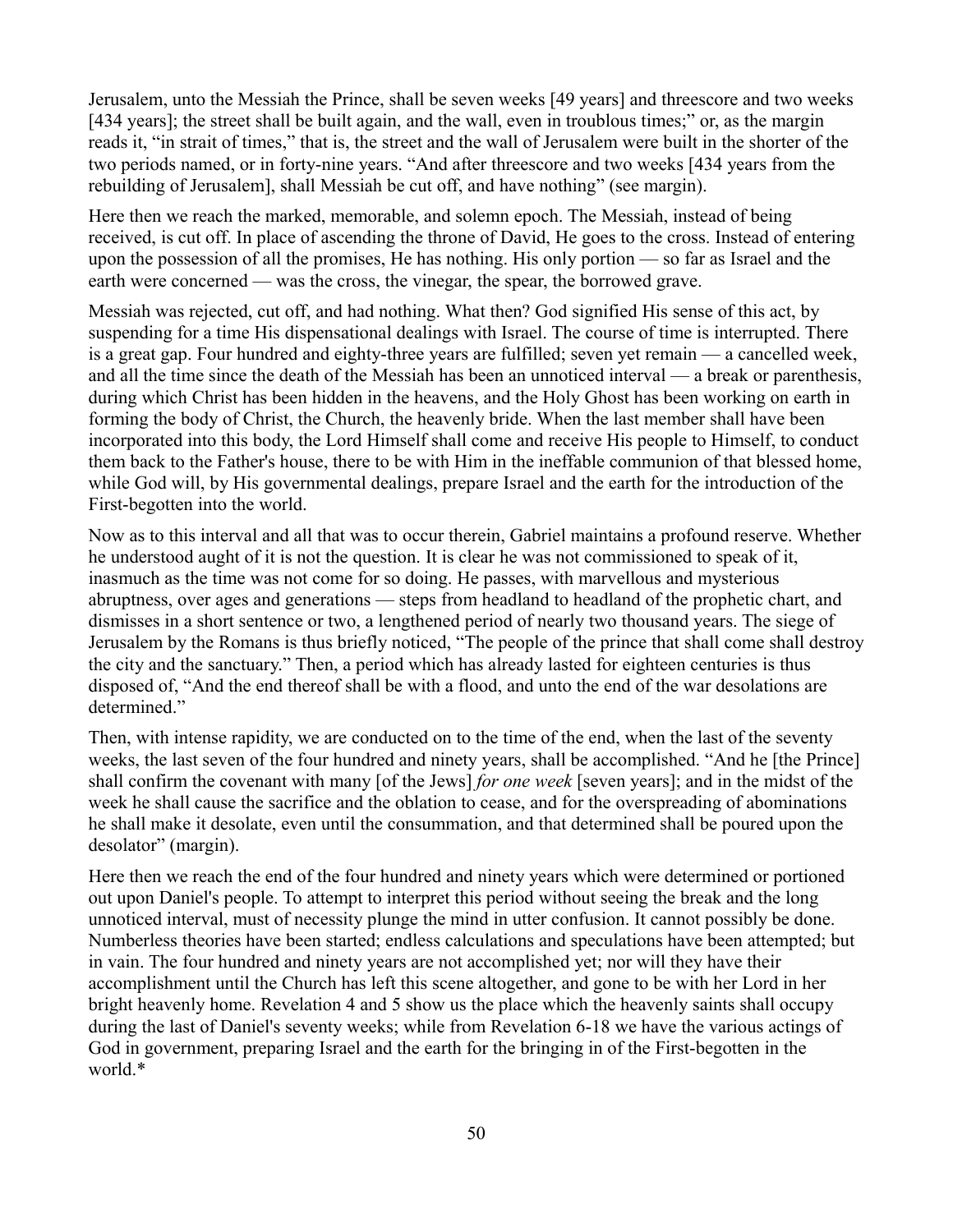{\*It is, we are aware, a question among the expositors, whether the events detailed in Revelation 6-18 will occupy a whole week or only a half. We do not here attempt to offer an opinion. Some consider that the public ministry of John the Baptist and that of our Lord occupied a week, or seven years, and that in consequence of Israel's rejection of both, the week is cancelled, and remains yet to be fulfilled. It is an interesting question; but it in no wise affects the great principles which have been before us, or the interpretation of the book of Revelation. We may add that the expressions "forty and two months" — "twelve hundred and sixty days" — "time, times, and the dividing of time," indicate the period of half a week, or three years and a half.}

We are very anxious to make these matters clear to the reader. It has greatly helped us in the understanding of prophecy, and cleared away many difficulties. We feel thoroughly persuaded that no one can understand the book of Daniel, or indeed the general scope of prophecy, who does not see that the last of the seventy weeks remains to be fulfilled. Not one jot or tittle of God's Word can ever pass away, and seeing He has declared that "seventy weeks were portioned out upon Daniel's people," and that at the close of that period they should be brought into blessing, it is plain that this period is not yet expired. But unless we see the break, and the dropping of time, consequent upon the rejection of the Messiah, we cannot possibly make out the fulfilment of Daniel's seventy weeks, or four hundred and ninety years.

Another important fact for the reader to seize is this, the Church forms no part of the ways of God with Israel and the earth. The Church does not belong to time, but to eternity. She is not earthly, but heavenly. She is called into existence during an unnoticed interval — a break or parenthesis consequent upon the cutting off of the Messiah. To speak after the manner of men, if Israel had received the Messiah, then the seventy weeks or four hundred and ninety years would have been fulfilled; but Israel rejected her King, and God has retired to His place until they acknowledge their iniquity. He has suspended His public dealings with Israel and the earth, though most surely controlling all things by His providence, and keeping His eye upon the seed of Abraham, ever beloved for the father's sake.

Meanwhile He is calling out from Jews and Gentiles that body called the Church, to be the companion of His Son in heavenly glory — to be thoroughly identified with Him in His present rejection from this earth, and to wait in holy patience for His glorious advent.

All this marks off the Christian's position in the most definite manner possible. His portion and his prospects, too, are thus defined with equal clearness. It is vain to look into the prophetic page in order to find the Church's position, her calling, or her hope. They are not there. It is entirely out of place for the Christian to be occupied with dates and historic events, as though he were in anywise involved therein. No doubt, all these things have their proper place and their value, and their interest, as connected with God's dealings with Israel and with the earth. But the Christian must never lose sight of the fact that he belongs to Heaven, that he is inseparably linked with an earth-rejected, heaven-accepted Christ — that his life is hid with Christ in God — that it is his holy privilege to be looking out, daily and hourly, for the coming of his Lord. There is nothing to hinder the realization of that blissful hope at any moment. There is but one thing that causes the delay, and that is, "the longsuffering of our Lord, not willing that any should perish, but that all should come to repentance" — precious words these for a lost and guilty world! The salvation is *ready* to be revealed; and God is *ready* to judge. There is nothing now to wait for but the gathering in of the last elect one, and then — oh! most blessed thought — our own dear and loving Saviour will come and receive us to Himself to be with Him where He is, and to go no more out forever.

Then when the Church has gone to be with her Lord in the heavenly home, God will resume His public